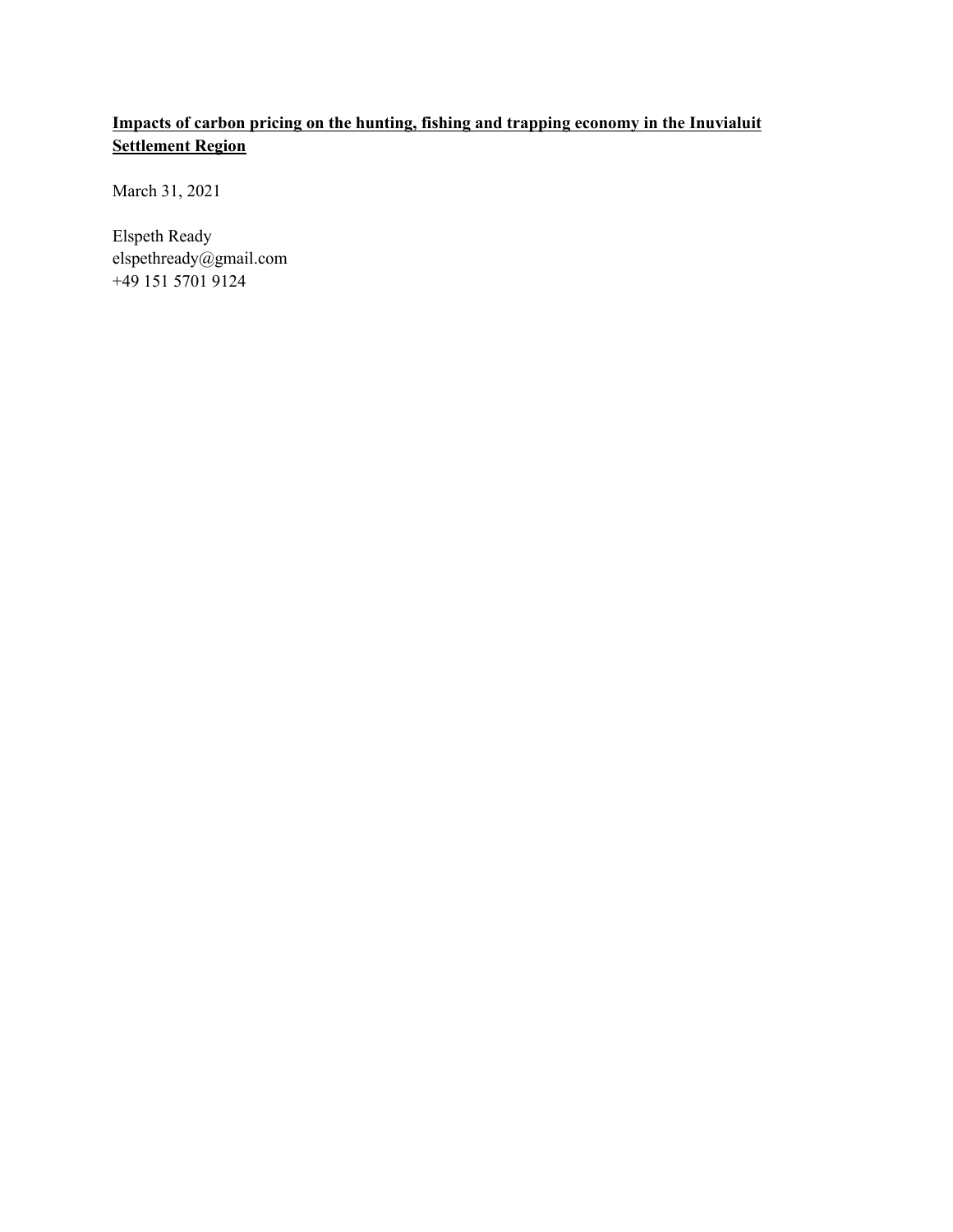# **Table of Contents**

| <b>Non-technical summary</b>                                                            | $\mathbf{1}$   |
|-----------------------------------------------------------------------------------------|----------------|
| <b>Introduction</b>                                                                     | $\overline{2}$ |
| Status and objectives of carbon pricing in the Northwest Territories                    | $\overline{2}$ |
| What is the Inuvialuit traditional economy?                                             | $\overline{4}$ |
| Historical origins and 20th century change                                              | $\overline{4}$ |
| The contemporary Inuvialuit Traditional Economy                                         | 6              |
| Contribution of the traditional economy to food security, nutrition and physical health | 8              |
| Contribution of the traditional economy to social capital in Inuit communities          | 10             |
| Contribution of the traditional economy to Inuit mental health and wellness             | 12             |
| What is the size of the traditional economy?                                            | 13             |
| Participation in the traditional economy                                                | 13             |
| Harvest production                                                                      | 15             |
| Substitution value of market products                                                   | 25             |
| Carbon costs of market substitution                                                     | 28             |
| Estimate of production costs                                                            | 32             |
| How will carbon pricing impact the traditional economy?                                 | 37             |
| Impact of fossil fuel prices on harvesting activities                                   | 37             |
| Other costs to Inuvialuit welfare                                                       | 39             |
| A safer path to greenhouse gas reduction in the ISR                                     | 40             |
| Summary of findings                                                                     | 40             |
| Limitations of this study                                                               | 41             |
| Recommendations                                                                         | 41             |
| Acknowledgements                                                                        | 42             |
| <b>Glossary</b>                                                                         | 43             |
| List of supplementary files                                                             | 43             |
| <b>References</b>                                                                       | 43             |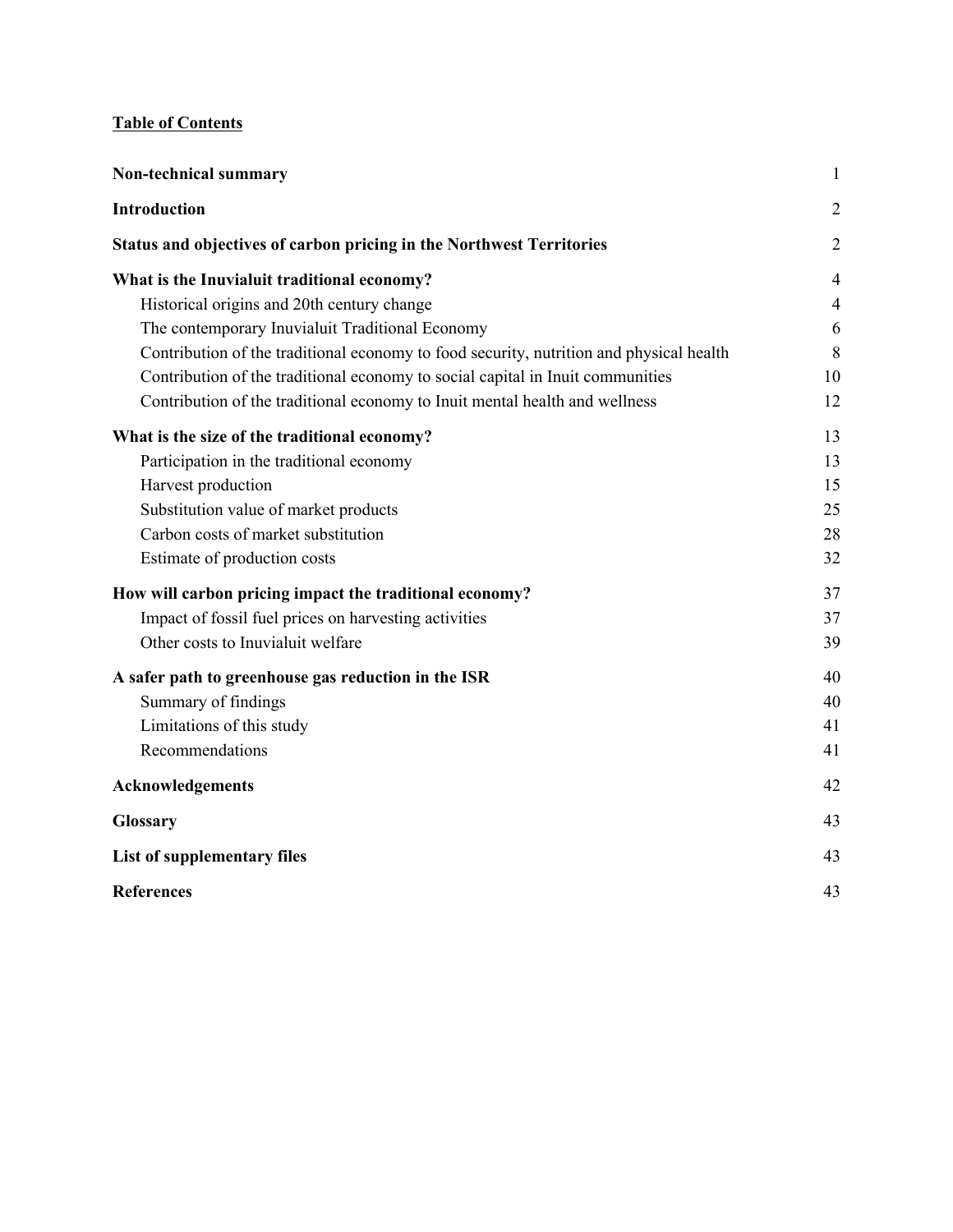#### **Non-technical summary**

A main feature of the 2019 Pan-Canadian Framework on Clean Growth and Climate Change is the reduction of greenhouse gas emissions through government taxation of those emissions, often referred to as a "carbon tax." The Government of the Northwest Territories is currently implementing a carbon pricing program in compliance with this federal policy.

The Inuvialuit Settlement Region is distinct from southern and more urban areas of Canada by virtue of its remote location and its vibrant traditional economy, based on hunting and fishing, that produces tremendous economic and social value. The traditional economy supports Inuvialuit food security and nutrition, builds trust and social capital, and promotes both physical and mental health. However, because of its non-monetary nature, the traditional economy is largely invisible to national- and territorial-level economic statistics. Avoiding a disproportionate burden on Indigenous peoples is a core principle of the Pan-Canadian Framework, but the impact of carbon pricing on traditional economies has not yet been accounted for in the implementation of carbon pricing, in the Northwest Territories or elsewhere.

Based on the Inuvialuit Harvest Study (IHS), at least 122,677 kilograms of food were harvested in the ISR in 2018. The retail cost of comparable market food substitutes for this food is over 3.18 million dollars. These estimates correspond to approximately 44.1 kg or \$1,150 per Inuvialuit beneficiary living in ISR communities. Comparable retail foods (pork, beef, poultry, fish) in this quantity would produce between  $1,082-1,171$  tonnes CO<sub>2</sub>-equivalent emissions per year if shipped by food mail. Importantly, these estimates are based only on harvests reported in the IHS, and as such should be considered minimum estimates. The total amount of food, replacement cost, and carbon emissions incurred through replacements are likely much more, possibly as high as double our estimates.

The Inuvialuit Traditional Economy is highly dependent on imported fossil fuels, both for the importation of necessary supplies and for powering hunting vehicles including snowmobiles, boats, and all-terrain vehicles. This dependence is not recent and is the result of complex historical factors. Further, in the Arctic these modes of transportation cannot be easily replaced with greener technology at the present time. We estimate that 165,985 litres of gasoline, worth approximately \$292,133, would have been used in the production of harvests reported in the 2018 IHS. We estimate the carbon impact of this volume of gasoline to be 395 to 502 tonnes  $CO<sub>2</sub>$ -equivalent emissions per year.

The other major source of carbon emissions associated with the traditional economy is production of vehicles. Unfortunately there is limited data available to calculate the quantities and frequencies of vehicle purchases in the region. Nevertheless, our calculations suggest that, even if the entire carbon emissions of vehicle production were applied to food production (and not to other benefits of the traditional activities such as recreation and health), the traditional economy could still produce a net carbon savings relative to imported market foods. More data would be required to provide a clearer estimate of the total carbon inputs to the traditional economy.

Fossil fuels and vehicles used in the traditional economy will be heavily impacted by carbon pricing; but no exception has been made for fuels used for subsistence purposes in the Inuvialuit Region. However, Inuit hunters throughout Canada are already experiencing difficulty affording the gasoline and equipment required for traditional harvesting activities. Further increases in the cost of harvesting will reduce the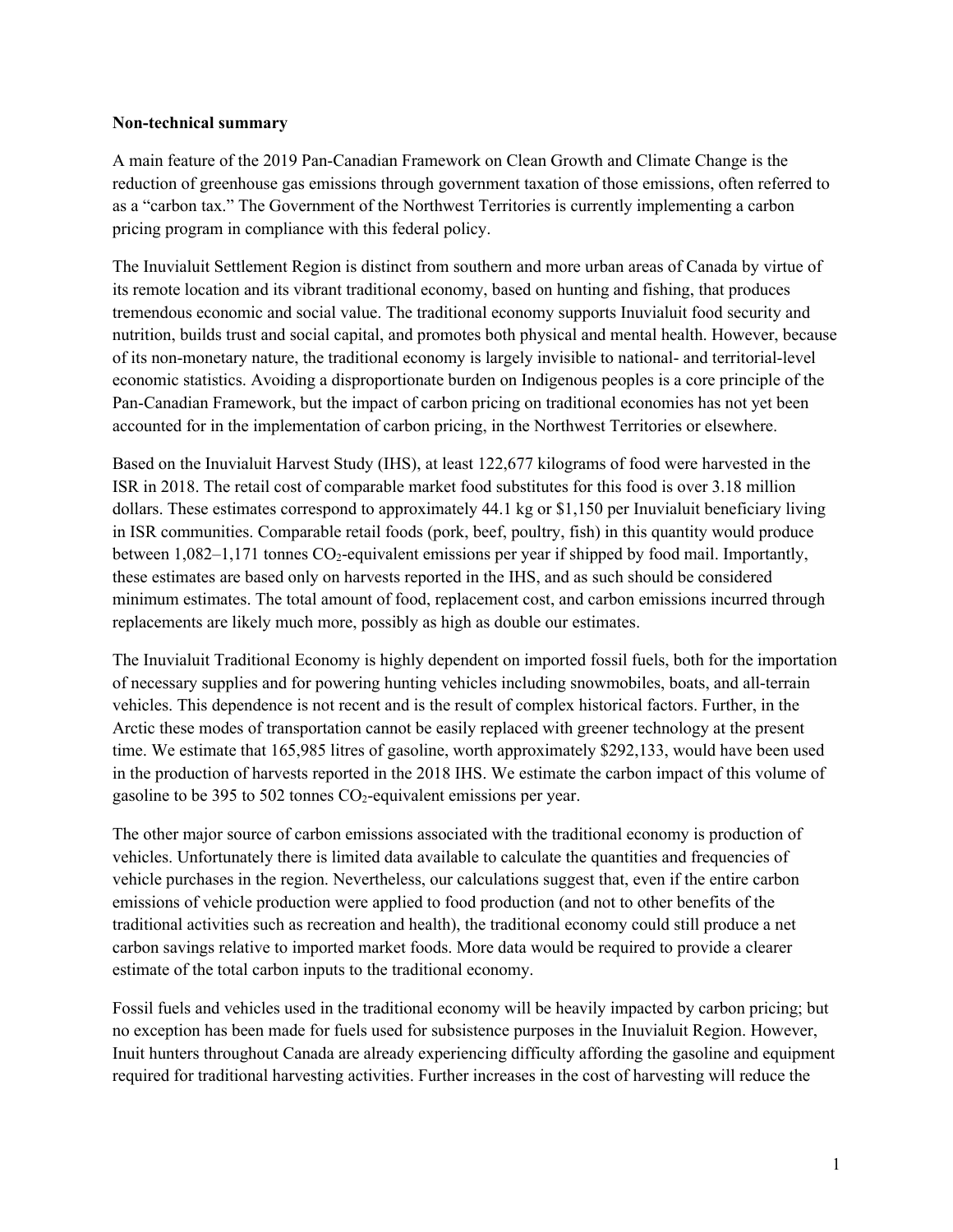ability of many Inuvialuit to engage in harvesting, which may lead to poorer nutrition, poorer health, and a lower quality of life in Inuvialuit settlements.

Based on these findings, we recommend that mechanisms should be put in place to protect the Inuvialuit Traditional Economy from potential negative effects of carbon pricing. Such mechanisms need to account for the fact that harvest production is unevenly distributed across households and that a substantial portion of harvested foods are redistributed within and between Inuvialuit communities through sharing. We note several limitations to our study as the result of a lack of available data on many aspects of the traditional economy. Consequently we emphasize that our estimates should be considered preliminary and that more detailed studies need to be undertaken to better understand the sensitivity of harvesting to fossil fuel prices.

## **Introduction**

Remote Indigenous communities, such as those in the Inuvialuit Settlement Region, are economically and socially distinct from the rest of Canada. In these communities, traditional hunting, fishing, and trapping activities provide an important dietary contribution and generate significant non-monetary economic and social value. As a result of their remote location, these communities also have a high cost-of-living and a heavy dependence on fossil fuels for transport of goods, travel, heating, electricity, and fuel for landbased activities.

Carbon pricing has been in effect throughout Canada since 2019, impacting the price of many goods and services, particularly fossil fuels. Further increases in carbon prices are planned for the next several years. While the federal government has committed to avoid a disproportionate burden on Indigenous peoples as a result of carbon pricing, an understanding of how the traditional economies of northern regions will be affected by carbon pricing and a clear plan for mitigating these potential impacts are still lacking.

As a first step in addressing these knowledge and policy gaps for the Inuvialuit Settlement Region (ISR), this report examines the potential impact of carbon pricing on the Inuvialuit traditional economy, focusing on the following questions:

- What is the Inuvialuit traditional economy, and why is it important?
- What is the size of the traditional economy and what is its carbon impact?
- How will carbon pricing impact the traditional economy?

We address these questions through a review of the existing literature on Inuvialuit and Inuit culture, economy, nutrition, and health, and with new analyses using the best available data on hunting, fishing and trapping activities for the six communities in the ISR. The report concludes with recommendations for the implementation of carbon pricing policy in the ISR. Because of the limitations of the existing data, our recommendations include suggestions for future studies that could assist in better estimating the scale of the Inuvialuit traditional economy and how it interacts with carbon pricing.

### **Status and objectives of carbon pricing in the Northwest Territories**

The Pan-Canadian Framework on Clean Growth and Climate Change was implemented in 2019 across Canada as a commitment that Canada would do its part to combat climate change (Government of Canada 2016). A core component of the Framework is the reduction of greenhouse gas emissions by applying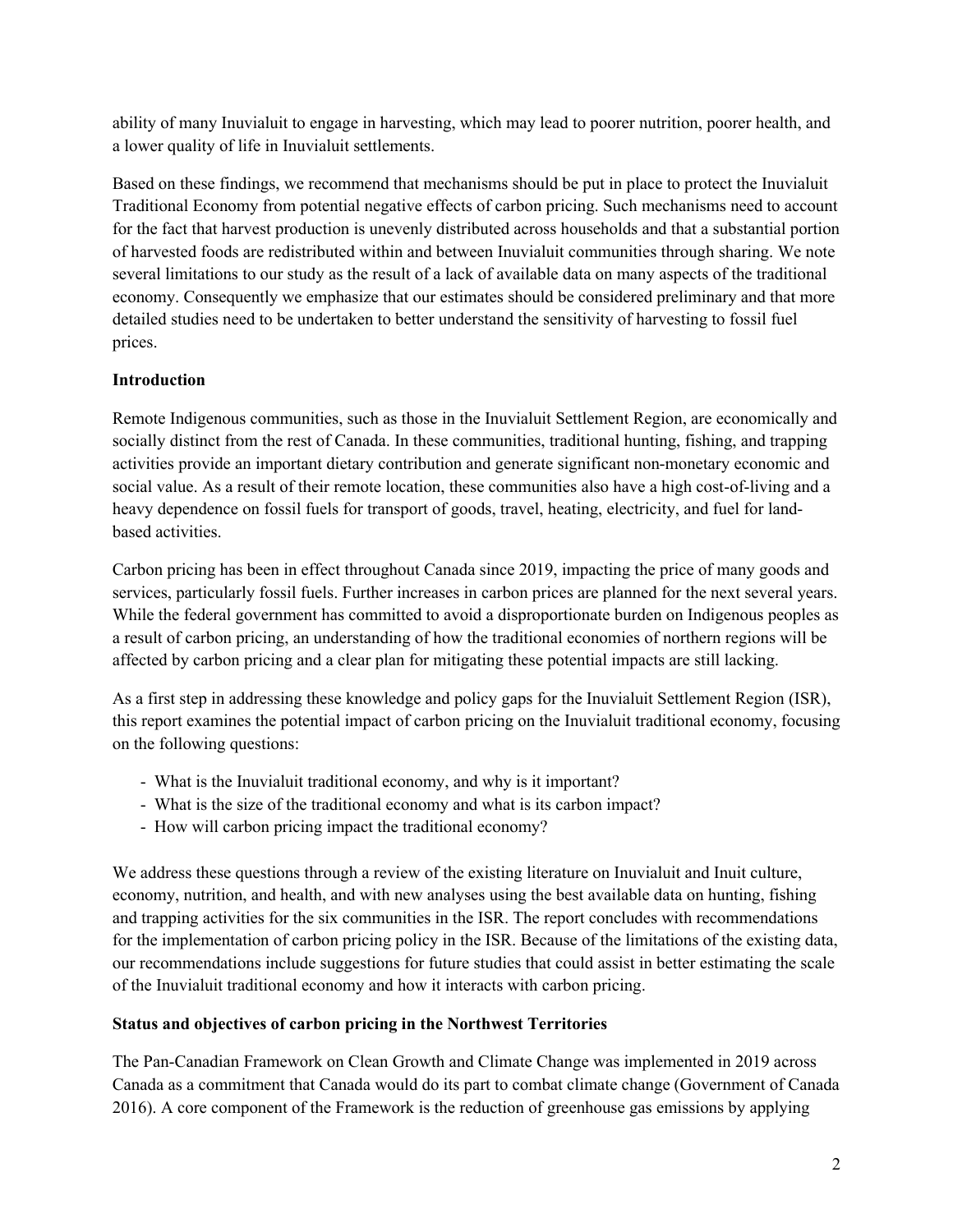carbon pricing to a broad set of emission sources (initially set at  $$20$ /tonne CO<sub>2</sub> equivalent in 2019 and increasing \$10 per year until 2022). The Pan-Canadian Framework provides provinces and territories with the ability to implement their own carbon pollution pricing systems, but contains a backstop system that applies in any province or territory that does not have a carbon pricing system in place that aligns with the federal targets (Environment and Climate Change Canada 2017). All funds collected by the federal government are returned to the governments of provinces/territories that have programs in compliance with the federal policy; while for jurisdictions falling under the federal backstop, 90% of funds are paid out to residents as Climate Action Initiative payments, and the remaining 10% are paid to Indigenous groups, the education sector, small business and municipalities (Department of Finance Canada 2021). In 2020, the federal government laid out more ambitious greenhouse gas emission targets, aiming for netzero emissions by 2050. Under this new plan, after 2022 carbon prices will increase by an additional \$15/tonne  $CO<sub>2</sub>$  per year to a total \$170/tonne  $CO<sub>2</sub>$  in 2030 (Government of Canada 2020b).

While committing to carbon pricing as a central component of Canadian climate change policy, the federal government also committed to "work with the territories to find solutions that address their unique circumstances, including high costs of living and of energy, challenges with food security, and emerging economies." (Government of Canada 2016). Avoiding a disproportionate burden on vulnerable groups and Indigenous peoples is also a guiding principle for the implementation of carbon pricing under the Pan-Canadian Framework.

In the Northwest Territories, the territorial government (the GNWT) is currently implementing a "madein-the-North" approach to carbon pricing that meets the 2016 federal requirements (prices beginning at \$20/tonne  $CO<sub>2</sub>$  in 2019 and increasing to \$50/tonne  $CO<sub>2</sub>$  by 2022). Components of the GNWT plan intended to mitigate the impacts of carbon pricing on NWT residents include: a carbon tax exemption for aviation fuel, a 100% rebate on additional costs to heating fuel, a rebate to the Northwest Territories Power Corporation to offset electricity production costs, and a cost-of-living offset benefit paid to residents, increasing to \$260 per adult and \$300 per child by 2023 (Government of the Northwest Territories 2018). It is not yet clear how the federal government's more recent net-zero target—and accompanying higher carbon prices—will be implemented in the NWT.

The existing GNWT plan also does not account for the impact of carbon pricing on the traditional economy in the ISR. As we show in this report, millions of dollars worth of goods and services are produced by the Inuvialuit Traditional Economy each year, but this value is largely invisible to federal and territorial government statistics due to its non-monetary nature. However, traditional economic activities, including hunting, fishing, and trapping (HFT), rely on fossil fuels for transport and warmth on the land, as well as on a wide range of imported supplies. While the GNWT is fully subsiding heating and electricity costs for NWT residents, transport fuel costs—i.e., gasoline used for hunting, fishing, and trapping in the ISR—are not exempt from the tax, nor are indirect costs to other necessary harvesting supplies (e.g., increased prices for snowmobiles and other equipment). Under the current GNWT plan, these costs would have to be absorbed by Inuvialuit families, potentially impacting their ability to afford HFT equipment and supplies. General increases in the cost-of-living in the ISR could also impact the traditional economy if households are forced to divert funds away from HFT towards other necessary expenses.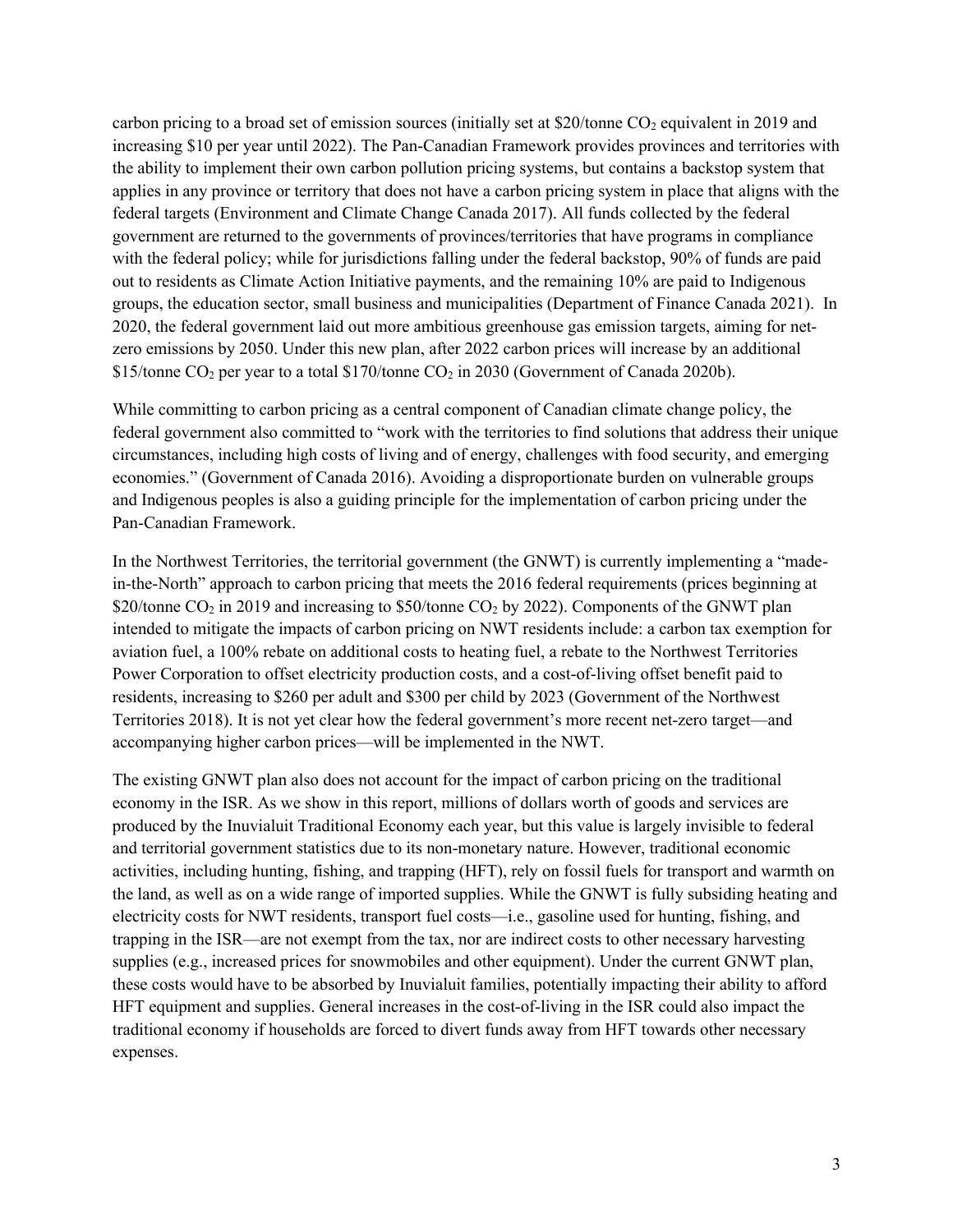Accordingly, carbon pricing needs to be deployed carefully in the ISR. To date, the Inuvialuit Regional Corporation (IRC) has completed two Phases of a Carbon Pricing Impact Study to better understand how carbon pricing will impact households in the ISR. This third phase report focuses on explaining the Inuvialuit Traditional Economy, estimating its value, and examining how it may be impacted by carbon pricing.

### **What is the Inuvialuit traditional economy?**

The system of relationships, mutual expectations, norms and institutions that, today, reliably brings imported goods across the world to Inuvialuit communities—the global market economy—is built around the exchange of money. However, in Inuvialuit communities, alongside the well-measured cash economy, there exists a traditional non-market economy which, while culturally and economically important, is poorly documented by existing public sources of data. Though this system is less readily measured than flows of cash, there is nevertheless a robust academic literature documenting (1) the history of traditional economies among Inuit, (2) the coexistence of Inuit traditional economies with wage economies, and (3) the cultural, personal and economic costs and benefits of participation in traditional economic activities.

This section reviews published evidence related to the history and contemporary form and function of the Inuvialuit Traditional Economy. Though we draw on evidence from throughout the Canadian Arctic, the conclusions we draw are applicable to the ISR. We do not review the international literature in detail, but note that the persistence of traditional economies alongside market economies has been documented in observational longitudinal studies around the world, including in Greenland, Russia, Alaska, and Bolivia (Poppel and Kruse 2009; BurnSilver et al. 2016; Gurven et al. 2015). However, the stability of these "mixed" economies depends on the circumstances, as cash economies can also undermine traditional economies and erode the social capital they produce (Kasper and Borgerhoff Mulder 2015).

### *Historical origins and 20th century change*

Prior to the settlement era, hunting and fishing were the basis of Inuit economies. Cooperation and sharing were a vital part of Inuit adaptation to Arctic conditions, and have been for thousands of years. Archaeological evidence from the Old Bering Sea culture on the north coast of Alaska, which dates back to 300 A.D., shows a whaling-based economy that could only have functioned with extensive interhousehold coordination and distribution of food (Mason 1998; Mason and Rasic 2019). The Old Bering Sea culture is a potential ancestor, at least technologically (Mason 2016b), to the Birnirk culture in Alaska and Siberia whose peoples are the genetic ancestors of Inuit (Raghavan et al. 2014).

Early anthropologists and explorers throughout the North American Arctic documented hunting practices and food sharing customs within Inuit villages (Boas 1885; Stefánsson 1913; Jenness 1922), demonstrating that hunting and fishing-based economies, and associated sharing practices, persisted through the commercial whaling and fur-trade eras into the early- to mid-20th century. Firearms arrived even in the more remote Inuit territories by roughly 1900, and by 1930 nearly all Inuit hunters used and owned them. During this same period, traditional boats used for hunting, fishing, and travel were replaced with schooners, which were at first powered by sail and later by motor engine. Engine-powered schooners were owned by some Inuvialuit as early as 1912 (Button 2008). These new technologies did alter hunting patterns somewhat—for instance, firearms diminished the need for cooperative caribou drives—but they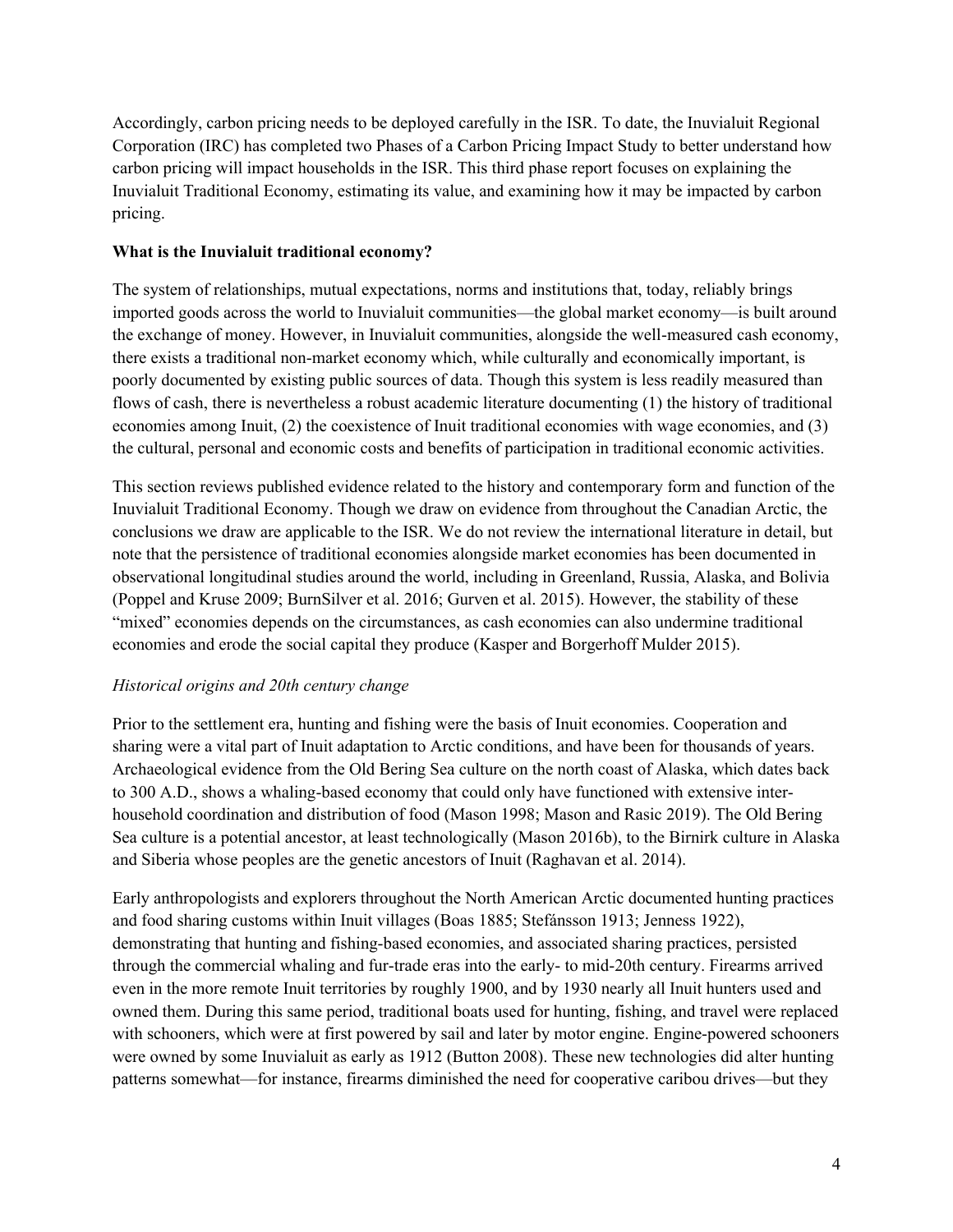did not profoundly alter the subsistence-based and cooperative nature of Inuit traditional economies (Balikci 1964; Graburn 1969; Condon 1996).

In the aftermath of the second World War, the economic and social context of Inuit Nunangat (Inuit homelands) was radically and rapidly altered. Lack of ammunition and poor hunting conditions led to dire economic situations in some parts of the Canadian Arctic (Arbess 1966; Duhaime 1983). In response to these conditions, the Government of Canada greatly expanded its role, providing family allowance payments and housing to Inuit—but also enforcing school attendance for children, including, in some cases, at residential schools. In the Inuvialuit region, there were two residential schools established at Aklavik by 1951 (Damas 2002). Some aspects of the settlement process during this period were voluntary; for instance, DEW-line construction projects in the 1960s brought new employment opportunities and resources to some locations, leading Inuit to congregate there. Other aspects of the process were coercive (Damas 2002), and many Inuit and scholars link ongoing social problems in Inuit communities today to abrupt changes that occurred during this period (e.g., Qikiqtani Inuit Association 2013; Rasing 2017).

Nevertheless, the subsistence economy persisted through the settlement period, as traditional foods remained more affordable and culturally important, and opportunities for wage labour remained scarce (Vallee 1968; Graburn 1969; Wenzel 1981). However, hunting patterns changed substantially as a result of permanent settlement. In particular, snowmobiles soon replaced dog teams as the primary means of transport for hunting in the ice-covered season (Wenzel 1981), for complex reasons: there were outbreaks of rabies and canine distemper, attacks by poorly fed dogs, some Inuit killed or abandoned their teams because they were forced to relocate or took up employment, and many dogs were shot by the RCMP (Qikiqtani Inuit Association 2013). This shift was also driven by the need to travel increased distances to hunt from centralized settlements. Modern Inuit settlements are often located in places that were convenient for fur traders, missionaries, or government officials, rather than in good hunting locations (Damas 2002). For example, in the ISR, Ulukhaktok became a settlement because of the protected deep water harbour that was convenient for Hudson's Bay traders (Usher 1965; Condon 1994).

These changes in settlement patterns and modes of transportation meant that hunters became more dependent on the wage economy to obtain the equipment needed for hunting (Stevenson 1997). With the invention of a commercial method for seal fur processing in 1962, the price for seal furs increased, a development that allowed many Inuit hunters to make a living through the sale of furs (Wenzel 1989). This era was short-lived, however, as the seal fur trade collapsed due to the anti-sealing campaigns that culminated in the 1983 seal fur ban by the European Economic Commission (Wenzel 1991). Since the collapse of the seal fur trade, dependence on the wage economy to access hunting equipment and supplies has continued to increase (Collings 2011; Wenzel et al. 2016).

Despite these changes, subsistence activities including sharing remain economically important and culturally salient in communities throughout Inuit Nunangat, as documented by considerable recent anthropological research (e.g., Searles 2002; Usher 2002; Collings 2014; BurnSilver et al. 2016; Ready and Power 2018), and in Inuit representations of themselves (e.g., the 2016 film "Angry Inuk" by Alethea Arnaquq-Baril). We explore the nature and form of contemporary traditional Inuit economies in the following section.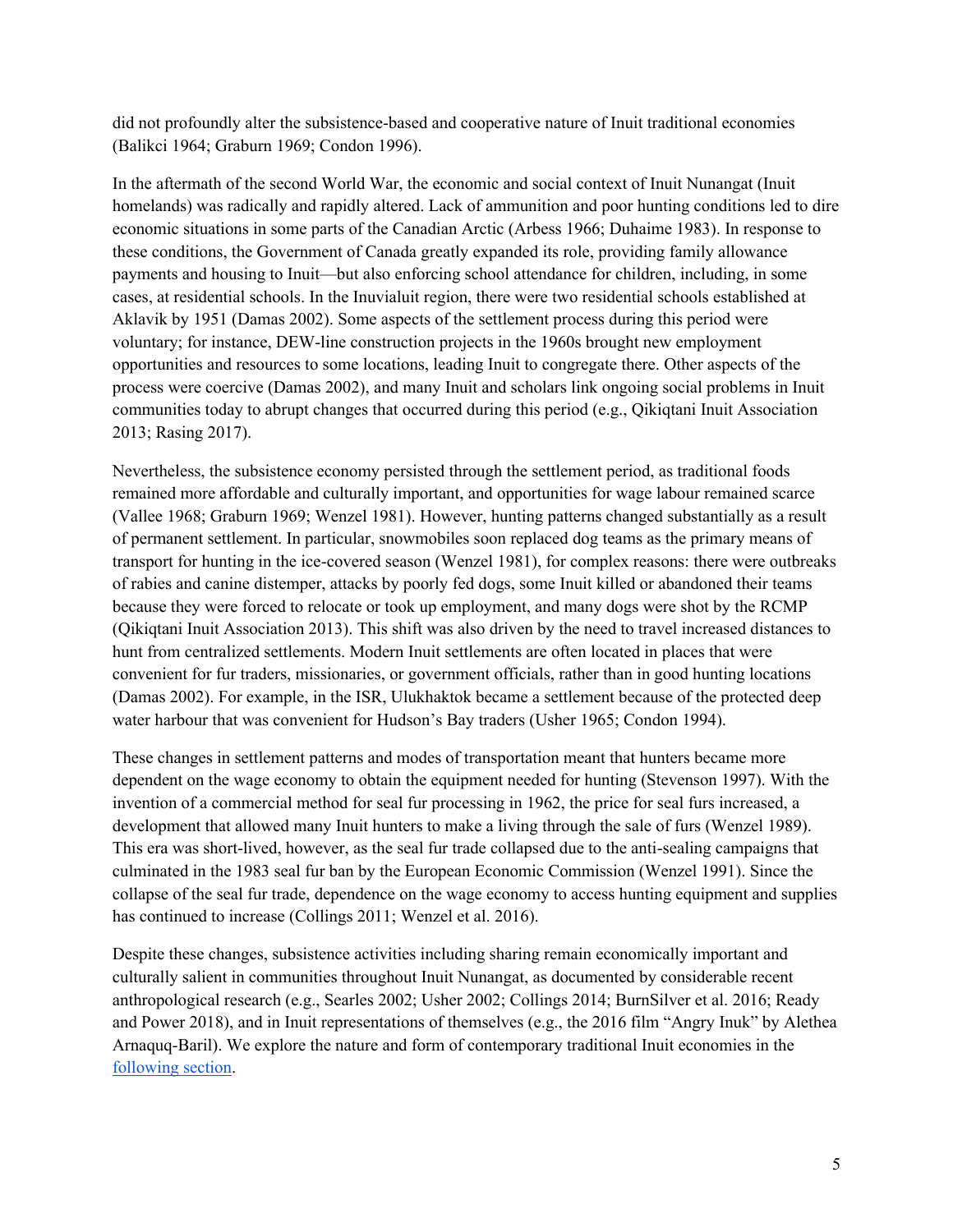It is important to emphasize that the changes of the past century cannot be reversed, though work needs to be done to mitigate the on-going negative impacts of these rapid changes, as evident in the reports of government commissions and Inuit testimonies (e.g., the Truth and Reconciliation Commission of Canada, the Qikiqtani Truth Commission), as well as in scholarly work (e.g., Rasing 2017, Kral 2019). Under modern land claim agreements, such as the Inuvialuit Final Agreement (IFA), Inuit beneficiaries are entitled to access to education, health services, and other modern amenities at the same time as they desire and are entitled to pursue traditional hunting, fishing, and trapping activities. The protection of harvesting rights is a central feature of Inuit land claim agreements. Carbon pricing has the potential to lead to harvest losses in the Inuvialuit Settlement Region, and accordingly, the impact of this environmental protection measure on Inuvialuit needs to be evaluated.

In summary, traditional economies based on the redistribution of hunted and fished resources have allowed Inuit and their ancestors to coordinate their actions and dynamically respond to challenges such as long winters and food shortages for millenia. Far from replacing the traditional economy, the modern cash economy has been integrated into Inuit ways of living, supplementing and coexisting with traditional activities and relationships (Wenzel 1995; Usher 2002; Collings 2014; Ready and Power 2018). The historical overview conducted here highlights a scholarly consensus that reliance of contemporary Inuit subsistence activities on fossil fuels is the combined result of externally-imposed settlement policies and of Inuit adapting their traditional practices to changed social and economic conditions. The reliance of contemporary hunting, trapping, and fishing on modern technology does not mean that these activities are not "traditional" nor does it reduce their cultural value (Wenzel 1991).

#### *The contemporary Inuvialuit Traditional Economy*

Inuvialuit have a traditional economy that persists today, whose foundation is the sharing the products of hunting, fishing and trapping, and which represents a large fraction of Inuvialuit economic activity. Here we review work by contemporary anthropologists, whose work provides insight into the current form of the Inuvialuit Traditional Economy (ITE) and how it interacts with the market economy. Again, we draw on studies conducted throughout Inuit Nunangat which are relevant to the Inuvialuit case. Then, we review some of the main ways that the ITE produces value, including: (1) providing fresh local food that enhances food security and nutrition; (2) building trust and social capital; and (3) promoting physical, mental, and cultural well-being. We note that in this section, we leave aside estimates of the size and scale of the ITE, as providing current estimates is one of the main goals of later sections of this report.

Inuvialuit engage in a wide range of harvesting on land and on the water. According to the 2018 Inuvialuit Harvest Survey, communities in the ISR harvested over 50 different species, including a wide variety of birds, fish, and land and sea mammals. The set of animals that constitute the core focus of harvesting activities varies between communities due to differences in ecological setting. The vast majority of animals harvested are used for food; those that are not are predominantly small carnivores (e.g., fox, mink) whose furs are sold through the Genuine Mackenzie Valley Fur Program (run by the GNWT), or occasionally to Northern Stores. By-products of harvesting for meat include bone, teeth, antler, horn, and pelts, which are also often used as raw materials by Inuvialuit artists and seamstresses. Berry-picking is also a seasonally important activity (Boulanger-Lapointe et al. 2019).

Hunting, fishing, and trapping activities rely on snowmobiles in the snow-covered seasons, and on allterrain vehicles (ATVs, referred to locally as "Hondas") and motorboats in the summertime. As detailed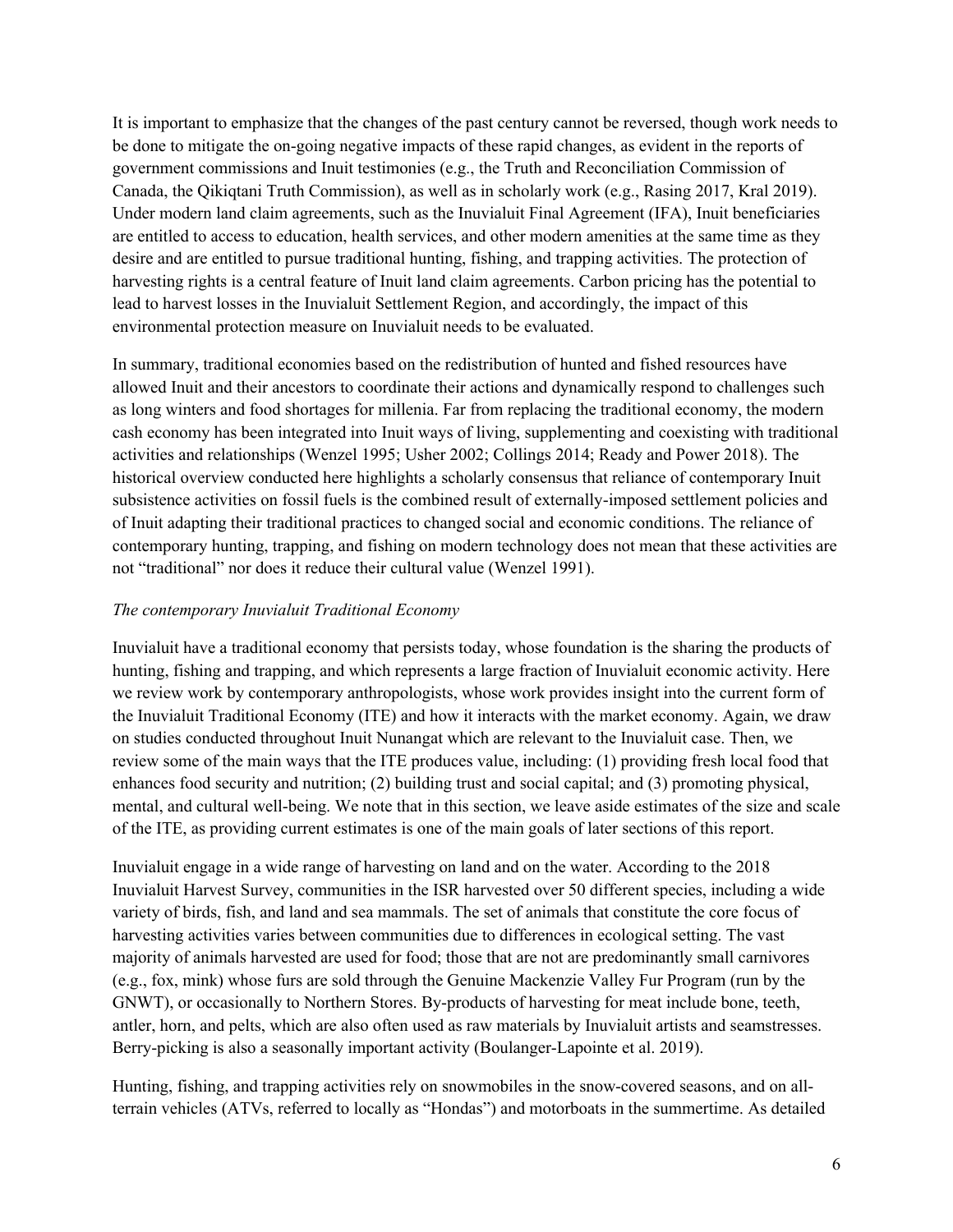in the previous section, these vehicles have been essential to Inuit subsistence activities for decades, and over a century in the case of boat engines. Electric vehicles that could potentially replace fossil fuelpowered vehicles used for subsistence are in development or have recently come on to the market (Nymann Rud et al. 2018). For instance, Canadian company Taiga Motors has developed an electric snowmobile, planned for release in 2021(taigamotors.ca). However, it is not likely that these vehicles will be safe or viable alternatives for Inuvialuit hunters in the immediate future, given their limited range (maximum 140 km for Taiga Motors' model with the largest battery capacity) and the conditions of use by Inuit hunters (e.g., long distance trips, pulling sleds potentially weighing several hundred kilograms, no access to dealers for repairs). Because of the reliance of harvesting equipment on motor-vehicles and gasoline, Inuit hunters today require a substantial amount of money to finance their hunting activities. Considerable research, both within Inuit Nunangat broadly and in the ISR specifically, demonstrates the constraints that dependence on cash places on Inuit hunters (e.g., Usher et al. 2003; Lambden et al. 2006; Ready 2016; Ready 2018a; Ready and Collings 2021).

The production of country food within Inuit communities is highly variable among households. In 1987, Robert Wolfe of the Alaska Department of Fish and Game noted that in the Alaskan communities he studied (including Katovik, an Iñupiat village), 30% of households tended to produce roughly 70% of the community harvest. He termed these high-producers "super-households." Subsequent research has confirmed the same phenomenon—that a relatively small proportion of households produce the bulk of the traditional harvest—in many Indigenous communities in northern Canada (e.g., Natcher 2015), including in the ISR: for instance, Wesche et al. (2018) found that 20% of households in Paulatuk harvested roughly 50% of the total harvest by weight. Large differences in the productivity of households are also apparent in Collings' long-term research with hunters in Ulukhaktok (Condon et al. 1995; Collings 2011; Collings 2014; Collings et al. 2016).

Part of the uneven distribution of harvest production in Inuit communities today can be linked to the need for cash to obtain hunting equipment and supplies. For example, Ready (2018a) found that in Kangiqsujuaq, Nunavik, most high-production households were households where two household heads had regular employment income. These dual-income households had considerably higher total and per capita incomes than other household types. However, financial means cannot completely explain the "super-household" phenomenon. One particularly important additional factor is household demographics.

Mature households with ample labour as well as cash are more likely to be high-producing households (Wolfe 1987; Duhaime et al. 2002; Ready 2018a). For instance, middle-aged or older parents may be able to subsidize the hunting activities of teenage or adult children in their household—these individuals may be technically unemployed but in fact may be highly productive in the traditional economy. Such mature households may function as the centrepoint of food sharing and other kinds of economic exchange among large, multi-household kinship groups (Wolfe 1987; Harder and Wenzel 2012). Importantly, the economic activity of these households is not focused on the accumulation of material wealth or capital within the household. Instead, production is distributed within kinship groups or even more widely (Wenzel 1995; Usher et al. 2003; Ready and Power 2018). For these reasons, "super-households are essential to the wellbeing of the community as a whole" (Usher et al. 2003: 184). Although *ilagiit* (extended family) structures and the coordinating role of the *ihumataaq* (family leader) are not as important in some parts of the ISR as in the Baffin region, substantial inter-household cooperation and inter-household differences in production are nevertheless present (Berkes and Jolly 2001; Collings 2011; Wesche et al. 2018).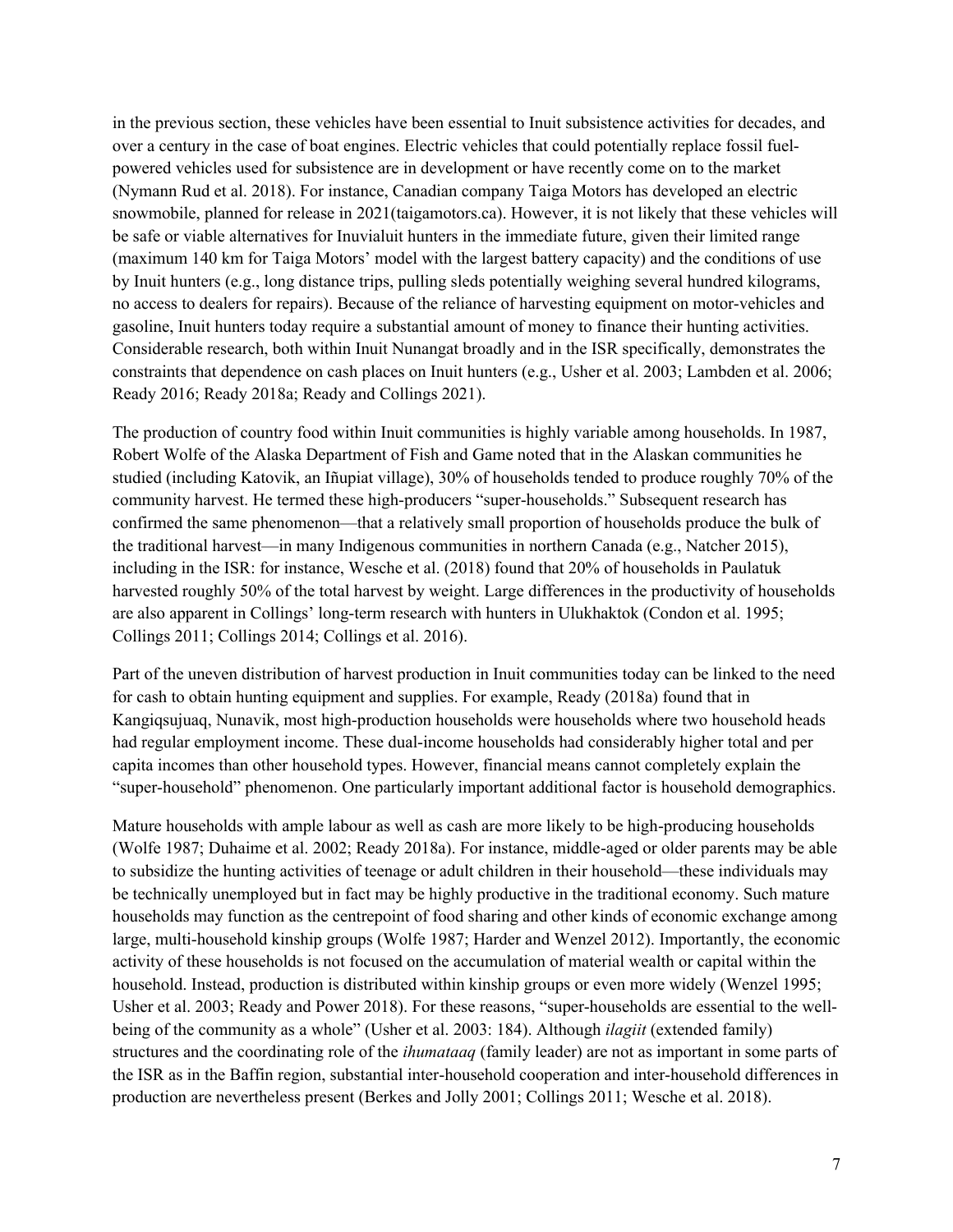| Food insecurity | Aklavik | Inuvik | Paulatuk | Sachs Harbour | Tuktoyaktuk | Ulukhaktok | <b>ISR</b> total |
|-----------------|---------|--------|----------|---------------|-------------|------------|------------------|
| Secure/marginal | 45.5    | 58.4   | 27.4     | 74.8          | 38.4        | 45.2       | 49.6             |
| Moderate        | 38.4    | 27.2   | 59.4     | 13.6          | 38.2        | 27.0       | 32.8             |
| Severe          | 16.2    | 13.6   | 13.1     | 11.6          | 22.8        | 27.8       | 17.1             |
| Not stated      | 0.0     | 0.9    | 0.0      | 0.0           | 0.6         | 0.0        | 0.5              |

**Table 1:** Food insecurity in the Inuvialuit Settlement Region (USDA method)

The products of hunting and fishing are not only consumed within the households of harvesters but also widely distributed. This distribution generally involves sharing rather than selling food for cash. Food sharing was a part of the Inuit traditional economy, mentioned by numerous early explorers and anthropologists (e.g., Boas 1885; Stefánsson 1913; Jenness 1922); and was a major focus of interest in classic Inuit studies (e.g., Saladin d'Anglure 1967; Damas 1972). Like harvesting generally, food sharing has persisted to the present day, and recent ethnographers visiting Inuit communities have documented it in detail, including in Nunavut (Harder and Wenzel 2012), Nunavik (Gombay 2005; Ready and Power 2018; Ready 2018b), Nunatsiavut (Dombrowski et al. 2013), Alaska (Bodenhorn 2000; Baggio et al. 2016), Greenland (Dahl 2000), and the ISR (Collings 2011; Collings et al. 2016; Wesche et al. 2018). Scholars have argued that sharing is a core precept of Inuit identity, morality, and philosophy (Searles 2002; Gombay 2010; Leduc 2006), a form of generalized insurance against the chaotic effects of climate change (Ford et al. 2008; Pearce et al. 2010), a mediator of food insecurity (discussed below), or a form of reciprocal insurance for hunters (Ready 2018b). However, sharing is sensitive to economic circumstances: households with higher incomes and with higher food harvests tend to give more away than others (Collings et al. 2016; Ready 2018a; Ready and Power 2018; Wesche et al. 2018). Food sharing also has benefits beyond the simple redistribution of calories. We discuss how food sharing produces social capital within Inuit communities and has benefits for Inuit health in subsequent sections.

In summary, traditional harvesting remains an important economic activity in the ISR, and harvested foods are widely shared, but harvesting participation is highly variable among households. Both the variation in participation in harvesting across households and patterns of food sharing are critical for understanding food access and food security in Inuit settlements today, as well as for households will be affected by carbon pricing. As noted by Wolfe (1987), because of the economic specialization of certain households and the redistributive nature of the traditional economy, policies that are designed without respect to the social reality of rural northern villages may be unnecessarily harmful. For instance, interventions targeted at individuals or households may fail to account for the fact that a large portion of what hunters catch is consumed outside of their own household.

#### *Contribution of the traditional economy to food security, nutrition and physical health*

Food security is defined as "access by all people at all times to enough food for an active, healthy life," while its opposite, food insecurity, can be defined as "limited or uncertain availability of nutritionally adequate and safe foods or limited or uncertain ability to acquire acceptable foods in culturally appropriate ways" (Bickel et al. 2000:6). Rates of food insecurity in the ISR and Inuit Nunangat are extremely high, as demonstrated by substantial research over the past decades (Lawn and Harvey 2004;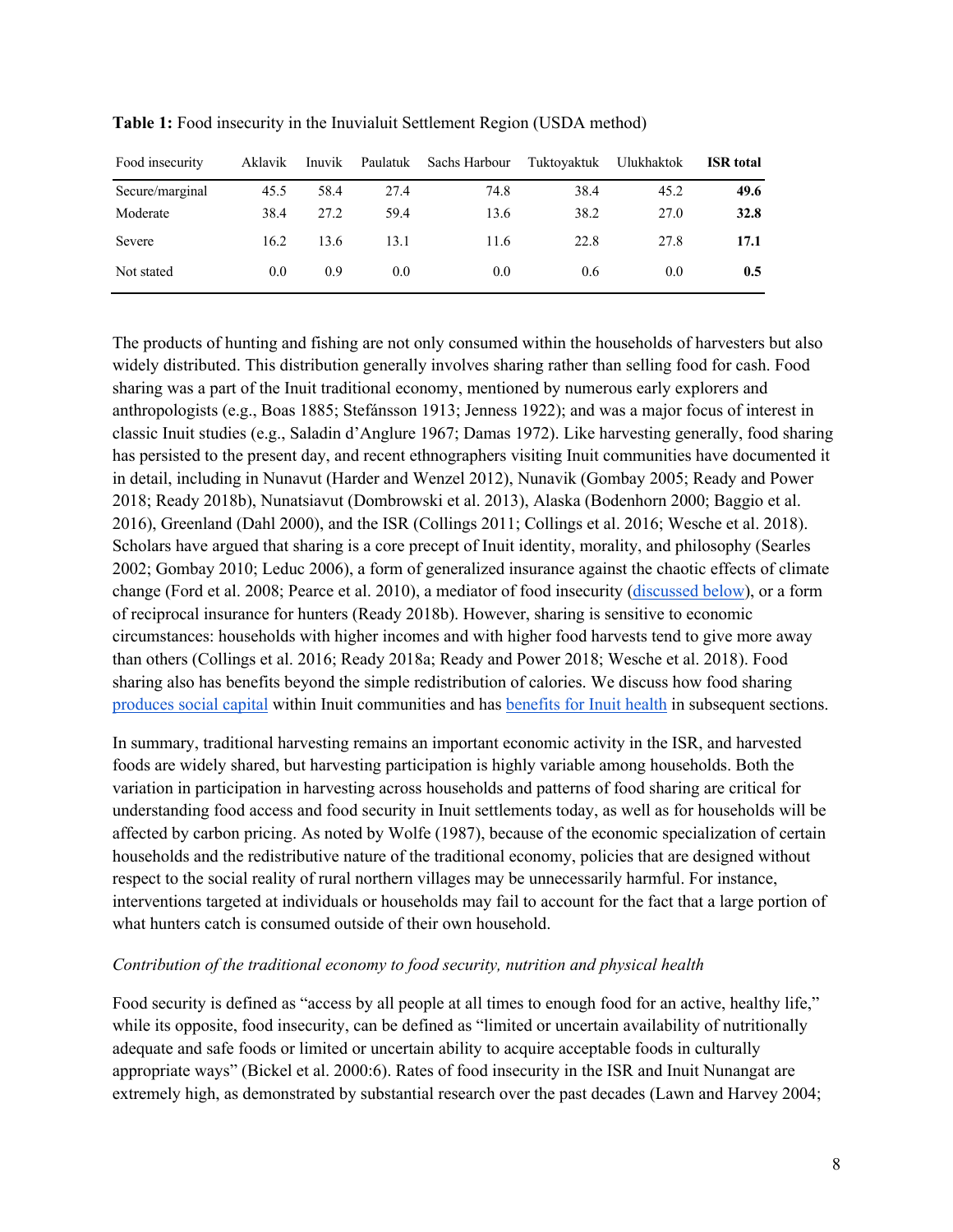Egeland 2011; Rosol et al. 2011; Huet et al. 2012; Canadian Council of Academies 2014; Ready 2016; Galloway 2017; Kenny et al. 2018a; and others). Data from the 2017 Aborginal Peoples' Survey suggest that 49.9% of Inuvialuit were moderately to severely food insecure (see Table 1). In contrast, only 8.8% of Canadian households experienced moderate to severe food insecurity in 2017/2018 (Statistics Canada 2020), meaning food insecurity rates in the ISR are nearly 5.7 times higher than in Canada as a whole.

An important contributor to the high rates of food insecurity in the ISR is the high cost of imported foods despite federal subsidy programs. A 2017 report found the Nutrition North Canada subsidy program to be both ineffective and lacking accountability mechanisms (Galloway 2017). Despite recent changes to the Nutrition North program, the difference in the affordability of food between Arctic communities and southern Canada remains extreme. For example, the average cost of a food basket (one week of nutritious food for a family of four) in Aklavik, Paulatuk, and Ulukhaktok in March 2019 was \$460.47 (Government of Canada 2019; data from Sachs Harbour not available, Inuvik and Tuktoyaktuk are not eligible for full subsidies from Nutrition Northern Canada). In comparison, the price of a weekly food basket in Edmonton during the same period was \$242.80 (Government of Alberta 2019). Kenny et al. (2018a) found that "the average price of the most frequently consumed market foods, based on the 24-h recall of the IHS [2007–2008 Inuit Health Survey] (i.e. milk, butter, bread, pasta, potatoes, and cola), were 41%, 42%, 51%, 179%, 256% and 470% higher, respectively, in the ISR relative to the national average."

Based on results of the 2007–2008 Inuit Health Survey, Kenny et al. (2018b) found that the dietary contribution of traditional foods in the ISR was roughly 16% of total calories, but varied by age and gender (Table 2). Across three Inuit regions examined by Kenny and colleagues, (the ISR, Nunavut, and Nunatsiavut), average country food consumption ranged from 6.9 to 19.6% of total daily calories. An earlier study by Kuhnlein and Receveur (2007), based on data collected in 1998–1999, found that community averages in the same regions ranged from 13 to 40%. Overall, rates of country food consumption among Inuit are variable: both between genders (with men consuming more than women), across ages (older Inuit consuming more than younger Inuit), and across socioeconomic status (with poorer households consuming more traditional foods) (Lawn and Harvey 2004; Kuhnlein and Receveur 2007; Sheehy et al. 2015).

Traditional foods also make a contribution to Inuit nutrition that surpasses their caloric importance, because they are generally high in protein, healthy fats, and other nutrients (Kuhnlein et al. 2002). For example, Kenny et al. (2018b: 1319) found that "country foods represented a major source of protein (23– 52%), Fe [iron] (28–54%), niacin (24–52%) and vitamins D (up to 73%), B6 (18–55%) and B12 (50– 82%)" consumed by Inuit in the ISR, Nunavut, and Nunatsiavut. In addition to the nutrients mentioned above, Kuhnlein and Receveur (2007) found that consumption of traditional foods also increased daily intakes of vitamin E, riboflavin, vitamin B-6, iron, zinc, copper, magnesium, manganese, phosphorus, potassium, and selenium.

**Table 2:** Contribution of traditional foods to total energy consumption in the ISR, based on data from the 2007–2008 Inuit Health Survey (Kenny et al. 2018b).

|                        | Women | Men | Total |
|------------------------|-------|-----|-------|
| Participants <40 years | 6.0   | 8.1 | 6.5   |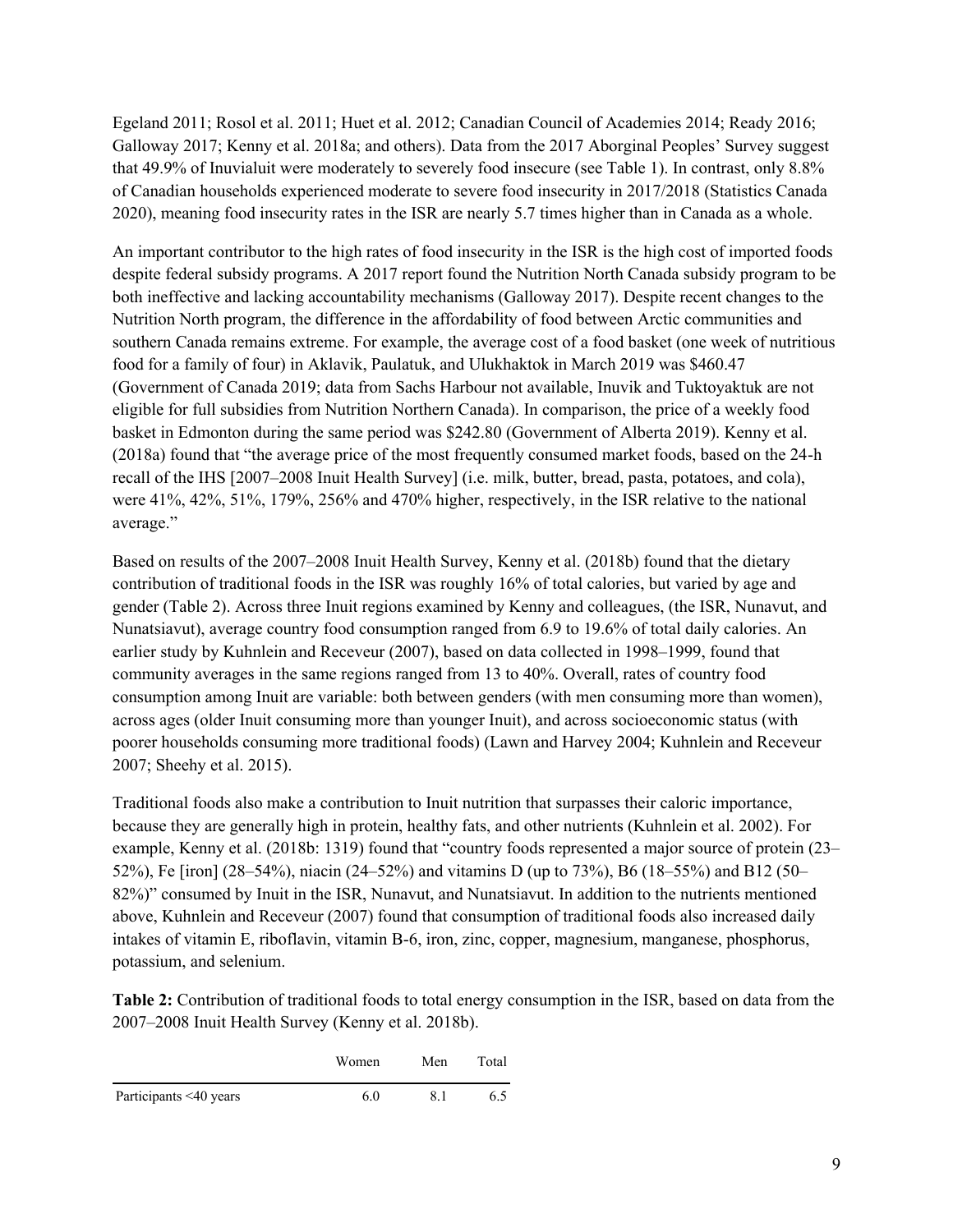The considerable nutritional impact of traditional food intake can be linked to the fact that store foods consumed by many Inuit are often of low nutritional value, partly because of the high cost of nutrientdense store foods such as meat, fruits, and vegetables in Inuit communities, combined with high rates of poverty Kuhnlein and Receveur 2007; Gombay 2010; Huet et al. 2012; Kenny et al. 2018b). Store foods of similar nutrient value to country foods are thus often unaffordable for Inuit, while low-nutrient (but often high-calorie) foods are much cheaper (Kenny et al. 2018a). This has important health implications, dietary transitions towards a high intake of non-nutrient-dense foods with high fat and/or sugar content is linked to food insecurity, obesity, cardiovascular disease and diabetes among Inuit (Kuhnlein et al. 2004; Chateau-Degat et al. 2010; Hopping et al 2010; Egeland et al. 2011; Zienczuk et al. 2012; Bruce et al. 2014; Sheehy et al. 2015).

The role of traditional foods in supporting Inuit food security is critically maintained by the redistribution of traditional foods: sharing provides a buffer to household food security through flows of resources from high-to low-producing households (e.g., Harder and Wenzel 2012; BurnSilver et al. 2016; Wesche et al. 2018). For instance, Ready and Power (2018) show that the Gini index of food receiving in Kangiqsujuaq (Nunavik) is lower than the Gini indices of food giving and food harvesting; suggesting that food sharing reduces inequality in food access between households. However, extensive sharing is particularly linked to households with the means and manpower to sustain high levels of harvest production (Harder and Wenzel 2012; BurnSilver et al. 2016; Ready 2018a), and food sharing networks may be vulnerable to the disappearance of these households (Baggio et al. 2016). In addition, not all food insecure households have equally good access to country food through sharing (Duhaime et al. 2002; Collings et al. 2016; Ready 2018b).

In summary, food insecurity in Inuit communities is mediated through a complex interaction of social and kinship ties, patterns of harvest production, and socioeconomic status. Considerable research points to the importance of promoting access to traditional foods for promoting Inuit food security (e.g., Ready 2015; Hoover et al. 2016; Kenny et al. 2018a). Dietary transitions resulting in a decrease in the consumption of traditional foods among Inuit may have major costs in terms of food insecurity, population health, and the provision of health services. As argued by Sharma (2010: 7) in a review of diet and lifestyle in the Canadian Arctic: "From a health systems perspective, investing in chronic disease prevention programmes is essential if the territories are to adequately and sustainably manage health care costs in the long term." Protecting Inuit traditional economies is one means of investing in the prevention of chronic diseases such as heart disease and diabetes.

#### *Contribution of the traditional economy to social capital in Inuit communities*

The harvesting and redistribution of food in the Inuvialuit Traditional Economy also provides value through the social ties it creates and reinforces. As noted previously, the primary objective of production in the Inuit traditional economies is not the accumulation of wealth for personal use, but rather "the ends of economic activity tend to be inseparable from the social system, and are more likely to be the maintenance of the system of social relations" (Usher et al. 2003: 179). Numerous Arctic scholars have made similar arguments about the primacy of social relations in Inuit traditional economies (Condon et al. 1995; Wenzel 1995; Ready and Power 2018). Hunting and fishing, camping and travelling on the land, the preparation, sharing, and consumption of traditional foods, and even repairing equipment are often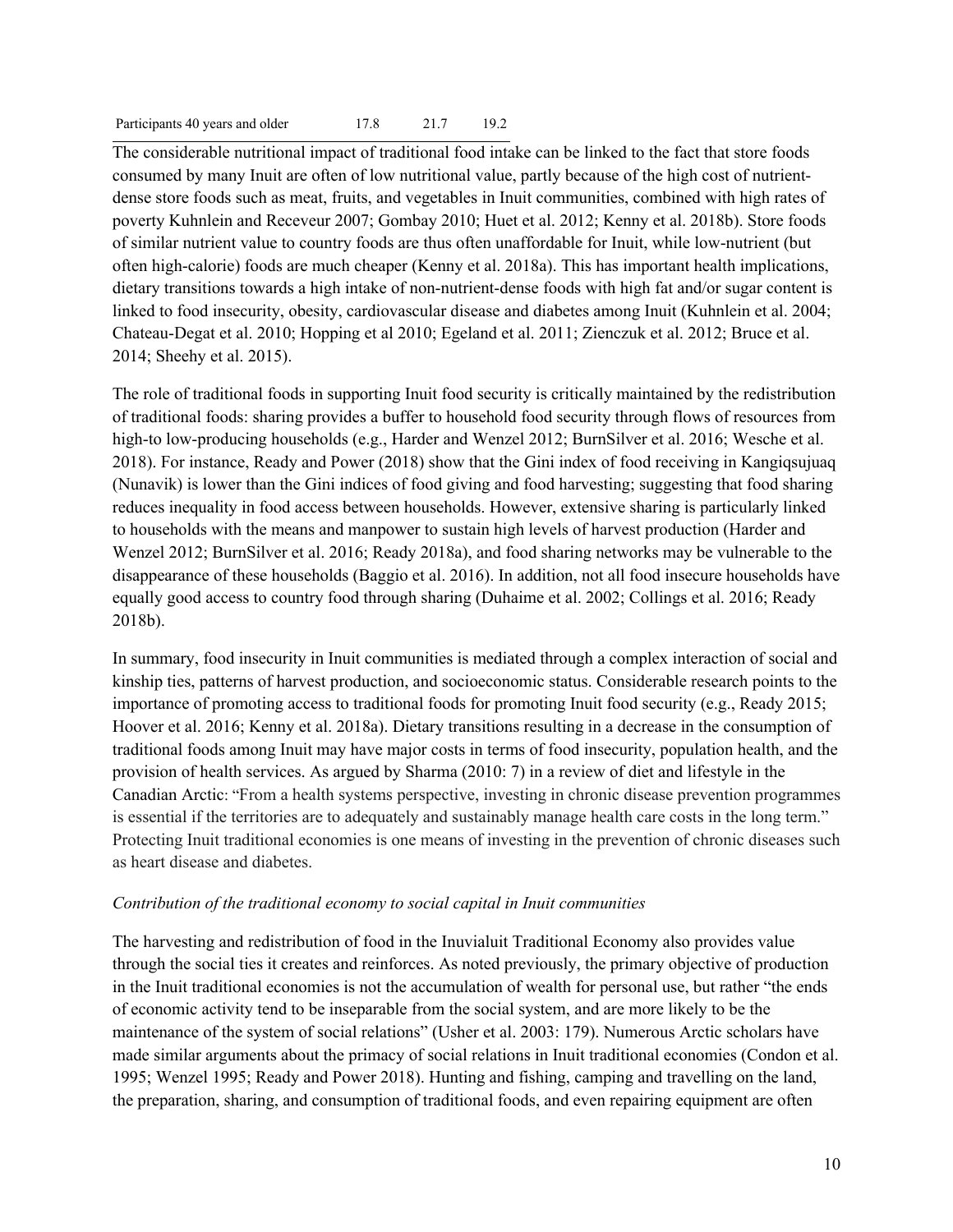cooperative and/or social activities, in addition to sometimes being (non-monetary) economic transactions themselves. The social ties forged and strengthened through these activities generate a form of social insurance for households and build social capital in Inuvialuit communities.

A particularly informative and relevant example is provided by Collings (2011), who mapped the social networks of hunters in Ulukhaktok. He found that full-time hunters had larger social networks in comparison to wage-earners who also engaged in subsistence production. While wage-earners tend to solve problems (e.g., a broken snowmobile) with cash, full-time hunters "preferred to solve problems using their social networks. That is, food giving to collaterals and distant collaterals is part of a much more significant movement of goods, involving the free flow of snowmobile and ATV parts, tools, sleds, labor, and other favors" (Collings 2011: 8). Thus, cash-poor hunters—who are often "unemployed" in the wage economy—were nevertheless able to access the equipment and supplies needed to sustain high levels of productivity in the traditional economy. The deeply social economic strategies of full-time hunters also provided them with better access to information about current hunting conditions than wage earners.

The social networks generated through traditional economic activities also generate resilience to economic, social, and ecological shocks in Inuit communities (Berkes and Jolly 2001; Baggio et al. 2016). For instance, information sharing among hunters helps them avoid dangerous travel conditions, and can lower search costs and improve hunting returns for highly mobile prey, such as caribou and beluga. On a larger scale, intercommunity trade can buffer local variations in resource availability, for instance, due to fluctuations in caribou herds (Berkes and Jolly 2001; Wesche et al. 2018). Networks of sharing and cooperative hunting also have the potential to adapt to the needs, abilities and experience of their members (Wenzel 1981; Collings et al. 2016).

For these reasons, the investments that households make in the traditional economy can be considered as a form of social capital that provides insurance against future risks (Lin 2001): by sharing food, information, and equipment, households build relationships of trust that can help them deal with future challenges. The value of this social insurance is extremely difficult to measure, however, because it is held in social relations and in their latent capacity to reorganize. The latter capacity means that analyses of network resilience based on static network data (e.g., Baggio et al. 2016; Ready 2018b) may underestimate the ability of traditional economies to respond effectively to change. The study of the dynamics of social support and exchange networks in traditional economies is not yet well-developed, but it is nevertheless clear that weakening these networks would have negative impacts for Inuvialuit. As noted by Collings (2011), if traditional economic networks are reduced in scope (e.g., shrunken into nuclear families), hunters may be less able to respond effectively to new circumstances.

Finally, Inuit traditional economies build trust among community members that enables community projects and decision-making (Dahl 2000). In particular, values that are cornerstones of the traditional economy, including generosity and concern for the needs of others, remain core precepts of Inuit leadership today (Hervé 2015). Similar to how volunteerism might be considered a good quality for local leaders in southern Canada, for Inuit food sharing demonstrates a concern for others and consequently builds trust in community leaders. For example, a recent study in Kangiqsujuaq (Nunavik) found that Inuit from high-harvest households that shared food extensively were more likely to hold elected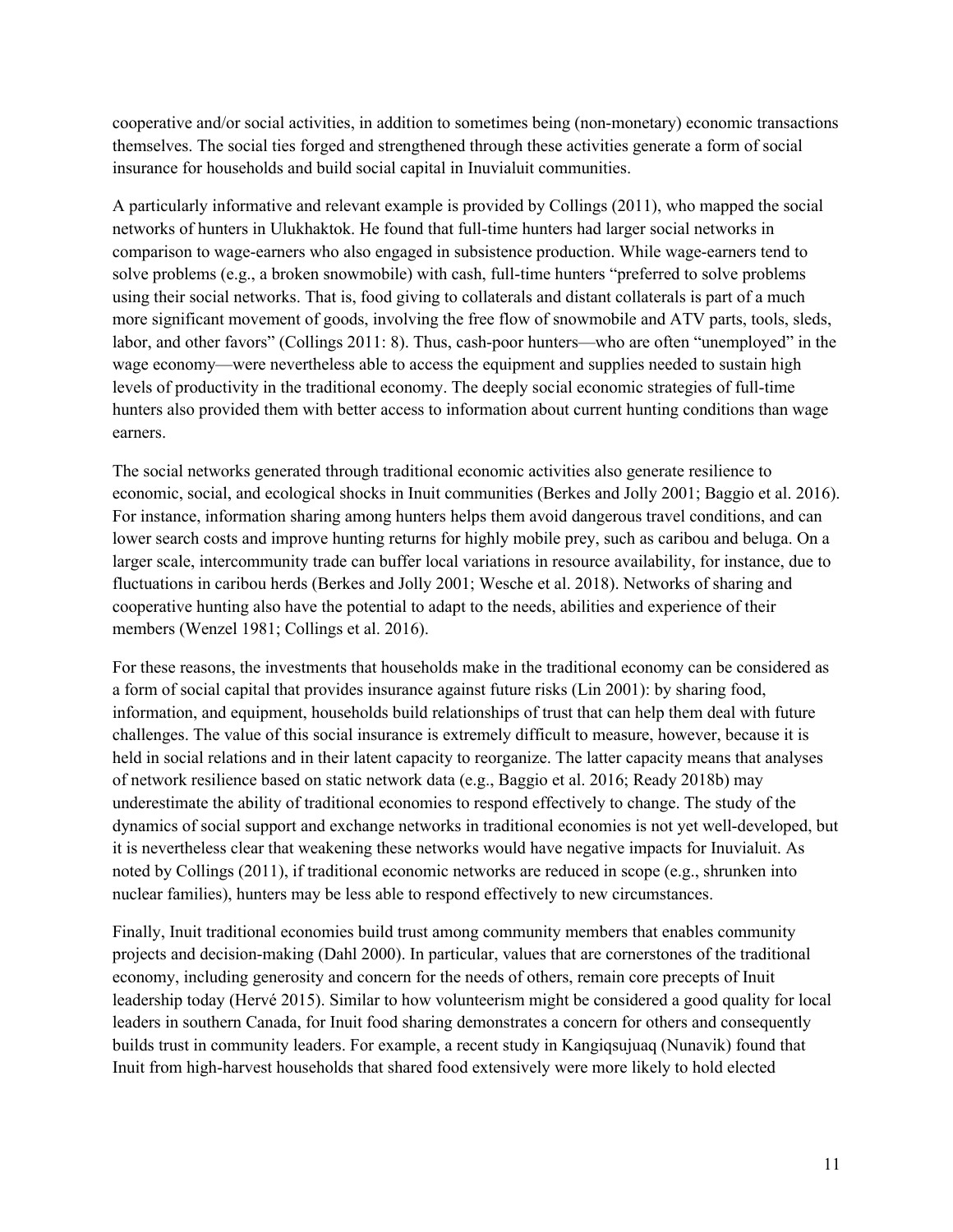leadership positions within the community (Ready and Power 2018), a finding that reveals the ongoing role of the traditional economy in Inuit political organization.

### *Contribution of the traditional economy to Inuit mental health and wellness*

Any discussion of the Inuvialuit Traditional Economy is incomplete without a discussion of its contribution to Inuit cultural and psychological well-being. For Inuit, mental health is closely linked to cultural identity and having strong relationships with others (e.g., Kirmayer et al. 2009). According to Inuit Tapiriit Kanatami (2014: 17): "The socio-cultural aspects of harvesting are vital to Inuit well-being since they reinforce a connection with the land that traditionally cultivated Inuit culture, identity, and feelings of self-reliance."

The complex of factors linked to colonialism and the settlement process, including experiences of trauma, alcohol and drug abuse, and disrupted social support networks, are an ongoing challenge for Inuit communities (Rasing 2017; Ready and Collings 2020). Rates of suicide are high among Inuit youth, and this problem has often been linked the aforementioned complex of factors (Kirmayer et al. 1996; Hicks 2007; Kral et al. 2014; Chachamovich et al. 2015; Inuit Tapiriit Kanatami 2016; Affleck et al. 2020). More generally, stress engendered by settlement life provides a potential link between culture change and health among Inuit (Ready and Collings 2018), as people who experience greater stress are at increased risk for poor health (e.g., Sorensen et al. 2009).

Considerable research documents that strong social support networks and cultural engagement are critical protective factors against alcohol abuse and suicide among Inuit in Canada (e.g., Fraser et al. 2015; Morris and Crooks 2015; Kral 2019) and among Indigenous groups in Alaska (e.g., Allen et al. 2014; Wexler et al 2016). As described in the previous section, traditional economic activities provide Inuit with a connection to traditional culture and forge social bonds. The former may reduce stress by promoting cultural congruence, while strong social ties can provide a source of assistance during times of stress (Ayunerak et al 2014; Philip et al. 2016).

Consequently, the health benefits of the Inuvialuit Traditional Economy go far beyond the nutritional benefits of country food. The Inuvialuit Traditional Economy produces benefits to Inuit mental and cultural health without requiring substantial government inputs of money and infrastructure. This contribution is particularly valuable given the high rates of traumatic experiences and suicide among Inuit and the geographic, cultural, and infrastructural barriers they face in accessing health services (Inuit Tapiriit Kanatami 2014; Kielland and Simeone 2014).

To summarize this review, past research reveals the continued vibrance of the Inuvialuit Traditional Economy and several ways that it provides value to both the Inuvialuit Settlement Region and Canada, including by improving food security, building social capital and trust, and promoting Inuit health and wellness. This work makes it clear that the health of the traditional economy is critical to the welfare of Inuvialuit people. However, existing research also documents considerable inequalities in participation in traditional harvesting activities, a phenomenon that is partly driven by the high cost of harvesting in modern settlements.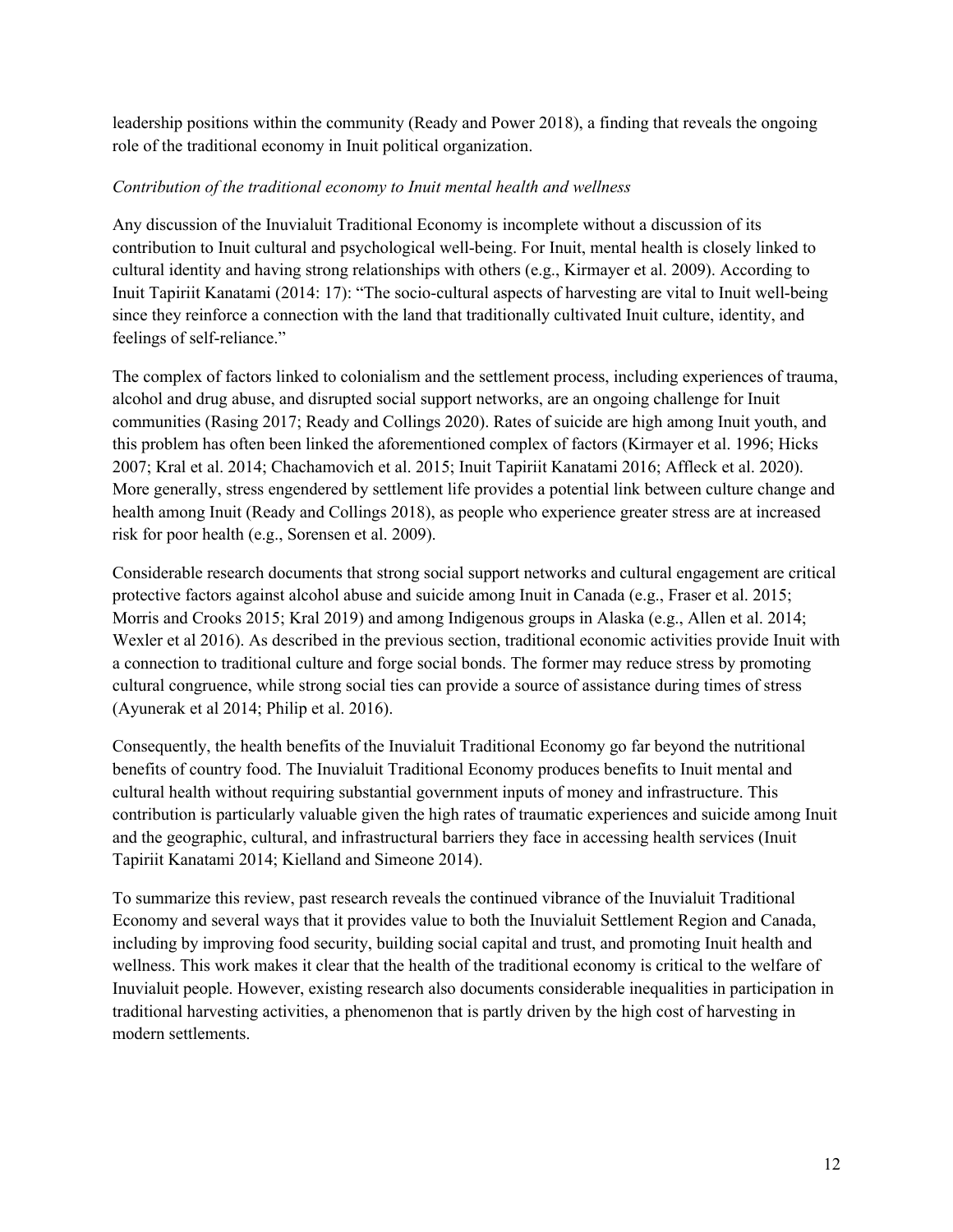#### **What is the size of the traditional economy?**

Although it is not cash-based, the Inuvialuit Traditional Economy can be understood as an economic system and studied to support evidence-based decision-making about the impacts of policy decisions (such as carbon pricing) on Inuvialuit. However, the Inuvialuit Traditional Economy cannot be fully captured using federal- or NWT-level economic statistics because the NWT profile is skewed by the urban, mostly white, population of Yellowknife and because these activities operate outside of the formal cash-based economic sector. Consequently, a different approach, rooted in more locally-relevant studies, needs to be used to estimate it.

In this section, we draw on a range of sources, including data from GNWT community surveys, Inuvialuit Harvest Studies, Hunter Trappers' Committees (HTCs) in the ISR, and academic studies conducted with Inuit throughout Canada, to estimate the value of the outputs and inputs to the Inuvialuit Traditional Economy. We begin with an overview of current rates of participation in the Inuvialuit Traditional Economy, before proceeding to estimating the quantity of food produced in the ISR through hunting activities. Following past research on Inuit traditional economies, we use the substitution value of similar foods to estimate the value of the products of hunting and fishing (Usher 1976; Brown and Burch 1992; Usher 2002). We then estimate the carbon costs of such substitutions. Finally, we examine inputs to the Inuvialuit Economy and their carbon costs. Throughout the text we highlight key assumptions and limitations of current data and methods.

### *Participation in the traditional economy*

The GNWT Statistics Department's yearly community profile surveys provide the most recent, albeit coarse-grained, picture of the rates of participation in the traditional economy in the ISR. Table 3 summarizes participation rates in the traditional and cash economies in ISR communities in 2018, based on the GNWT 2019 community survey, employment data from the 2016 census, and Hunter Trappers' Committee (HTC) membership data from the 2018 Inuvialuit Harvest Study (IHS). The table focuses on data concerning Indigenous residents, as non-Indigenous residents of the ISR generally have different demographic and socio-economic characteristics and are often only transient residents (e.g., teachers and nurses). It should be further noted that Inuvik is a regional administrative center with different economic, educational, and social opportunities than the smaller communities, which contributes to the somewhat lower harvest participation rates there.

Outside of Inuvik, rates of participation in traditional hunting and fishing are higher than rates of participation in wage labor. A total of 1,824 Indigenous residents in ISR communities aged 15 and older reported participating in hunting and fishing, 228 participated in trapping, and at least 1,497 engaged in berry-picking. It should be noted that the age, gender, and socio-economic profile of berry-pickers may be quite different to those of hunters; as in many communities berry-picking is an activity that is more accessible to women, to the very young, very old, and those without motorized transport. An additional 1,040 Inuvialuit residents engaged in arts and crafts production.

Subsistence hunting, fishing and trapping and traditional craft production are time- and labour-intensive activities that can take up a large proportion (even all) of many adults' productive hours (e.g., Collings 2011, discussed earlier). More detailed information on time allocation for Inuvialuit with different harvesting profiles would be needed to estimate the total number of hours invested in harvest production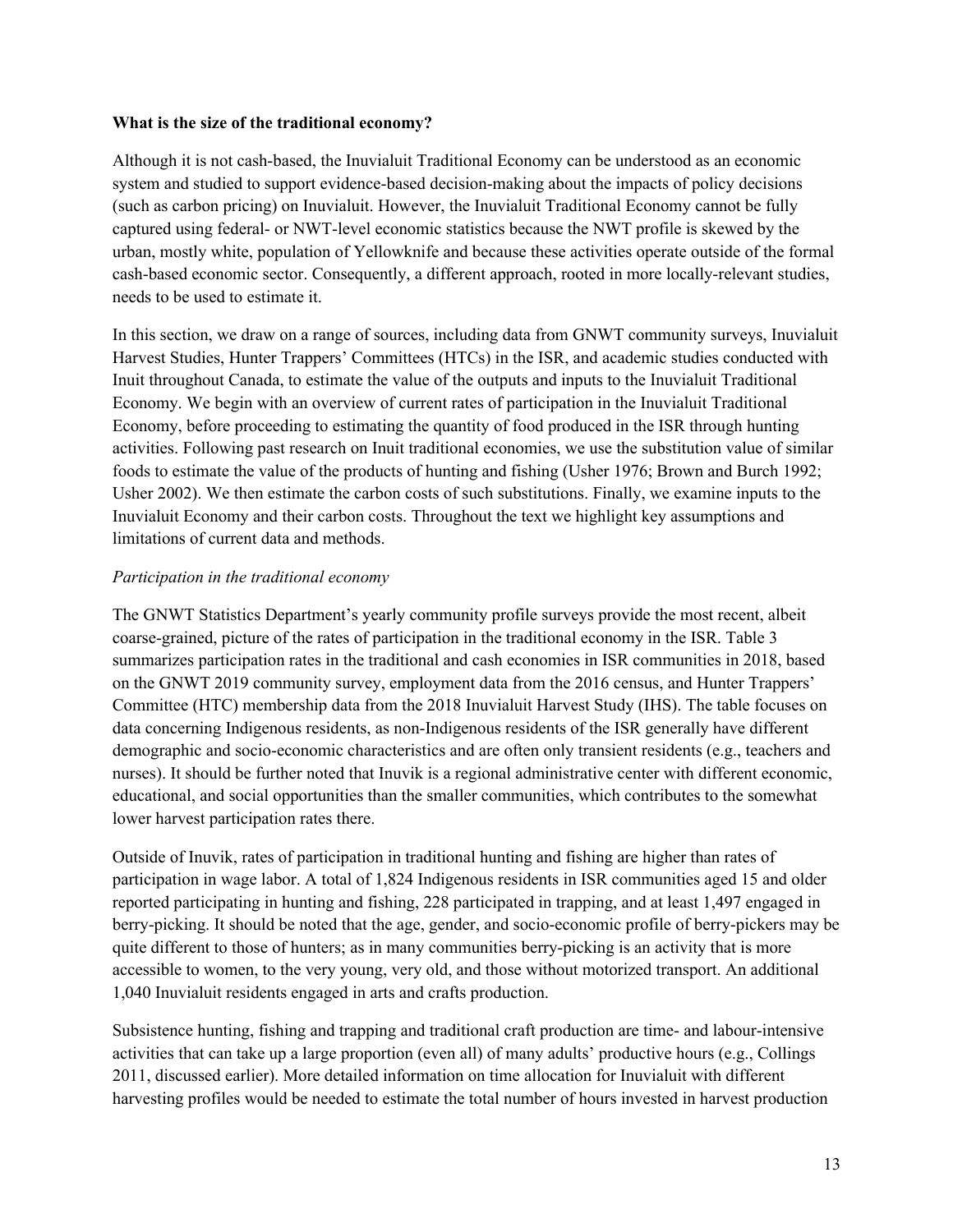in the ISR. However, we can estimate how many harvesters are engaged in harvesting year-round. Usher (2002) suggested that there were 471 active harvesters in the ISR in 1991 based on the number of individuals who reported harvests in the IHS. The total number of Inuvialuit residents aged 15 and older reporting frequent, year-round harvesting in 2018 was 465, while the number of registered HTC members for the same year was 1039 (Table 3).

**Table 3:** Indigenous traditional activity and labour force participation rates in the ISR. Data from 2018 (2019 GNWT community survey), 2016 census, and 2018 IHS.

|                                                                                    | Aklavik | Inuvik | Paulatuk | Sachs Harbour  | Tuktoyaktuk | Ulukhaktok |
|------------------------------------------------------------------------------------|---------|--------|----------|----------------|-------------|------------|
| Indigenous population $15+1$                                                       | 445     | 1,746  | 196      | 71             | 668         | 303        |
| Produced arts $&$ crafts $(\%)$                                                    | 17.8    | 26.7   | 38.3     | 40.8           | 31.1        | 60.1       |
| Hunted and fished (%)                                                              | 53.0    | 43.7   | 74.5     | 77.5           | 57.8        | 78.5       |
| Total participants                                                                 | 236     | 763    | 146      | 55             | 386         | 238        |
| Frequently throughout the year                                                     | 27.5    | 17.8   | 41.8     | 54.5           | 29.8        | 24.4       |
| Occasionally more than day trips                                                   | 44.9    | 22.5   | 19.9     | 14.5           | 33.9        | 23.1       |
| Occasionally (only day trips)                                                      | 4.7     | 40.9   | 28.1     | 27.3           | 28.0        | 42.9       |
| Rarely hunts or fishes                                                             | 22.0    | 18.1   | 10.3     | $\mathbf{x}^2$ | 8.0         | 9.7        |
| Went trapping $(\% )$                                                              | 11.9    | 4.8    | 7.1      | 21.1           | 6.0         | 7.6        |
| Gathered berries (%)                                                               | 41.6    | 40.1   | 59.2     | $\mathbf{x}$   | 58.1        | 35.3       |
| Registered HTC members                                                             | 216     | 264    | 71       | 64             | 314         | 110        |
| Households consuming >50% of meat<br>and fish from local harvest $(\frac{9}{0})^3$ | 47.2    | 22.3   | 79.2     | 60.0           | 60.2        | 67.3       |
| Indigenous employment rate $(2016)(%$                                              | 43.8    | 59.8   | 51.4     | 64.3           | 39.3        | 46.3       |

1. Indigenous residents in Aklavik and Inuvik include Gwich'in. 2. Suppressed in source due to small sample size. 3. For all households (including non-Indigenous).

Consequently seems fair to suggest that, while the total number of people harvesting in the ISR (1,824) may have increased in past decades (due to population growth), the number of highly active harvesters has stayed roughly the same (cf. Usher 2002; Wenzel et al. 2016). However, it is important not to discount the economic contribution of even occasional harvesters—of all ages and gender (children are excluded from Table 3). For instance, springtime ice-fishing, often a family activity, can produce a very large amount of food.

Though highly active hunters amount to only a small proportion of the population of each community, more than half the households in each community report getting over half of the meat and fish they consume from traditional sources (Table 3). However, the volume of food that this represents is variable.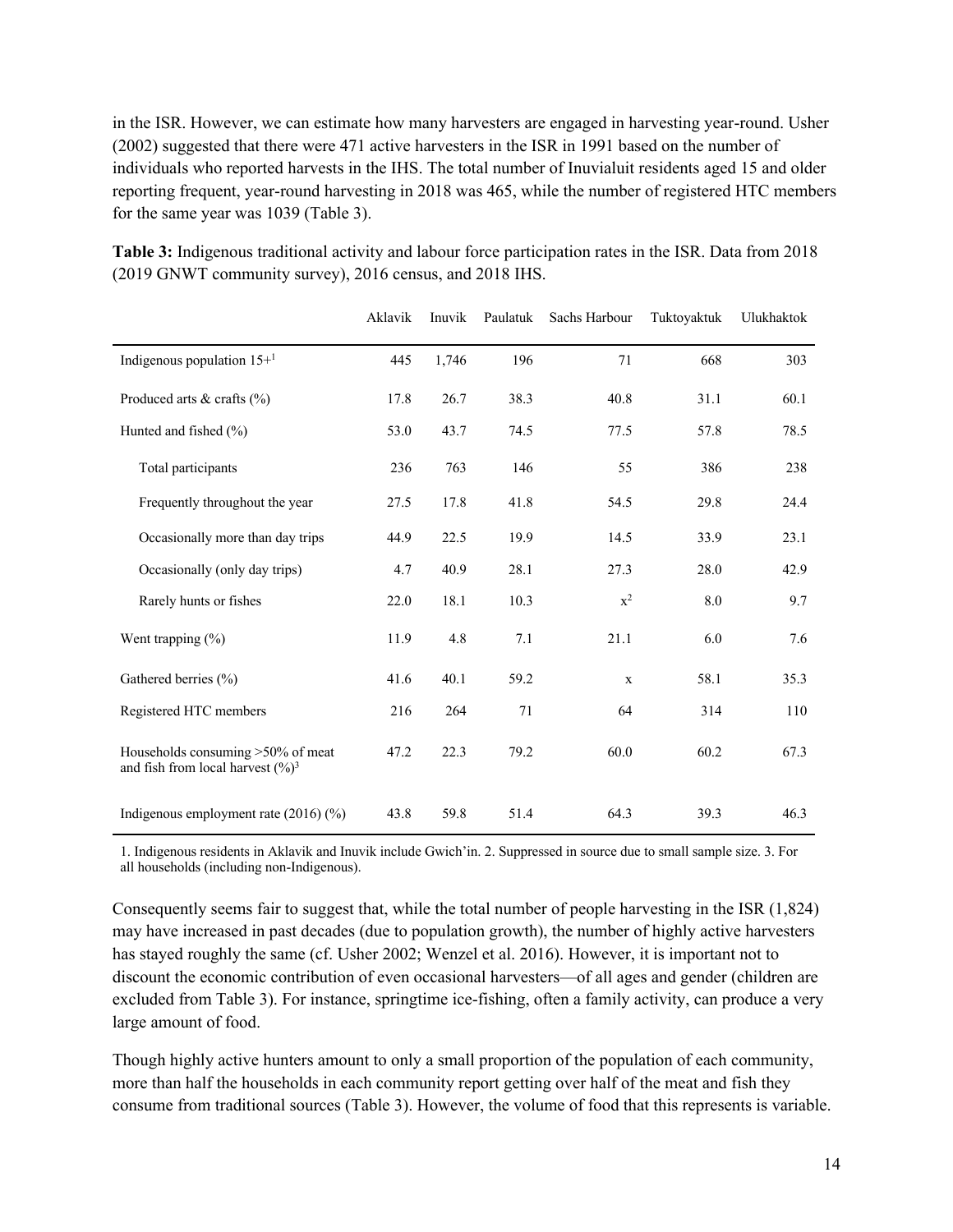For instance, households with limited cash availability may purchase very little meat due to its high costs (Kenny et al. 2018b). Nevertheless, traditional foods comprise a substantial proportion of calories consumed in the ISR and make outsized contributions to Inuvialuit nutrition (discussed earlier).

### *Harvest production*

Here, we use data from the 2018 Inuvialuit Harvest Survey (IHS) to estimate quantities of food harvested in the ISR. The IHS is administered locally in each community through the Hunter Trappers Committees. Only members of the HTCs were included in the study, and participation in the study was voluntary. In principle, local interviewers contacted harvesters each month in order to record any harvests, if the harvester had not been active that month, or if they were "out-of-sample" for the month (e.g., moved or away from town).

Estimates of the output of the Inuvialuit Traditional Economy have previously been calculated by Usher, whose early work in the Inuvialuit Region (e.g., 1971, 1976) provided the basis of methods still used today in the analysis of traditional economies. The Inuvialuit Harvest Study Data and Methods Report 1988–1997 (IHS 2003) forms an important starting point for the methods used here. We begin with a discussion of our methods of analysis and the limitations of the data.

In the 2003 IHS decadal report, the analysts were able to use the proportion of harvesters contacted in each month who successfully harvested during that month to extrapolate from the reported harvests to the total harvests in each community. However, while harvester participation rates in the 1988–1997 harvest studies were often 90% or more, participation in the 2018 survey was much lower (closer to 50% on average) and much more variable (ranging from 0 to nearly all harvesters in a month in a village), for a variety of reasons. For example, in some months in some villages, no harvests were reported at all due to a lack of available interviewers. Comments obtained on a community tour conducted by the Inuvialuit Community-Based Management Program in 2018 also described a lack of adequate incentives for harvesters to participate in the IHS (IHS 2019).

In addition, the IHS data do not provide any demographic details that might allow us to adjust for biases in which harvesters (e.g., active vs. non-active) tended to be included in the sample in a given month. This is by design, as the promise of privacy is intended to increase the trust of harvesters in the process and encourage participation. Biases between respondents and non-respondents could go in either direction. For instance, very active harvesters may not have time to participate in a survey, while nonrespondents may think the survey is not important if they have not harvested anything (IHS 2018).

Finally, an additional issue in the 2018 data is that coding of harvesters who did not harvest in a given month was done inconsistently both between villages and through time within villages. Due to these dataquality issues, extrapolating from the reported harvest to an estimate of the total harvest is not straightforward for the 2018 harvest data. In view of this, we focus on calculating the total harvest reported in the IHS, which we take as a minimum estimate for the total harvest that year. At the end of this section, we examine the data on participation rates in the 2018 IHS in order to make suggestions about how much larger the total harvest could be.

Beyond the issue of the representativity and coverage of the sample, there is the question of the accuracy of reports. It has been suggested that some hunters may falsely report no harvest, possibly as a result of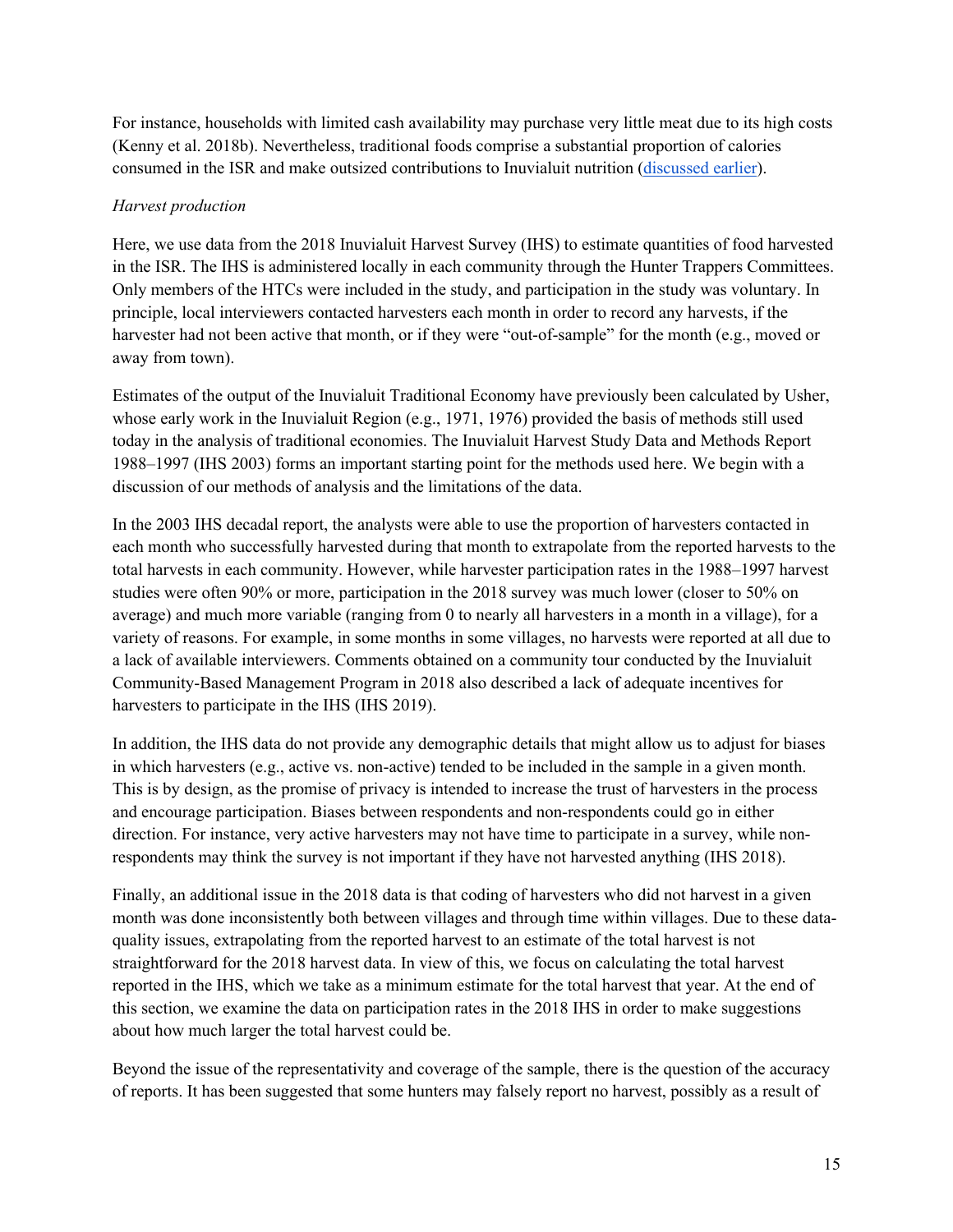survey fatigue, though this problem is likely minor (IHS 2003). Similarly, we think it is quite unlikely that hunters would report harvests that did not actually occur. In our view, the most likely important source of error in the data would be recall bias: specifically that hunters may forget to report some harvests, leading the estimates to be low. Difficulty in recall is perhaps more likely to impact small, unremarkable episodes than large or unusual catches. Unfortunately we have no data with which to assess potential recall bias.

Another important source of error in the data is "heaping," where harvest numbers are approximated to rough intervals of five, 10, or 100, for example (Vaske and Beaman 2006). This is especially likely for animals harvested in large quantities, such as netted fish or migrating birds, which are unlikely to have been exactly counted by hunters. The upper panels in Figure 1 illustrate heaping in the 2018 harvest data: frequencies of harvest quantities decay smoothly until 10, at which point they spike, and continue to spike at multiples of five up to a harvest size of 100. Beyond harvests of 100 animals, reports are almost always grouped at intervals of 50 and 100.

To deal with the error induced by heaping, for all common targets of heaping in the data (all numbers greater than 9 and divisible by five), we simulate possible "true values" of the harvest by sampling from a normal distribution with the mean centered at the reported value and a standard deviation of 12.5% of the mean. This means that, for example, for a reported harvest of 100 we are 95% certain that the true value lies between 75 and 125. We assume that reports of harvests of less than 10 animals, or that are not multiples of 5, are without error. This procedure produces a smoothed distribution of harvest values resembling that shown in the bottom panels of Figure 1.

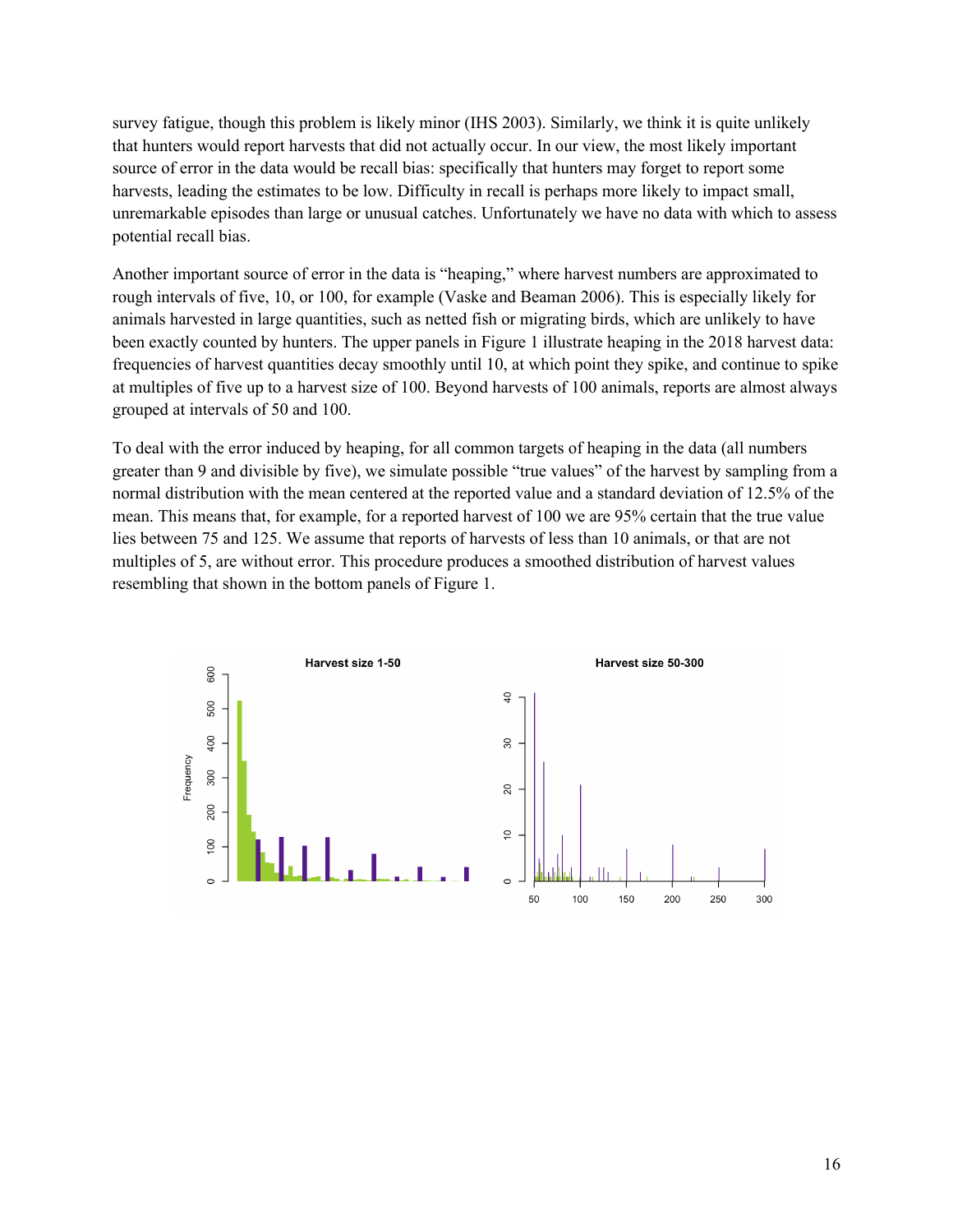

**Figure 1:** Top: Demonstration of heaping in the harvest estimates, using the 2018 Inuvialuit Harvest Study data. Bars in purple are multiples of 5. Note the difference in the y-axis between the panels. Data in the right-panels are truncated at 300 although there are a small number of larger harvests. Bottom: 2018 harvest data after applying our smoothing algorithm to the heaping points. Note the different y-axis on the right-hand panel. No error was added to harvests reported not as multiples of five.

An additional source of error in the data stems from data entry. For instance, in the 2018 IHS data the code "HarvestNum" referred to the harvester ID number, while "NumHarvest" referred to the number of animals of a given type obtained in a harvesting event, and these fields were not often confused in data entry. Similarly, Spatial ID numbers were sometimes erroneously entered in the HarvestNum or NumHarvest columns. In many of these cases, inspection of the data allowed us to replace the correct Harvester ID. For harvest numbers, we examined the data for clearly unreasonable harvest numbers (e.g., over 3000 moose in a single harvest episode), and flagged these values as missing. We then imputed missing harvest size data by sampling from the distribution of harvest sizes for each species, after the "deheaping" procedure.

Our method for smoothing heaped estimates, imputing missing data, and calculating the variance induced by these procedures can be summarized as follows. First, for all heaped estimates we sampled from the distributions described, replacing the heaped report with a sampled value. Then, we imputed missing data by sampling from the distribution of harvest sizes for that species (including the de-heaped estimates). We repeated this procedure 10,000 times. Total and village-level harvests and their variance for each animal species or type in the dataset were then calculated by taking the mean and variance of the sum of each of the 10,000 sampled harvests.

Once the quantities harvested are estimated, these need to be converted to edible amounts. To do this, we reviewed three main sources of edible weight data: Usher (2000), who calculated edible weights for species hunted in the ISR; Ashley (2002), who reviewed all available edible weight estimates for hunted game in the NWT and Nunavut; and Brown et al. (2016) who derived new estimates for several fish species taken in Alaska. Our list of edible weight values, including descriptions of calculations for new values, is provided as a supplementary file (S1).

For mammals, we adopt Usher's values, where available, as they are consistently lower and, we believe, more accurate than most estimates reviewed by Ashley (2002). We exclude species primarily harvested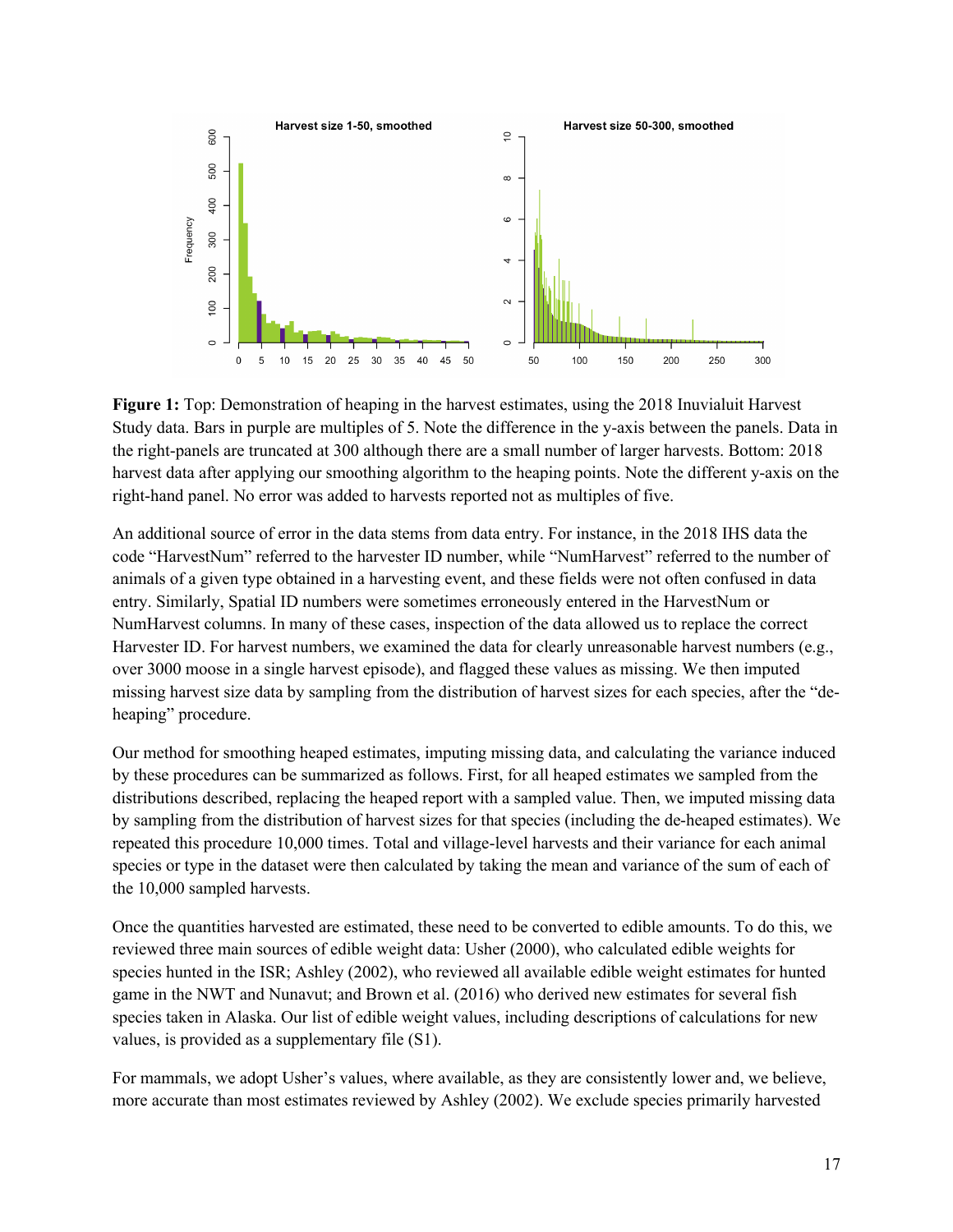for pelts (mainly carnivores, including wolf, wolverine, fox, marten, mink, lynx, and otter, as well as squirrel) from the calculations of edible weights. We note that for beluga we include only the amount of muktuk acquired, as this is generally all that is used for human consumption in the Inuvialuit region.

Three mammals—bear, muskrat, and bearded seal—provide a particular challenge in terms of assessing edible weight because, although they are generally harvested for furs, they may also be eaten with some regularity. Some authors (e.g., Usher 2002) have not included these animals in estimates of the traditional food produced in the ISR for this reason. In the case of bearded seals, which are taken very rarely in the ISR (only eight reported in the 2018 harvest data), they are generally hunted specifically for the purpose of obtaining materials for making traditional skin boots (Peter Collings, personal communication). Although part of the seal may occasionally be eaten, some bearded seals (particularly large males) may be considered entirely inedible and the meat largely used as dog food. Thus we omit bearded seals from our calculation of food value.

Regarding bears, a 2008 report on local and traditional knowledge of grizzly bear indicated that Inuvialuit in Aklavik rarely eat grizzly bear (Wildlife Management Advisory Council (North Slope) & the Aklavik Hunters and Trappers Committee 2008). Thus we do not include grizzly bear in the calculation of edible weights. However, ethnographic evidence suggests that a substantial portion of polar bear meat is consumed in some communities. For instance, in Ulukhaktok, parts of polar bear (especially the feet) are considered a delicacy, and when a bear is caught the meat is distributed to all households (Peter Collings, personal communication). Therefore, we use Usher's (1971) conservative estimate of 114 kg for polar bear.

We also include the food value of muskrats. A 1992 study found that muskrat was among the preferred country foods among Inuvialuit in Aklavik and that households reported eating muskrat an average of 26 times per year (Wein and Freeman 1992). Even at a much lower rate of consumption, this suggests that all muskrats harvest reported in Aklavik in 2018 (the focal point of muskrat harvesting in the ISR) could easily have been consumed.

For birds, we compared Usher's (2000) edible weight values to the midpoint weight of all the bird species in the dataset from allaboutbirds.org, a bird identification resource maintained by the Cornell Lab of Ornithology, multiplied by Usher's conversion factor of 0.7 (originally from White 1953). This method produced edible weight values extremely similar to Usher's, and so we used this method to impute edible weights for birds not included in Usher's dataset. However, we used Usher's values where available as these were often based on studies specific to the ISR. In one case (loon), we used a published value in the literature that was lower than our calculated value.

Finally, for fish, we use Usher's estimates where available, as these are based on locally-relevant data, which are particularly important for fish given considerable within-species variation in size and the selection on harvested size produced by fishing technique (e.g., nets vs. jigging). For char, we use Usher's place-specific estimates for Ulukhaktok, Sachs Harbour, Paulatuk and Aklavik. We use the Aklavik value for Inuvik. We use Usher's Aklavik char estimate (which presumably refers to the smaller Dolly Varden) for land-locked char. No char were harvested in Tuktoyaktuk. Where estimates from Usher were not available, we took edible weight estimates from Brown et al. (2016), who reviewed published estimates for a range of fish species harvested in Alaska. Finally, we derived new values for a small number of species using empirically-derived length-weight equations for those species (available on fishbase.org).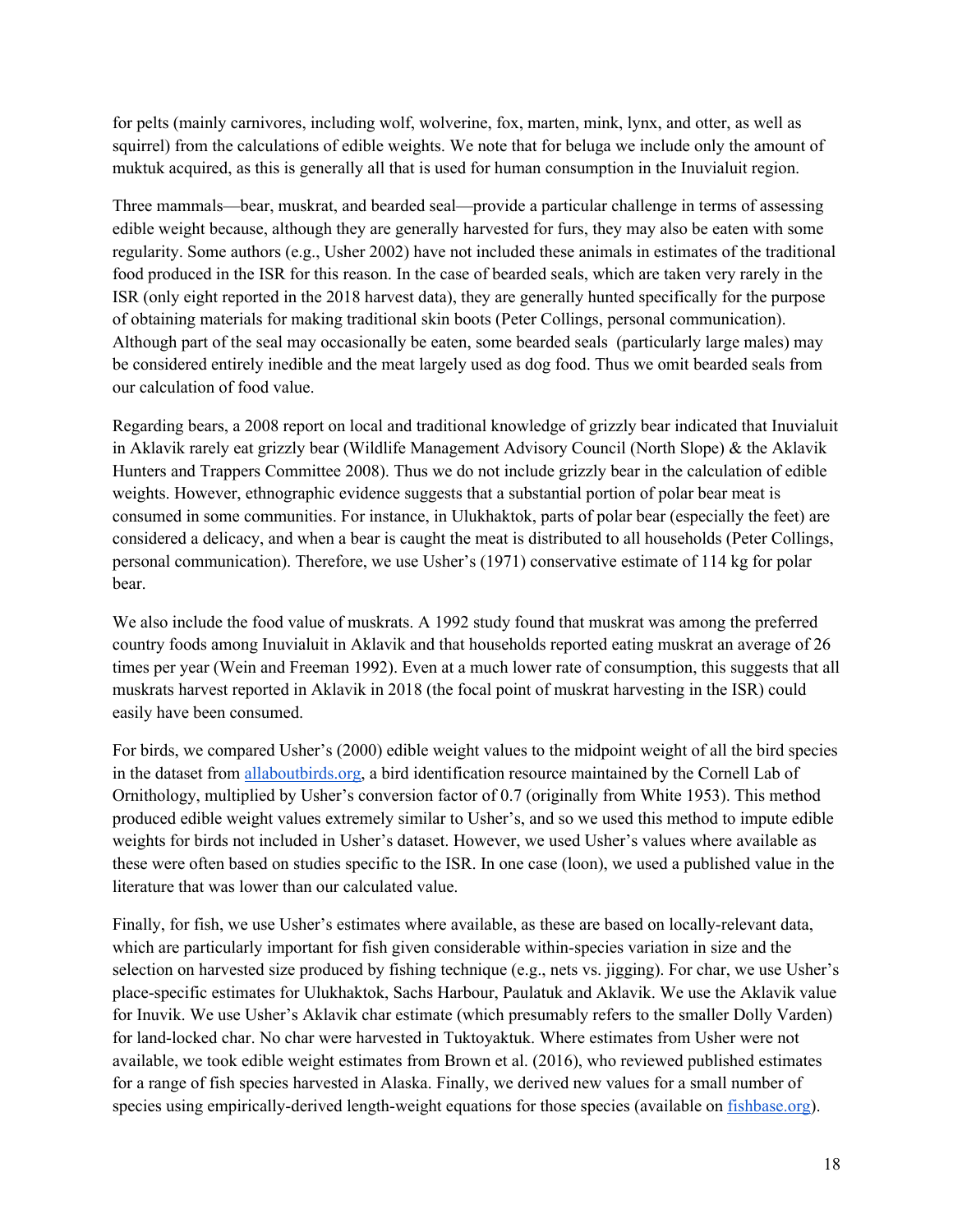We note that the species referred to as "Arctic Cod" in the IHS is likely actually Greenland cod, called "Ugoq" and generally in the 30–50 cm range (Peter Collings, personal communication). We thus base our estimates for "Arctic cod" on a 40-cm Greenland cod.

It should be noted that, although it is standard practice in the literature on mixed economies in Northern Canada and Alaska, the use of single point estimates (without error) for edible weights of animals is potentially problematic. Harvested animals can be highly variable in size due to factors including age, sex, and season/method of harvest. The portion of harvested animals that is actually consumed also varies widely, as a result of local tastes and habits, transport and storage constraints during harvesting trips, and the condition of the animal. A better approach to estimating edible weights would be to use information on harvested animals to estimate the distribution of harvested animal size and the variability in the portion of the species used. Unfortunately, such information is extremely difficult to collect, and thus Usher's data remain the best basis for the edible weights of many species in the dataset.

Finally no systematic harvest data on berries or other gathered resources (e.g., bird eggs) are available and as such these are also excluded from our estimations even though they may represent substantial quantities of food. We can, however, attempt a ballpark estimate at berry harvests through dietary recall studies from the 2007–2008 Inuit Health Survey. Kenny et al. (2018b) reported an average consumption of  $2.2 \pm 24$  grams of local berries in 24-hr recall data. For approximately 2700 ISR beneficiaries, this would correspond to roughly 5.9 kg of local berries consumed per day. If similar consumption rates occurred for the entire year (berries are frequently frozen and stored), the yearly berry harvest in the region could be as high as 2168 kg. However, the 24hr recall study was conducted between August and October (Saudny et al. 2012), which encompasses the berry season, and so the actual harvest may be lower than this estimate.

|                      |          | Harvest                  |          |               | Edible Weight            |                          |
|----------------------|----------|--------------------------|----------|---------------|--------------------------|--------------------------|
| Species/Type         | Estimate | Conf. Low                | Conf. Hi | Estimate (kg) | Conf. Low                | Conf. Hi                 |
| Marine Mammals       |          |                          |          |               |                          |                          |
| Beluga               | 62       | $\overline{\phantom{a}}$ | -        | 8456.8        | $\overline{\phantom{a}}$ |                          |
| <b>Bearded Seal</b>  | 10       | 9                        | 11       | ۰             |                          |                          |
| <b>Ringed Seal</b>   | 311      | 285                      | 337      | 4046.5        | 3709.6                   | 4383.4                   |
| Polar Bear           | 21       | $\overline{\phantom{a}}$ | -        | 2394.0        | ٠                        | $\overline{\phantom{a}}$ |
| Caribou              |          |                          |          |               |                          |                          |
| Barren Ground        | 287      | 282                      | 292      | 10483.7       | 10293.0                  | 10674.4                  |
| Bluenose             | 15       | 13                       | 17       | 528.1         | 461.5                    | 594.6                    |
| Peary                | 51       | $\overline{\phantom{a}}$ |          | 1479.0        | ٠                        | $\overline{\phantom{a}}$ |
| Porcupine            | 184      | 182                      | 186      | 6808.1        | 6718.2                   | 6898.1                   |
| <b>Union Dolphin</b> | 74       | $\overline{\phantom{a}}$ |          | 2442.0        | $\overline{\phantom{0}}$ | -                        |
| Woodland             | 7        | $\overline{\phantom{a}}$ | ٠        | 410.2         | $\overline{\phantom{a}}$ | -                        |

**Table 4.** Estimated 2018 mammal harvest, in number of animals and edible weights, with 95% confidence intervals.

*Other land mammals*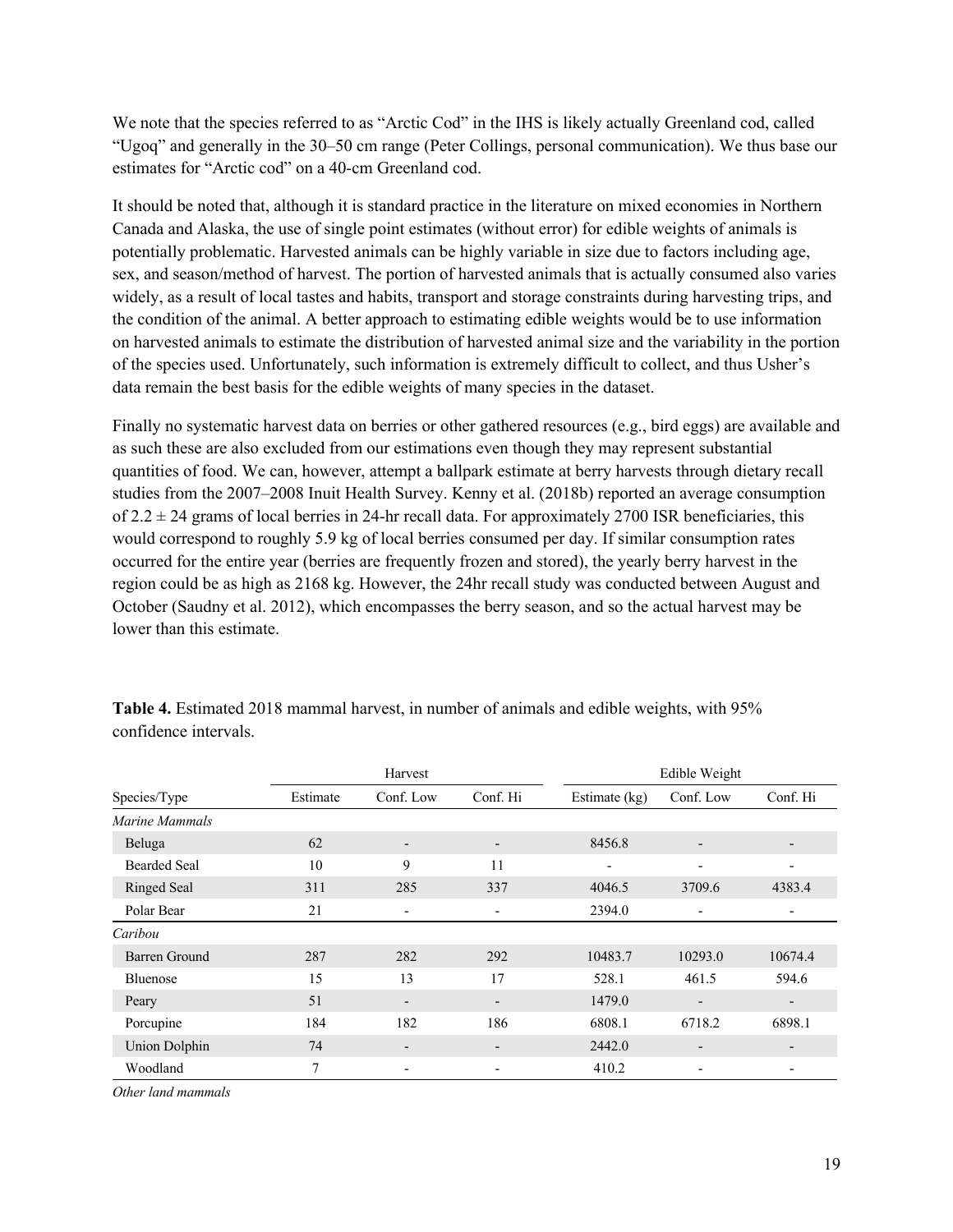| Grizzly Bear      | 13   | $\overline{\phantom{a}}$ | $\overline{\phantom{a}}$ | $\overline{\phantom{0}}$ | $\overline{\phantom{a}}$ |         |
|-------------------|------|--------------------------|--------------------------|--------------------------|--------------------------|---------|
| Moose             | 60   | 58                       | 62                       | 8416.1                   | 8142.8                   | 8689.4  |
| <b>Muskox</b>     | 168  | 164                      | 171                      | 11578.3                  | 11328.7                  | 11828.0 |
| Beaver            | 622  | 605                      | 639                      | 8398.3                   | 8166.3                   | 8630.2  |
| Muskrat           | 1523 | 1449                     | 1597                     | 1066.1                   | 1014.3                   | 1118.0  |
| Arctic Hare       | 50   | 47                       | 53                       | 144.6                    | 136.0                    | 153.2   |
| Snowshoe Hare     | 701  | 666                      | 735                      | 700.7                    | 666.0                    | 735.5   |
| Wolf              | 36   | 35                       | 38                       | ۰                        | $\overline{\phantom{a}}$ |         |
| Lynx              | 94   | 85                       | 104                      | $\overline{\phantom{a}}$ | $\overline{\phantom{a}}$ |         |
| Wolverine         | 29   | $\overline{\phantom{a}}$ | $\overline{\phantom{a}}$ | $\overline{\phantom{a}}$ | $\overline{\phantom{a}}$ |         |
| Arctic Fox        | 268  | 258                      | 277                      | $\overline{\phantom{0}}$ |                          |         |
| Fox $(V.$ vulpes) | 51   | 48                       | 55                       | ۰                        |                          |         |
| Marten            | 310  | 298                      | 322                      | $\overline{\phantom{0}}$ |                          |         |
| River Otter       | 3    | $\overline{\phantom{a}}$ | ٠                        | $\overline{\phantom{0}}$ | ۰                        |         |
| Mink              | 63   | 57                       | 68                       | $\overline{\phantom{a}}$ |                          |         |
| Squirrel          |      | $\overline{\phantom{a}}$ | ٠                        | $\overline{\phantom{0}}$ |                          |         |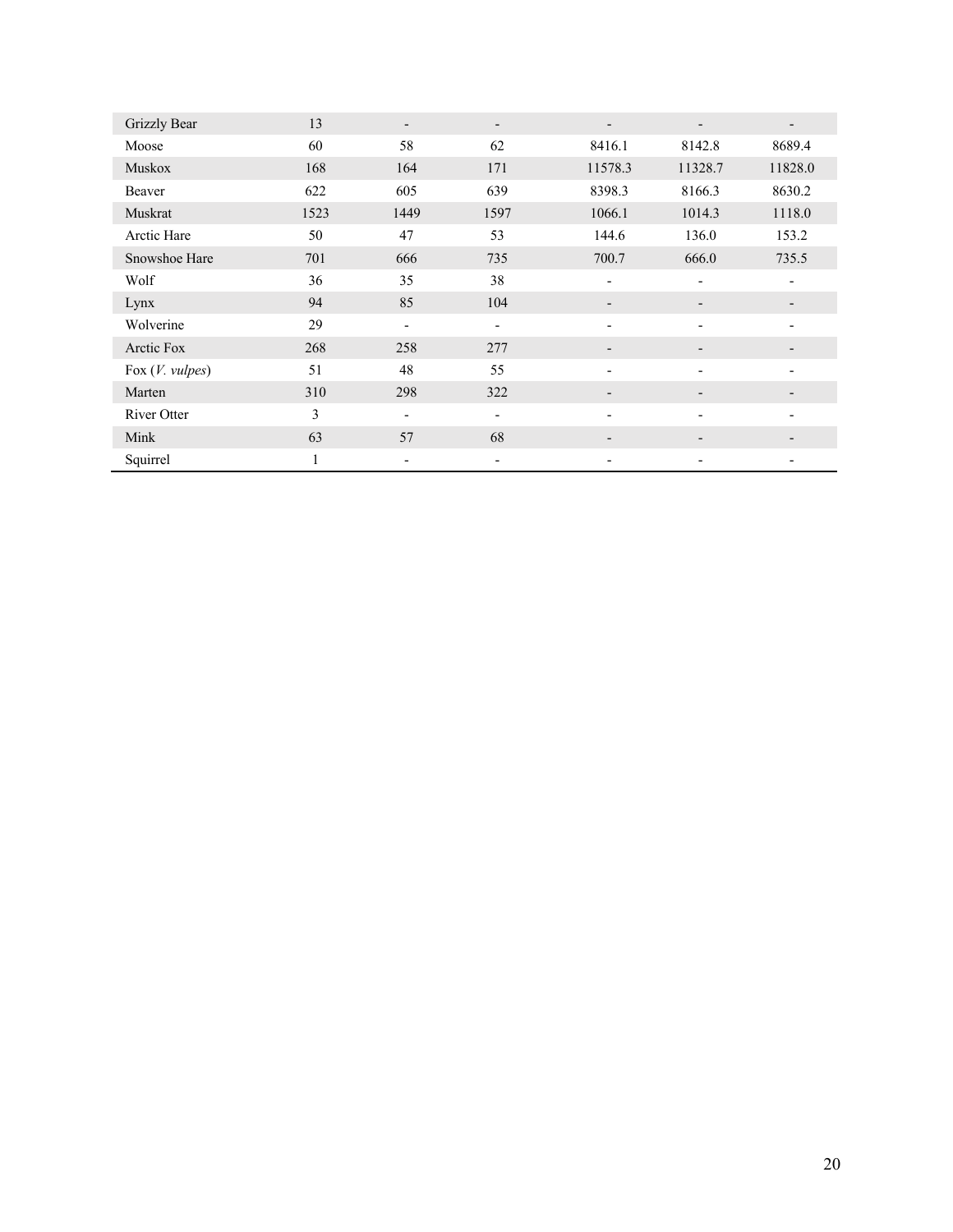|                     | Harvest        |                          |                          |               | Edible Weight            |                          |  |  |
|---------------------|----------------|--------------------------|--------------------------|---------------|--------------------------|--------------------------|--|--|
| Species/Type        | Estimate       | Conf. Low                | Conf. Hi                 | Estimate (kg) | Conf. Low                | Conf. Hi                 |  |  |
| <b>Brant</b>        | $\overline{4}$ | $\overline{\phantom{a}}$ | $\overline{\phantom{a}}$ | 4.0           | $\overline{\phantom{a}}$ | $\overline{\phantom{a}}$ |  |  |
| Canada Goose        | 999            | 950                      | 1047                     | 1048.5        | 997.4                    | 1099.6                   |  |  |
| Greater White Goose | 3118           | 2916                     | 3320                     | 5301.1        | 4958.0                   | 5644.3                   |  |  |
| Ross's Goose        | 38             |                          | $\overline{a}$           | 35.0          | $\overline{\phantom{0}}$ |                          |  |  |
| <b>Snow Goose</b>   | 4240           | 4083                     | 4398                     | 7208.6        | 6940.7                   | 7476.5                   |  |  |
| Rock Ptarmigan      | 92             | 84                       | 100                      | 32.2          | 29.4                     | 35.1                     |  |  |
| Willow Ptarmigan    | 316            | 304                      | 328                      | 158.0         | 151.9                    | 164.0                    |  |  |
| Canvasback          | 5              | $\overline{\phantom{0}}$ | $\overline{\phantom{m}}$ | 4.3           | $\overline{\phantom{a}}$ | $\overline{\phantom{a}}$ |  |  |
| King Eider          | 1162           | 1098                     | 1227                     | 1511.0        | 1427.6                   | 1594.5                   |  |  |
| Common Eider        | 276            | 254                      | 298                      | 482.9         | 445.0                    | 520.7                    |  |  |
| Mallard             | 207            | 178                      | 235                      | 175.7         | 151.4                    | 200.0                    |  |  |
| Common Merganser    | 1              | $\overline{\phantom{a}}$ | $\blacksquare$           | 1.1           | $\overline{a}$           |                          |  |  |
| <b>Black Scoter</b> | 60             | 50                       | 71                       | 41.4          | 34.2                     | 48.7                     |  |  |
| Teal                | 3              |                          |                          | 0.7           |                          |                          |  |  |
| American Wigeon     | 40             |                          | -                        | 22.0          | $\overline{\phantom{a}}$ |                          |  |  |
| Trumpeter Swan      | 4              |                          | $\overline{\phantom{a}}$ | 28.6          | $\blacksquare$           |                          |  |  |
| Tundra Swan         | 39             |                          | $\overline{\phantom{a}}$ | 185.2         | -                        |                          |  |  |
| Common Loon         | 11             |                          |                          | 12.1          |                          |                          |  |  |
| Sandhill Crane      | 13             |                          |                          | 37.7          |                          |                          |  |  |
| Duck - Unknown      | 16             |                          |                          | 10.7          |                          |                          |  |  |

**Table 5.** Estimated 2018 bird harvest, in number of animals and edible weights, with 95% confidence intervals.

Given the limitations described above, our results should be treated with considerable caution. Again, our estimates of the number of animals harvested should be considered as minimum estimates. This is due to the issues related to sampling discussed earlier, as well as the lack of data on gathered resources, fatigue and/or recall issues among harvesters, and the historical relationship between harvesters and wildlife managers which might lead hunters to avoid interviews or under-report harvests (Usher 1987; Collings 1997; Nagy 2004). In contrast, the estimates of edible weights should be taken as the total amount of food available from the estimated harvest given specific assumptions (e.g., average animal weights and zero spoilage) that do not account for biological and situational variability. Tables 4–6 present the estimated harvest and edible weights based on the 2018 IHS data. Supplementary files S2 and S3 provide the harvest and edible weight estimates broken down by species and community.

We reemphasize that the IHS data does not include all harvesters/harvests, that there are missing months of data from some communities, and that we are only incorporating measurement error from heaping and missing harvest values in the data. Despite these issues, the reported harvest totals 122,677±582 kilograms of food (Table 7). The most important food species by edible weight are caribou, broad whitefish, muskox, and inconnu, all of which have harvests totalling over 10,000kg per year. The total reported harvest corresponds to an average of 44.3 kg per resident Inuvialuit beneficiary (based on 2767 Inuvialuit beneficiaries living in ISR communities in 2021; 2018 data were not available); ranging from a high of 95.6 kg per beneficiary in Ulukhaktok to a low of 16.4 kg per beneficiary in Inuvik.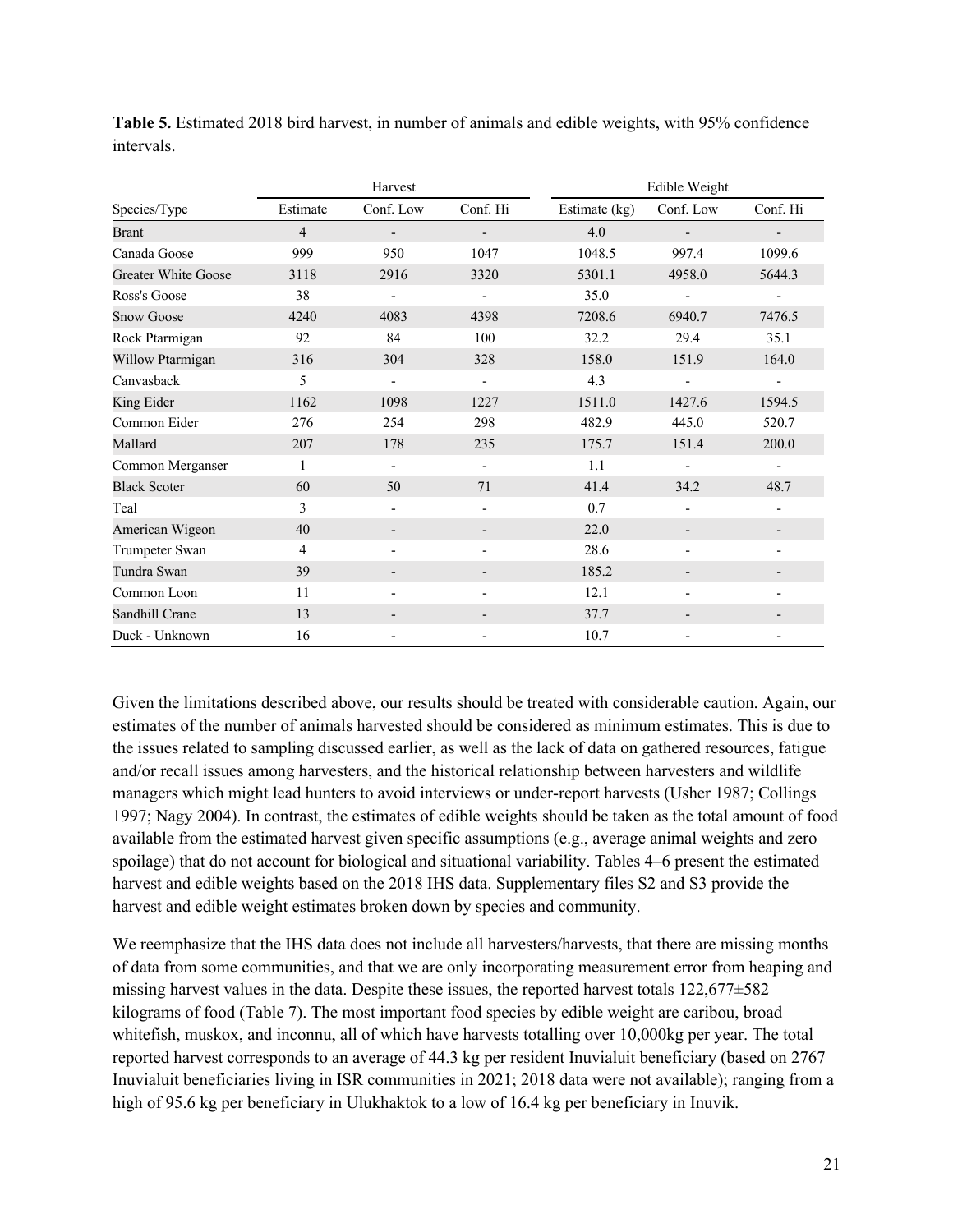|                        | Harvest  |                          |          | Edible Weight |                          |          |  |
|------------------------|----------|--------------------------|----------|---------------|--------------------------|----------|--|
| Species/Type           | Estimate | Conf. Low                | Conf. Hi | Estimate (kg) | Conf. Low                | Conf. Hi |  |
| Arctic Char            | 2991     | 2906                     | 3076     | 4553.2        | 4419.2                   | 4687.3   |  |
| Dolly Varden           | 266      | 120                      | 412      | 172.9         | 77.9                     | 267.8    |  |
| Land-locked Char       | 1228     | 1115                     | 1340     | 798.0         | 724.8                    | 871.1    |  |
| Lake Trout             | 4292     | 4155                     | 4429     | 5579.4        | 5401.8                   | 5757.1   |  |
| Northern Pike          | 266      | 252                      | 281      | 585.9         | 554.2                    | 617.5    |  |
| <b>Broad Whitefish</b> | 7813     | 7500                     | 8127     | 12892.0       | 12375.1                  | 13408.9  |  |
| Lake Whitefish         | 1638     | 1519                     | 1757     | 2047.4        | 1898.5                   | 2196.3   |  |
| Inconnu                | 4155     | 3904                     | 4406     | 10596.2       | 9956.1                   | 11236.3  |  |
| <b>Arctic Cisco</b>    | 311      | 258                      | 365      | 99.6          | 82.6                     | 116.7    |  |
| Least Cisco            | 361      | 332                      | 389      | 115.5         | 106.3                    | 124.6    |  |
| Greenland Cod          | 267      | 231                      | 303      | 130.9         | 113.3                    | 148.6    |  |
| Saffron Cod            | 42       | $\overline{a}$           |          | 3.8           | $\qquad \qquad -$        |          |  |
| Flounder               | 144      | 134                      | 154      | 72.0          | 67.2                     | 76.8     |  |
| Fourhorn Sculpin       | 167      | 156                      | 178      | 15.0          | 14.1                     | 16.0     |  |
| <b>Burbot</b>          | 621      | 587                      | 655      | 1185.9        | 1120.9                   | 1250.9   |  |
| Salmon                 | 1        | $\overline{\phantom{a}}$ |          | 1.7           | $\overline{\phantom{a}}$ |          |  |
| Smelt                  | 45       | 40                       | 50       | 2.7           | 2.4                      | 3.0      |  |
| Pacific Herring        | 2147     | 1962                     | 2331     | 171.7         | 157.0                    | 186.5    |  |

**Table 6.** Estimated 2018 fish harvest, in number of animals and edible weights, with 95% confidence intervals.

In comparison, Usher (2002) estimated that from 1988 to 1997, the per capita harvest of country food in the ISR was 116 kg/year. More recently, a study in Paulatuk estimated that the total harvest in this community for 2018 was 27,973 kg, translating to an average of 102.5 kg per capita (Mussells 2018). However, the methodology used in the latter report is unclear. Our estimate for Paulatuk is 57.1 kg per beneficiary, however, the monthly response rate in our data from Paulatuk varied between 54-64% of HTC members. Moreover, there was no data from Paulatuk from February. Adjusted by the average response rate in Paulatuk, our estimate would increase to 96.7 kg, even disregarding the potentially missing February data (February is one of the months with the lowest harvest rates).

**Table 7.** Estimated edible weight of harvests reported in the 2018 IHS, by community and animal type.

|               | Mammals  |           | <b>Birds</b> |           | Fish     |           |          | Total     |            |
|---------------|----------|-----------|--------------|-----------|----------|-----------|----------|-----------|------------|
|               | Estimate | <b>SD</b> | Estimate     | <b>SD</b> | Estimate | <b>SD</b> | Estimate | <b>SD</b> | Per capita |
| Aklavik       | 17137.7  | 150.5     | 2415.8       | 58.6      | 4621.9   | 185.7     | 24175.5  | 247.3     | 85.7       |
| Inuvik        | 13748.2  | 141.3     | 1726.9       | 167.6     | 4626.2   | 181.9     | 20101.3  | 284.1     | 16.4       |
| Paulatuk      | 6389.0   | 0.0       | 4151.6       | 63.9      | 2934.2   | 84.5      | 13474.9  | 104.7     | 57.1       |
| Sachs Harbour | 2029.2   | 73.3      | 1261.8       | 79.1      | 665.9    | 64.7      | 3956.8   | 126.0     | 46.6       |
| Tuktoyaktuk   | 11499.4  | 64.3      | 3705.3       | 77.3      | 17564.0  | 335.8     | 32768.7  | 350.0     | 51.0       |
| Ulukhaktok    | 16549.2  | 200.4     | 3039.3       | 50.4      | 8611.5   | 92.6      | 28200.0  | 227.0     | 95.6       |
| Total         | 67352.6  | 304.2     | 16300.8      | 228.4     | 39023.8  | 445.7     | 122677.1 | 582.0     | 44.3       |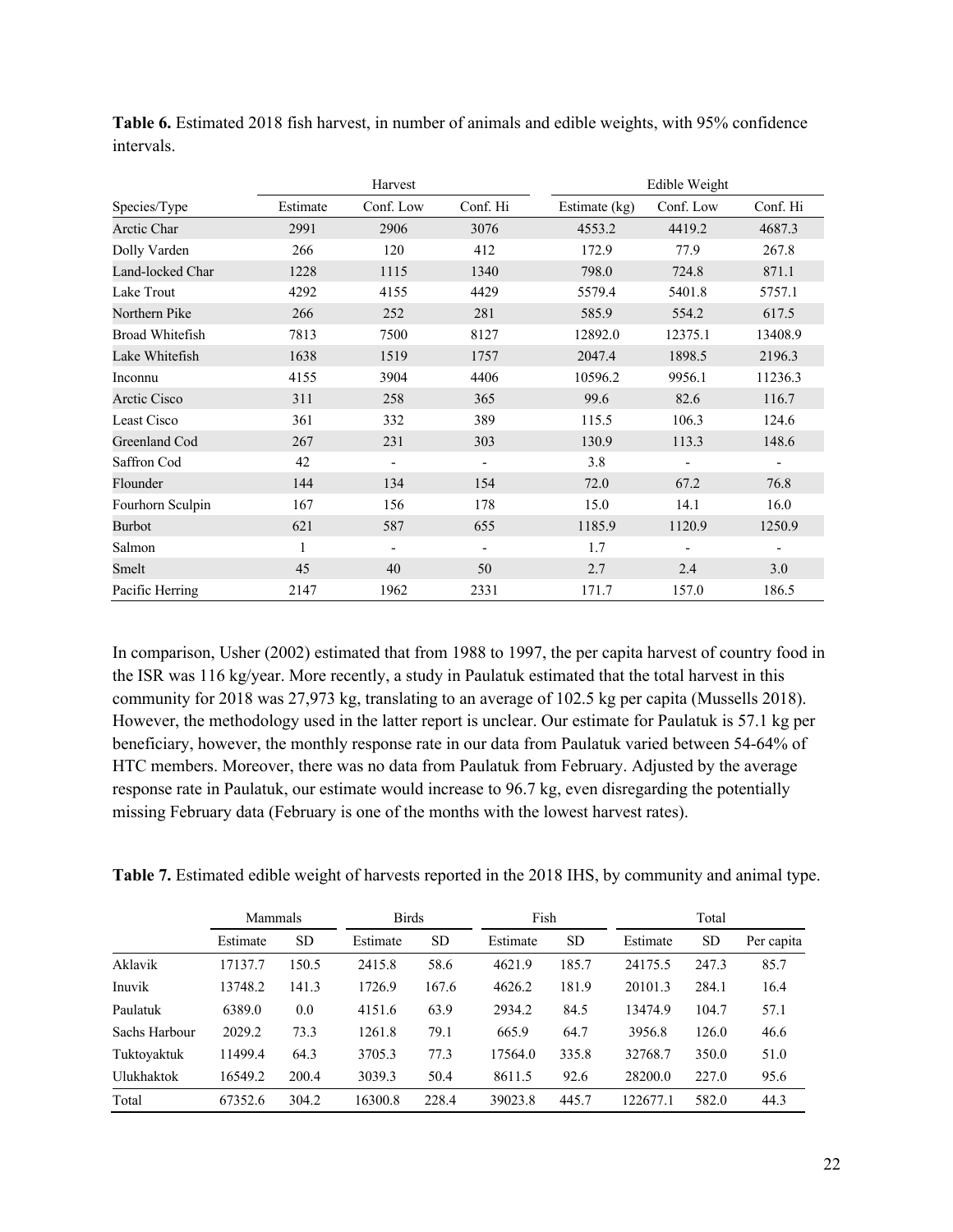Figure 2 examines the issue of response rates in more detail. The upper panel in Figure 2 shows the proportion of HTC members who were successfully contacted each month. Although response rates are quite variable month-to-month and across villages, these data do not reveal any consistent seasonal bias in response rates. However, there are three months for which there are essentially no data from Inuvik. Overall, the response rates are almost always less than 60% of HTC members, and often even lower, which gives an idea of the potential scaling between the reported and total harvest.

The centre panel in Figure 2 shows the proportion of survey respondents each month who reported a catch. This is potentially revealing about sampling biases. If the survey was capturing a representative sample of active harvesters each month, then we might expect a seasonal pattern to emerge, in which the proportion of harvesters reporting catches increases during the spring and summer and is lowest during the winter. This is to some extent visible in the data from Tuktoyaktuk, but in general is not evident, which suggests that active and inactive harvesters may have had different probabilities of being sampled across months. The bottom panel in Figure 2 shows the total number of harvesters who reported a successful harvest in each month. Here, we note the strong seasonal pattern in the reports from Ulukhaktok.

We highlight trends in two villages that we think are particularly informative about patterns of harvesting in the region and the study sample. First, in Paulatuk, the proportion of harvesters sampled each month was highly consistent (besides the lack of data for February). Although it seems possible that highly active harvesters may have been somewhat undersampled relative to non-active harvesters in this community in some months (Figure 2 centre panel, June and August), it seems that extrapolating from the sample to the total harvest for this village is reasonable. Our previous calculation based on the average response rate across the year yielded a per capita harvest estimate of 96.7 kg.

In comparison, in Ulukhaktok, response rates are inconsistent and decline towards the end of the year (Figure 2, top panel). In fact, after May, 100% of respondents in the Ulukhaktok sample each month reported catches (Figure 2, centre panel). What seems to have occurred is that as the year progressed, only active harvesters were recorded in the survey. However, the number of total harvesters reporting catches in Ulukhaktok shows strong seasonal patterning (Figure 3, bottom panel) on a scale that is more consistent with the experiences of anthropologists working in the region, although rates of participation in spring/summer harvesting are probably even higher than suggested by the data (Peter Collings, personal communication).

Therefore, it seems likely that the low-season data for Ulukhaktok data are a nearly complete sample of active harvesters each month, while spring/summer harvests may be underestimated. We note that the per capita harvest recorded in Ulukhaktok is the highest of the villages at 95.6 kg per beneficiary, an estimate quite similar to the value for Paulatuk we extrapolated earlier. In sum, it seems likely that estimates of roughly 100 kg per capita per year are appropriate low-bound estimates for Paulatuk and Ulukhaktok. In both of these cases these are still probably low estimates for the total harvests, as some active harvesters were probably missed (in Ulukhaktok) or undersampled (in Paulatuk) in some months.

The above discussion highlights the difficulties in extrapolating from the reported to the total harvest: in some communities, the sample is biased towards active harvesters, but this bias varies from month to month due to seasonal changes in harvesting activities and other factors. Nevertheless, to place an upper bound on the possible harvest, we calculate the total proportion of harvesters sampled in each month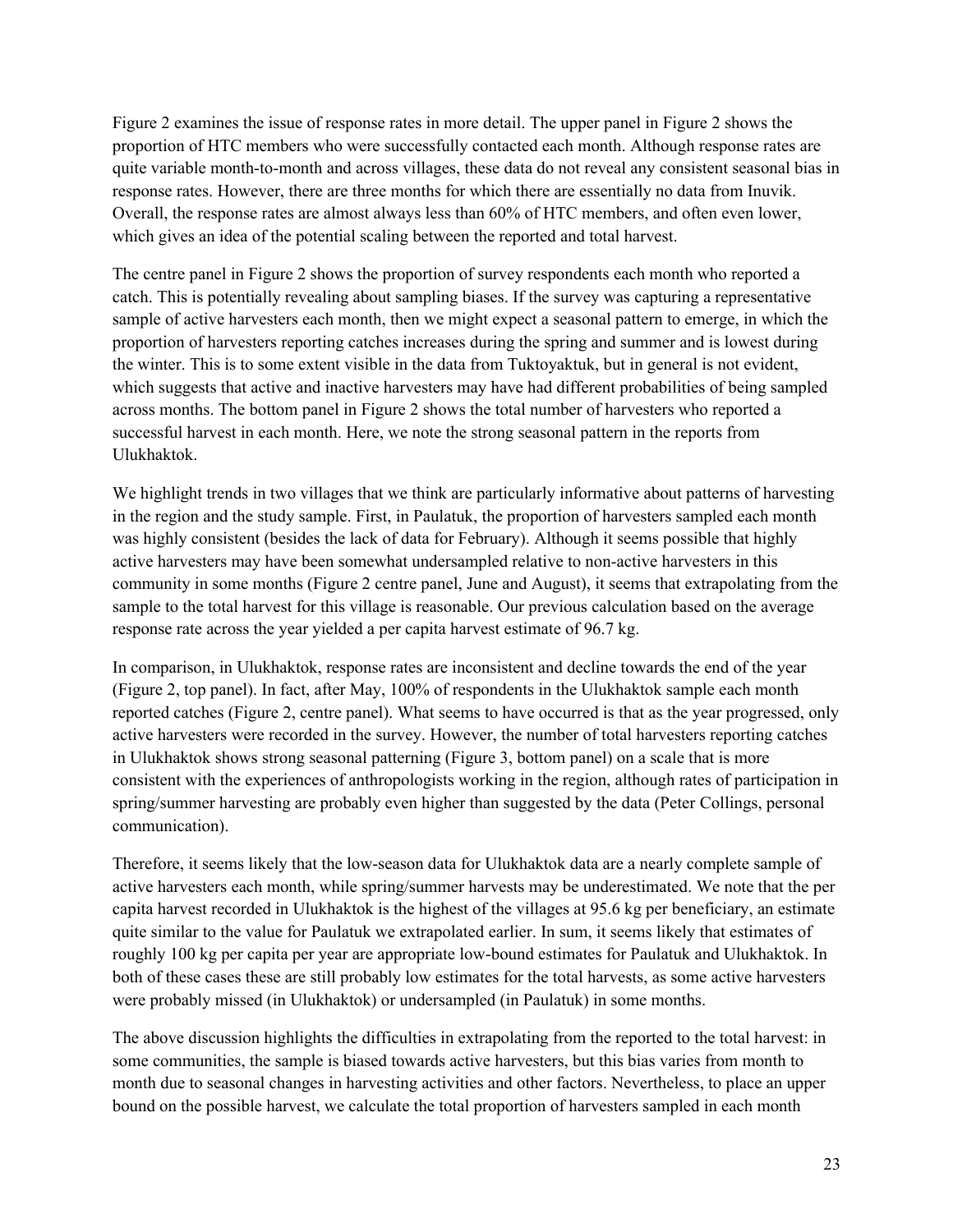across all communities, divide the total reported monthly harvest by this proportion, and sum the adjusted monthly harvests to obtain a total estimate of 316,413 kg, roughly 114 kg per ISR beneficiary. This estimate assumes that non-respondents harvested at the same rate as respondents (including in Ulukhaktok, where the sample is clearly biased towards active harvesters). If we adjust the sample proportions for Ulukhaktok to the more realistic assumption that all non-respondents there were inactive, the total estimate is 247,005 kg, or 89 kg per ISR beneficiary.



**Figure 2.** Monthly response rates in the 2018 Inuvialuit Harvest survey. Top panel: proportion of HTC members who responded to the survey each month. Bottom: total number of harvesters who reported catches each month. Lines for Paulatuk (top panel) and Ulukhaktok (bottom panel) are highlighted as the trends in these villages are particularly informative.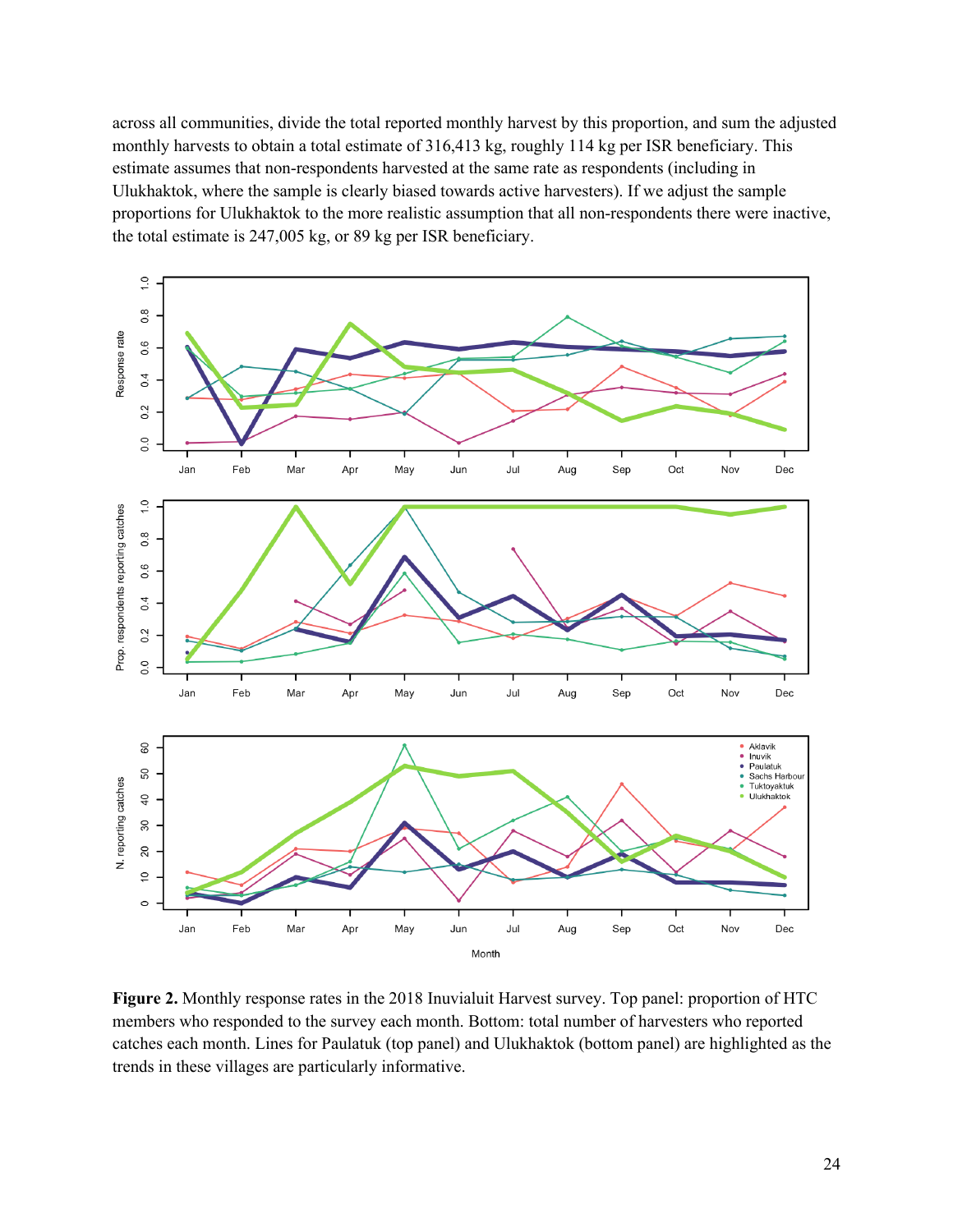In summary, the country food harvest for the ISR in 2018 was at least 122,677 kg and is likely substantially more. Besides the issues already mentioned, a further limitation of our study is that we have only considered one year of harvest data. Examining harvests over multiple years is important, as annual harvests may vary tremendously from year-to-year as a result of fluctuations in weather, animal movements, and other factors (Langdon 1995; Berkes and Jolly 2001). Comments from participants in the 2018 IHS suggest that 2018 was a relatively poor harvest year in the region, especially for fish (IHS 2018).

### *Substitution value of market products*

Having estimated the quantity of food harvested in the ISR, we now turn to estimating its value. To do so, we focus on the market substitution value of harvested foods, following Usher (1976: 105), who argues that "substitution costs provide the most appropriate measure of value [of country foods] and their use is, therefore, recommended." Retail substitution costs are a welfare equivalent, that is, they measure the change in economic welfare of consumers as a result of a change in the market. Usher (1976) argues that welfare-equivalent measures are appropriate for the study of the impact of economic development on wildlife harvesting in northern Indigenous communities, as a result of a conflict between such development and the ability of Indigenous people to freely participate in traditional harvesting. Similarly, Brown and Burch (1992: 232) argue that where society has a responsibility to provide a good (e.g., for equity reasons), "then the value to society of the wildlife unit is as great as the cost of replacing it, since society would incur that cost in the event of lack of availability of the good in question." Although several decades old, these arguments hold in the context of carbon pricing: substantial increases in fuel potentially threaten the traditional harvesting activities of Inuvialuit, activities which are protected under the Inuvialuit Final Agreement. Besides a clear theoretical justification for using substitution value, data for other kinds of value (e.g., the market value) are simply not available.

Thus we focus on the retail substitution costs of market foods, albeit with the "caution that they cannot serve to measure the value of the activity or environment which produces the country food" (Usher 1976: 105). The substitution value of harvested foods excludes any accounting for taste preferences, for instance. Given that most harvest production today is used for food (Usher 1976), we also do not attempt to estimate the value of raw materials for clothing and craft production contributed through harvesting. We note, however, that a large proportion of locally-produced clothing and arts and crafts are used by Inuvialuit (e.g., coats and mittens) or sold on the informal market, and therefore the economic importance of these activities is also likely considerably underestimated in official statistics.

We also do not attempt to estimate the more indirect or less immediately tangible benefits of the traditional economy that were described in the literature review. We are not able, for instance, to specify how the prevalence or severity of food insecurity that could result from decreases in harvesting and/or food sharing, or to determine the increased health care costs that would result from poorer nutrition or poorer mental health in Inuvialuit communities due to decreased participation in traditional activities.

To convert harvested kilograms into retail equivalents, we sum harvests of all species in each village into three categories—mammals, poultry, and fish—and multiply these quantities by the price of similar replacement foods (i.e., relatively unprocessed fresh or frozen meat products) in ISR communities. In consideration of the ways in which traditional foods are processed and consumed, and their high quality and nutritional value, we believe using the cost of high-quality unprocessed cuts of meat and fish provides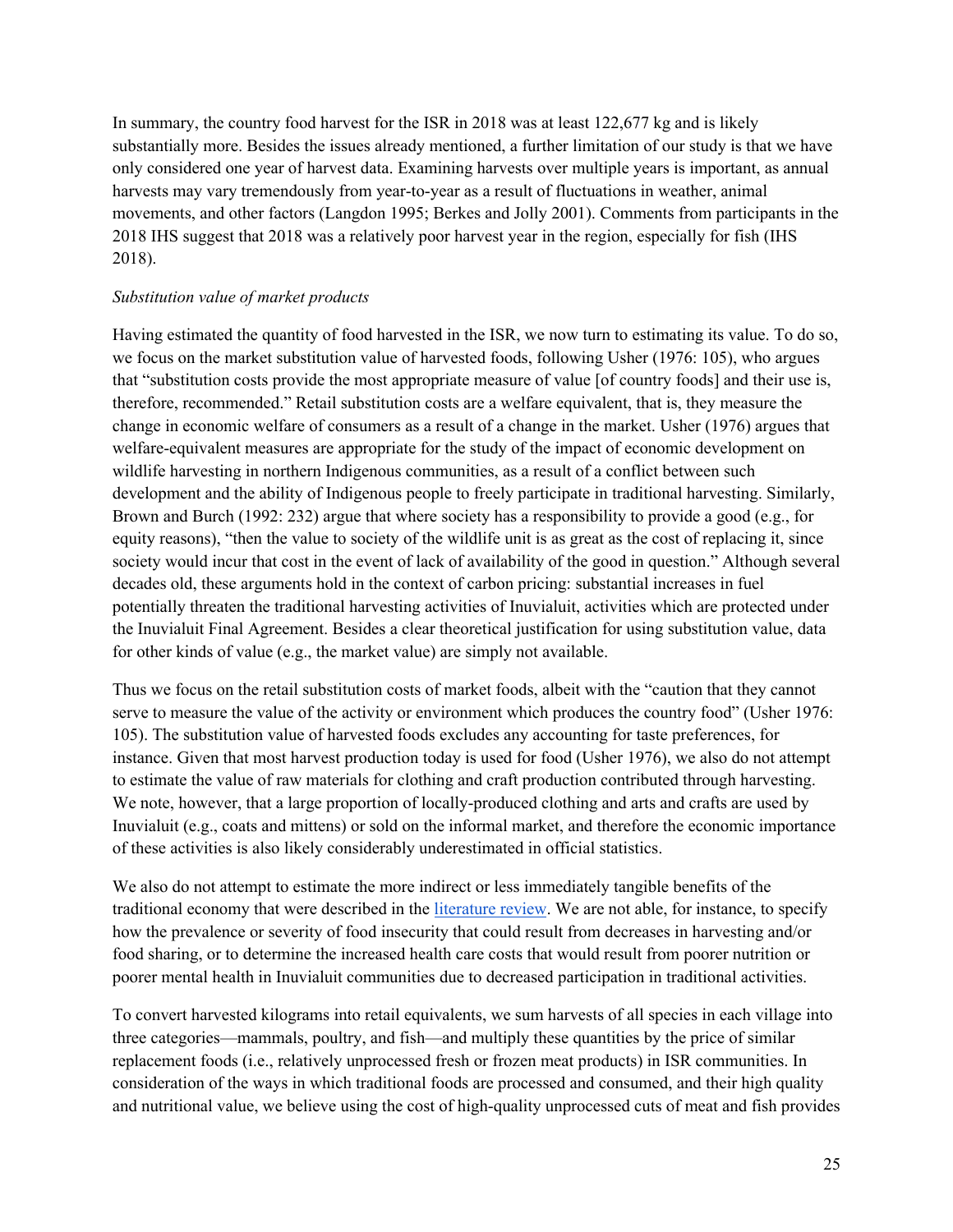the most appropriate comparison for country food. However, it should be emphasized that this does not represent what Inuvialuit would actually purchase if country food were not available, as these items would be prohibitively expensive for many Inuvialuit (Kenny et al. 2018b). Nor do these comparisons account for Inuvialuit tastes and preferences; as from this perspective, country foods are irreplaceable. We briefly discuss the potential nutritional impact of reductions in country food availability in the final section of the report.

Our price estimates of the cost per kilogram of replacement foods are shown in Table 8. These estimates are based on average prices reported in each ISR community from an in-store costing study conducted by Kenny et al. (2018b), which established lowest regular prices for preferred purchase volumes of a wide variety of foods. For mammals, we use a mix of 50% pork and 50% beef, based on historical patterns of beef and pork consumption in Canada (Government of Alberta 2017), and consumption data that suggest that Inuvialuit consume relatively similar amounts of pork and beef (Kenny et al., n.d., Supplementary Table 3). We take the average price of the three fresh/frozen cuts of beef in Kenny et al.'s dataset (ground beef, steak, and roast) as the price equivalent for beef, and use pork chops for pork as this is the only type of unprocessed pork in the dataset. We used the price of an even mix of chicken legs and chicken breast as a comparison for birds, and the price of frozen fillets of sole, haddock, pollock, and halibut for fish. The latter was the only item in the dataset that we felt was a suitable comparison for local fish; we considered canned fish, which is considerably cheaper, to be an unsuitable comparison. Finally, Kenny's data were collected between 2014–2016, so we adjust these estimates for the change in the consumer price index of store food between 2016 and 2018 (0.989, Statistics Canada 2021; data for the NWT only available for Yellowknife).

|                                      | Aklavik | Inuvik | Paulatuk | Sachs Harbour Tuktoyaktuk |       | Ulukhaktok |
|--------------------------------------|---------|--------|----------|---------------------------|-------|------------|
| Beef and Pork (50/50 mix)            | 31.15   | 19.26  | 30.59    | 20.62                     | 22.70 | 24.87      |
| Pork loin, center-cut chops, bone-in | 28.64   | 14.38  | 27.87    | 18.33                     | 19.64 | 24.92      |
| Ground beef, lean                    | 17.27   | 17.04  | 12.92    | 15.24                     | 10.10 | 19.65      |
| Beef round roast, inside (top)       | 32.72   | 27.08  | ٠        | 22.66                     | 30.30 | 22.85      |
| Beef steak, inside round             | 50.96   | 28.34  | 53.69    | 30.8                      | 36.88 | 31.94      |
| <b>Chicken</b>                       | 13.91   | 15.08  | 12.59    | 11.20                     | 12.36 | 15.72      |
| Legs                                 | 11.71   | 11.36  | 8.77     | 6.73                      | 9.24  | 13.08      |
| <b>Breast</b>                        | 16.11   | 18.80  | 16.04    | 15.68                     | 15.49 | 18.35      |
| <b>Fish (frozen fillets)</b>         | 29.78   | 21.36  | 17.31    | 33.70                     | 33.62 | 41.65      |

#### **Table 8.** Estimated 2018 price (\$/kg) of retail substitutes

1. No estimate for beef roast was available for Paulatuk so we used the average across all communities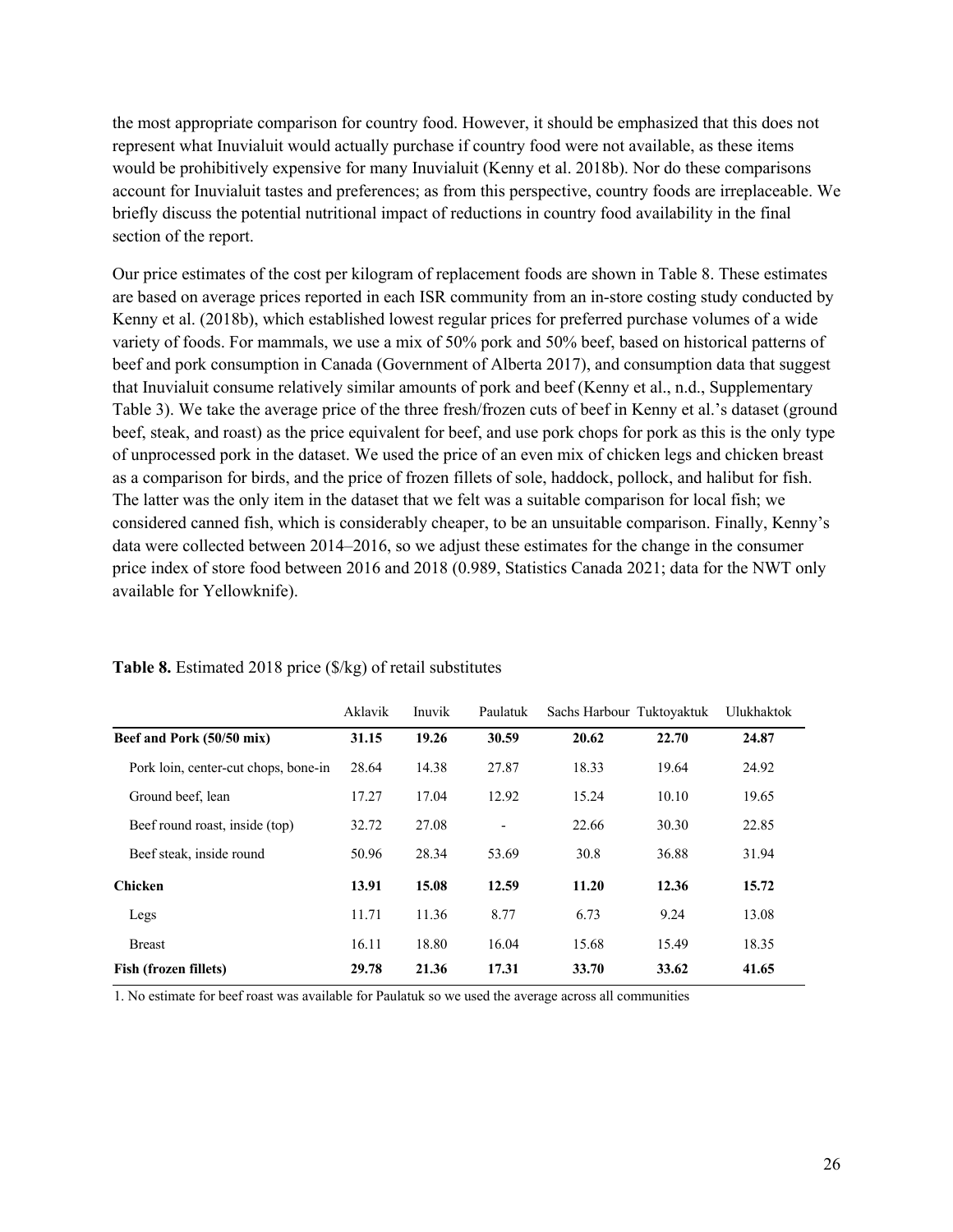|             | Mammals                |           | <b>Birds</b> |           | Fish                   |           |                             | Total     |            |
|-------------|------------------------|-----------|--------------|-----------|------------------------|-----------|-----------------------------|-----------|------------|
|             | Estimate               | <b>SD</b> | Estimate     | <b>SD</b> | Estimate               | <b>SD</b> | Estimate                    | SD        | Per capita |
| Aklavik     | 533,838.59             | 4,688.03  | 33,604.41    | 814.96    | 137,641.21             | 5,530.87  | 705.084.21                  | 7.316.54  | 2,500.30   |
| Inuvik      | 264,789.59             | 2,720.98  | 26,041.94    | 2,527.39  | 98,815.70              | 3,886.35  | 389,647.24                  | 5,366.82  | 317.56     |
| Paulatuk    | 189,817.19             | 0.00      | 52,268.87    | 804.79    | 50,791.79              | 1.462.22  | 292,877.86                  | 1.652.06  | 1.241.01   |
| Sachs Harb. | 41,841.20              | 1.511.07  | 14, 131. 72  | 885.61    | 22,440.04              | 2,179.06  | 78,412.96                   | 2,804.35  | 922.51     |
|             | Tuktoyaktuk 261,036.20 | 1.460.56  | 45,797.21    | 955.67    | 590,502.40             | 11.288.31 | 897.335.82                  | 11,418.73 | 1,397.72   |
| Ulukhaktok  | 411,577.95             | 4.983.00  | 47,778.47    | 792.58    | 358,670.25             | 3,855.16  | 818,026.68                  | 6,379.00  | 2,772.97   |
| Total       | 1,702,900.73 7,665.45  |           | 219,622.63   | 3,218.58  | 1,258,861.40 13,916.00 |           | 3, 181, 384. 76 16, 138. 76 |           | 1.149.76   |

**Table 9.** Estimates of total retail value of food harvested in the ISR in 2018.

Table 9 summarizes the total estimated replacement value of food reported in the 2018 IHS. Our total estimate for the value of the reported harvest is approximately 3.18 million dollars. This corresponds to roughly \$1150 per Inuvialuit beneficiary living in the ISR, ranging from \$318 per beneficiary in Inuvik and \$2,773 per beneficiary in Ulukhaktok. Again, these estimates are based only on the amount reported in the 2018 IHS and are thus a low bound for the total harvest in the region. The adjusted higher bound estimate we calculated previously (247,005 kg) would be worth roughly 6.4 million, using the average price per kilogram in our sample. In comparison, Usher (2002) estimated the replacement cost of traditional harvests in the ISR from 1988–1997 to be \$3.35 million annually, or \$1150 per capita. Usher used a \$10/kg food cost, which adjusted for inflation would be \$14.65/kg in 2018. Thus his estimate would correspond to \$4.91 million in 2018. Our average price per kilogram of country food across the ISR is \$25.93, which is considerably higher than Usher's value. However, we believe that our cost estimate is more appropriate, as it is based on recent cost data for unprocessed meat products in the ISR.

Given the high cost of importing food, the more remote communities also receive subsidies from the federal government to offset these costs. Subsidies for transport of frozen and fresh meat by food mail (see the following section) to Aklavik, Paulatuk, Sachs Harbour, and Ulukhaktok are currently \$5.75, \$4.95, \$7.25, \$5.65 per kilogram respectively (Government of Canada 2020a). Replacing country foods in these communities with market foods would therefore not only entail the replacement cost that Inuvialuit would pay at the store—described above—but a considerable additional premium paid by the government. At the current subsidy level, the amount of food reported in the IHS for these villages would result in an additional cost of \$393,727.

Having estimated the substitution value of food produced in the ISR, we now briefly turn to estimating incomes from trapping activities in Inuvialuit communities. To do this, we use data obtained on fur sales from the Genuine Mackenzie Valley Fur Program (GMVF). In 2017/2018, 156 residents of communities in the ISR sold furs to the GMVF Program, while 228 Indigenous residents of the ISR reported that they participated in trapping in the 2018 GNWT Community Survey (these figures include some Gwich'in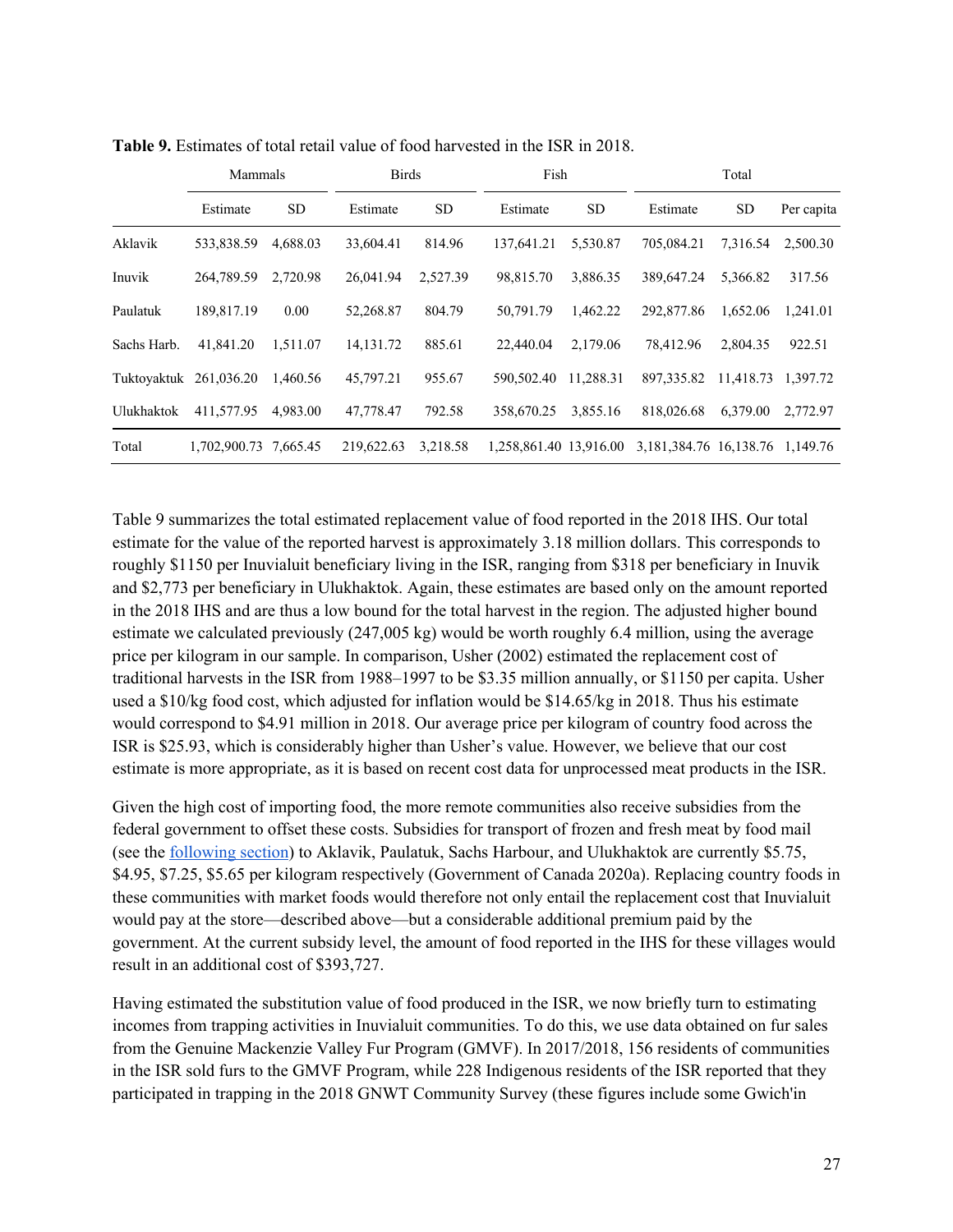hunters in Aklavik and Inuvik). The number of trappers selling furs in the Beaufort-Delta region, which includes the ISR, has remained relatively stable since 2011, and during this period ISR trappers have constituted an average of 83% of trappers in the Beaufort-Delta region (range 81–87%).

For 2018–2019, fur sales from NWT totaled \$731,385.42, and furs from the Beaufort-Delta constituted roughly 30% of the total sales in the NWT. This would correspond to approximately \$182,115 in fur sales from the ISR, although due to the GMVT subsidy program the income received by trappers would be higher (in 2017/2018 trapper incomes were 173% of fur sales). This number further does not include incomes from selling furs to Northern Stores. The value of untanned skins used in the production of traditional clothing is also unaccounted for.

In summary, we estimate that the replacement value of food reported in the 2018 Inuvialuit Harvest Study and fur production in the ISR in 2018 was at least 3.36 million dollars. The harvest reported in the IHS also saved nearly \$400,000 in food subsidy costs. However, the total harvest likely substantially exceeds our minimum, and could be worth over 6 million dollars.

### *Carbon costs of market substitution*

We now attempt to estimate the cost of market substitutes to harvest production in the ISR in terms of greenhouse gas emissions; that is, to quantify the emissions avoided due to the consumption of country food. An important consideration in calculating greenhouse gas emissions is whether only direct emissions need to be accounted for, or whether indirect emissions also should be included. Direct emissions result from the industry itself, while indirect emissions incorporate emissions from inputs to the industry as well (Pandey et al. 2011). For example, in the case of beef production, an approach incorporating indirect emissions would include not only the emissions from the cattle industry itself (e.g., methane emitted by cattle), but also the greenhouse gas emissions resulting from the agricultural industry dedicated to feed production. In assessing the emissions resulting from substituting traditional foods with market substitutes, it is our view that a comprehensive life-cycle approach that includes indirect emissions incurred in the production of food is most appropriate.

Point estimates of greenhouse gas emissions "to the farmgate" or to the point of carcass processing for livestock industries in Canada have been calculated for beef, pork, and poultry in a number of papers (Vergé et al. 2008, 2009a, 2009b, 2016, 2018; Desjardins et al. 2012; Mackenzie et al. 2015; Legesse et al. 2016). The most recent year included in these studies was 2006 for poultry, and 2011 for beef and pork. More recent data on agricultural greenhouse gas emissions are available from the Government of Canada (e.g., Environment and Climate Change Canada 2020), however, only estimates of direct emissions for livestock production are provided in these reports and as such these data are not suitable for our purposes. Consequently, for beef, pork, and poultry we take the most recent western Canadian estimates from the published literature (Table 10).

The adjusted estimates in Table 10 estimate total carbon emissions of meat production through to the delivery of a packaged product to retail distribution centres. To calculate these values, we convert published estimates (per kilogram live or carcass weight) to bone-free meat weights and add average carbon costs per kilogram for processing, packing, and transport to retail distribution centres, using data from Clune et al. (2017). This approach assumes that the entire carbon emissions of pork and beef should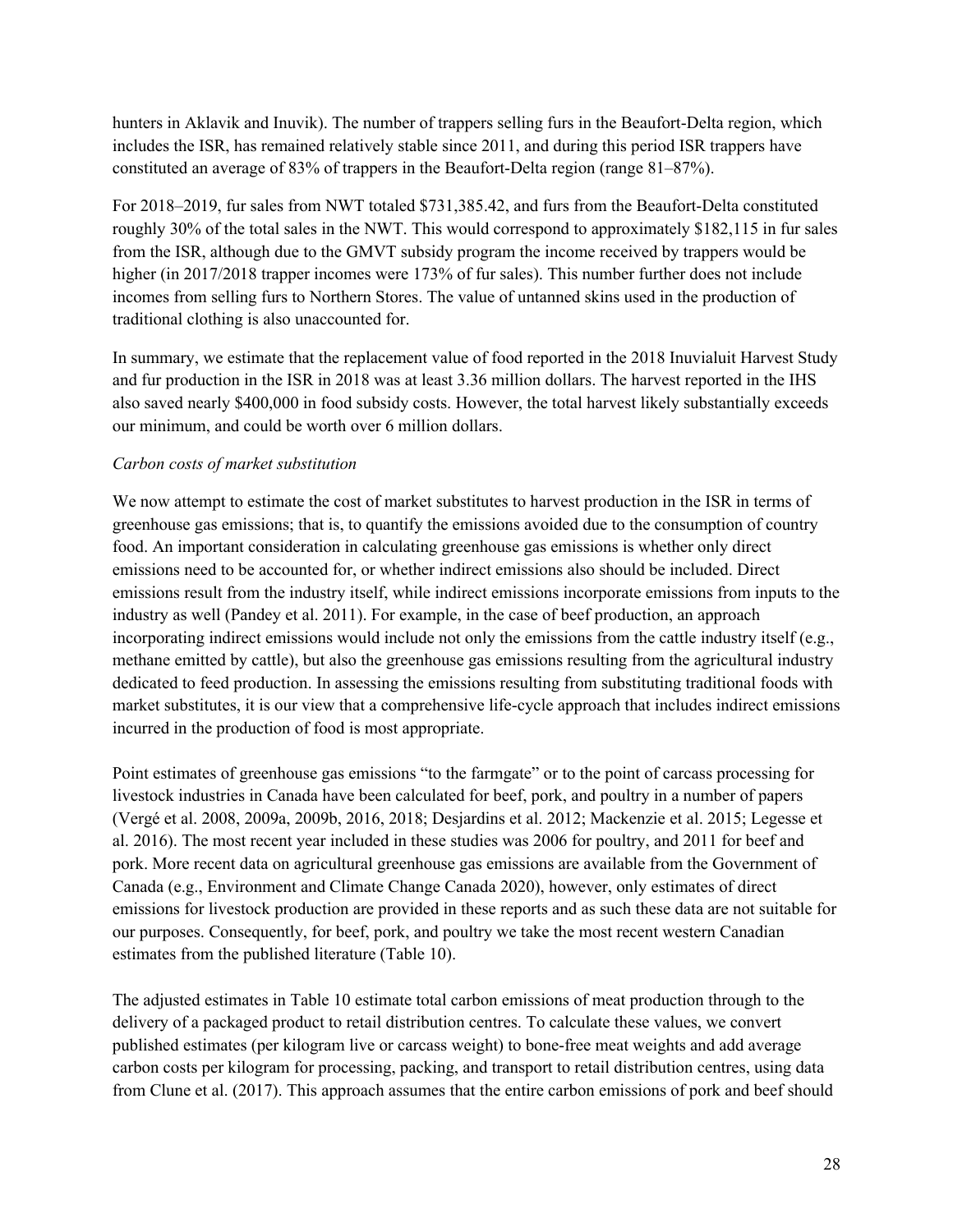be assigned to meat, and not to other products such as leather or manure, which is appropriate if one assumes that these products would not be used if beef were not being produced. This assumption is debated in the literature (e.g., Vergé et al. 2016), however, given the available data it allows us to generate the most comparable estimates across the animals considered. As a check on the quality of the point estimates we used (i.e, to make sure they were not outliers), we compared our calculated estimates to the range of carbon estimates for beef, pork, and poultry in Clune et al's. (2017) systematic review of life-cycle assessments for a broad range of fresh foods. The most recent Canadian estimates tend to fall in the mid-to-low end of carbon emissions estimates in Clune et al.'s dataset. As earlier, we assume a mix of 50% beef and 50% pork for mammals when calculating emissions based on the reported harvest.

In estimating the dollar value of fish produced in the ISR, we used the retail cost of frozen fish fillets because we felt this was the only reasonably comparable product in the food cost dataset. However, in estimating the equivalent carbon savings we are able to be somewhat more specific. The species that constitute the majority of the Inuvialuit fish harvest are broad whitefish, inconnu, char, and lake trout. Based on the rough proportions of these fish in the 2018 harvest, we take a mix of 70% common market whitefish (cod, pollock, haddock) and 30% salmon/trout (which have very comparable carbon emissions estimates for farmed varieties) for the purpose of estimating carbon emissions. We draw median estimates for each of these groups of fish from Clune et al.'s literature review.

Finally, stores in the Inuvialuit region are exceptionally far away from major distribution centres. Food may travel to the Inuvialuit region through several different routes and modes of transport, including road, barge, and air freight. Carbon emissions of these different modes of transport depend on a wide range of conditions, including the size of the vehicles, engine type, river/sea conditions (in the case of barges), and so on. Given these variations, to approach this problem we adopt a simple approach based on high- and low-ranges of carbon emissions estimates for weight and distance shipped for each mode of transport, derived from the 2014 IPCC report on transport (Table 11). We chose bellyhold cargo for air freight as air freight in the ISR is generally shipped in combined passenger/cargo planes. The estimates in Table 11 are for direct carbon emissions only (e.g., fuel burned), not indirect emissions (e.g., produced in vehicle manufacturing).

**Table 10.** CO<sub>2</sub>-equivalent emission factors (kg CO<sub>2</sub> equivalents per kg boneless meat) for beef, pork, poultry and fish.  $LW =$  live weight,  $CW =$  carcass weight.

|                                   | Adj. Est. | Original Est.                      | Estimate description           | Source                |
|-----------------------------------|-----------|------------------------------------|--------------------------------|-----------------------|
| Beef                              | 20.69     | 9.68 kg $CO2$ e/kg LW              | Western Canada, 2011           | Vergé et al. 2018     |
| Pork                              | 4.68      | 2.33 kg $CO2ekg CW$                | Western Canada, 2011           | Mackenzie et al. 2015 |
| Chicken                           | 2.69      | $1.06 \text{ kg CO}_2$ e/kg LW     | Western Canada, 2006           | Vergé et al. 2009     |
| Cod, pollock, haddock<br>(median) | 3.40      | $3.40 \text{ kg } CO2e/kg$ product | Barents Sea line-caught<br>cod | <b>Sund 2009</b>      |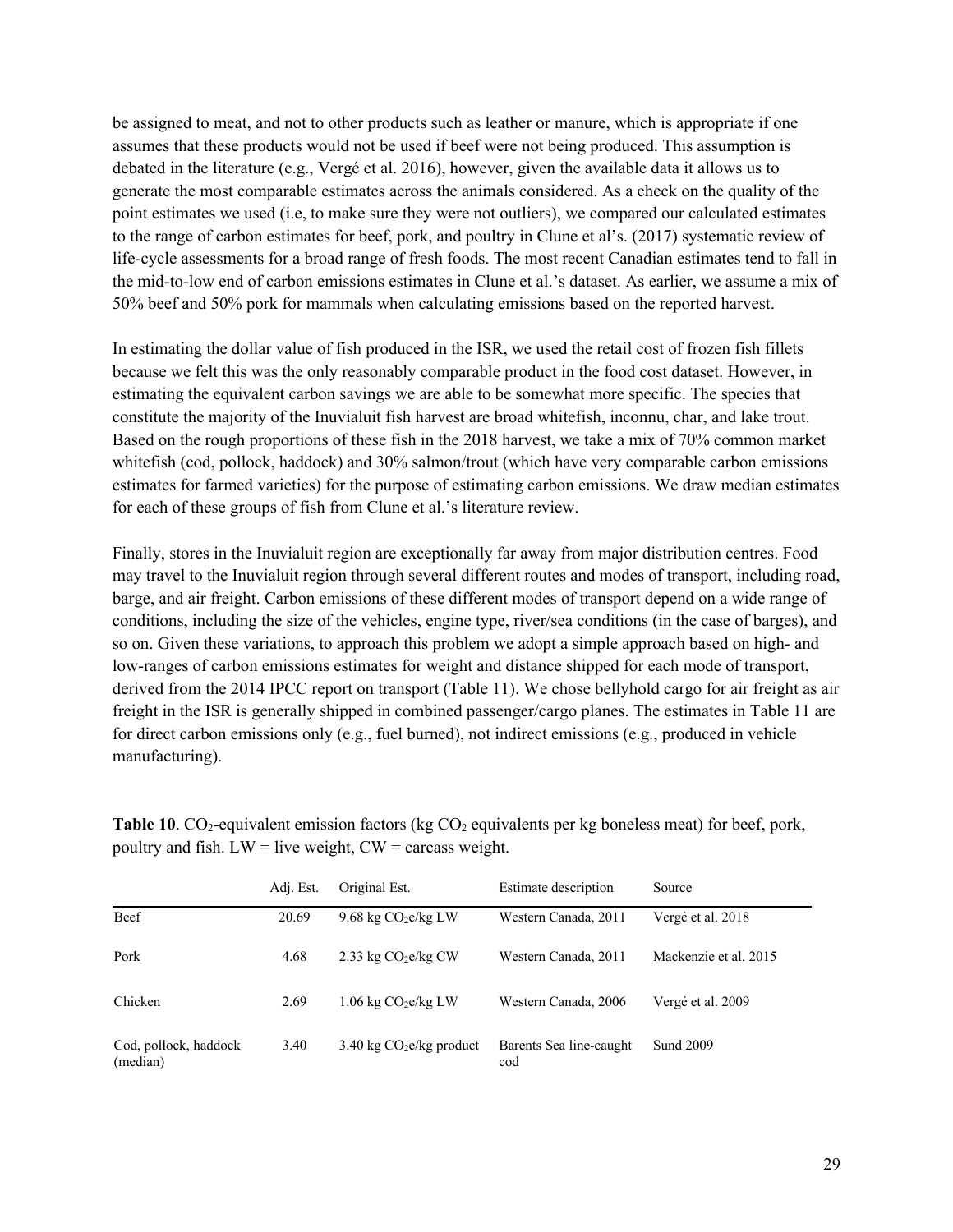| Salmon, trout (median) 3.47 | $2.10 \text{ kg CO}_2$ e/kg LW | Canada, farmed salmon Pelletier and Tyedmers |      |
|-----------------------------|--------------------------------|----------------------------------------------|------|
|                             |                                |                                              | 2007 |

**Table 11.** Approximate direct carbon emissions ranges for different modes of transport, in grams CO2/tonne·km, from Sims et al. (2014: Figure 8.6).

| Mode of transport                          | Low | High |
|--------------------------------------------|-----|------|
| Diesel freight train                       | 25  | 60   |
| Large heavy-duty road vehicle              | 70  | 190  |
| Barge                                      | 25  | 60   |
| Short-haul bellyhold in passenger aircraft | 800 | 2000 |

**Table 12.** Estimated direct carbon emissions (in kg) per kilogram shipped to each community in the ISR, for six scenarios (Barge, food mail, rail, and high/low emissions for each).

| Community         | Barge (low) | Barge (high) |      | Food mail (low) Food mail (high) | <b>Rail (low)</b> | Rail (high) |
|-------------------|-------------|--------------|------|----------------------------------|-------------------|-------------|
| Aklavik           | 0.12        | 0.31         | 0.27 | 0.71                             | 0.08              | 0.18        |
| Inuvik            | 0.11        | 0.30         | 0.22 | 0.60                             | 0.07              | 0.17        |
| Paulatuk          | 0.13        | 0.34         | 0.54 | 1.40                             | 0.09              | 0.22        |
| Sachs Harbour     | 0.13        | 0.33         | 0.63 | 1.63                             | 0.09              | 0.21        |
| Tuktoyaktuk       | 0.12        | 0.31         | 0.23 | 0.63                             | 0.08              | 0.19        |
| <b>Ulukhaktok</b> | 0.13        | 0.34         | 0.76 | 1.95                             | 0.09              | 0.22        |

We consider two scenarios for food shipping to the region. The first scenario, "barge," is a lower-carbon scenario that involves food being shipped by truck from Edmonton to Hay River and then by barge to each of the ISR communities (except Aklavik, which is reached by ice road from Inuvik). We choose this scenario based on a 2010 report on transport in northern Canada, which indicated that although there is a rail line to Hay River, rail shipping is primarily used for fuel, while dry cargo is shipped to Hay River by truck (PROLOG Canada Inc. and EBA Engineering Consultants Ltd. 2010). The second scenario, "food mail," is a higher-carbon scenario based on the shipping scenario for the Food Mail program described by PROLOG Canada Inc. and EBA Engineering Consultants Ltd. (2010). This involves food being shipped by truck from Edmonton to Inuvik and then by air or road (for Tuktoyaktuk) to the other communities. This mode of transport increases the cost of transport considerably for communities with no or limited road access (Aklavik, Paulatuk, Sachs Harbour, and Ulukhaktok). Finally, the "rail" scenario in Table 12 is based on rail freight from Edmonton to Hay River followed by barge to each of the communities (and a short distance by road for Aklavik). We use this scenario later to estimate carbon emissions of gasoline used in harvesting.

Table 12 shows high and low direct carbon emissions estimates for each scenario using the per kilometre emissions estimates from Table 11. We approximated the distances travelled to each community using Google Maps (using straight-line distance from Inuvik for air travel) and other sources (e.g., PROLOG Canada Inc. and EBA Engineering Consultants Ltd. 2010). We consider only one-way costs of transport to the communities, assuming that return trips would occur anyway and/or should be charged to other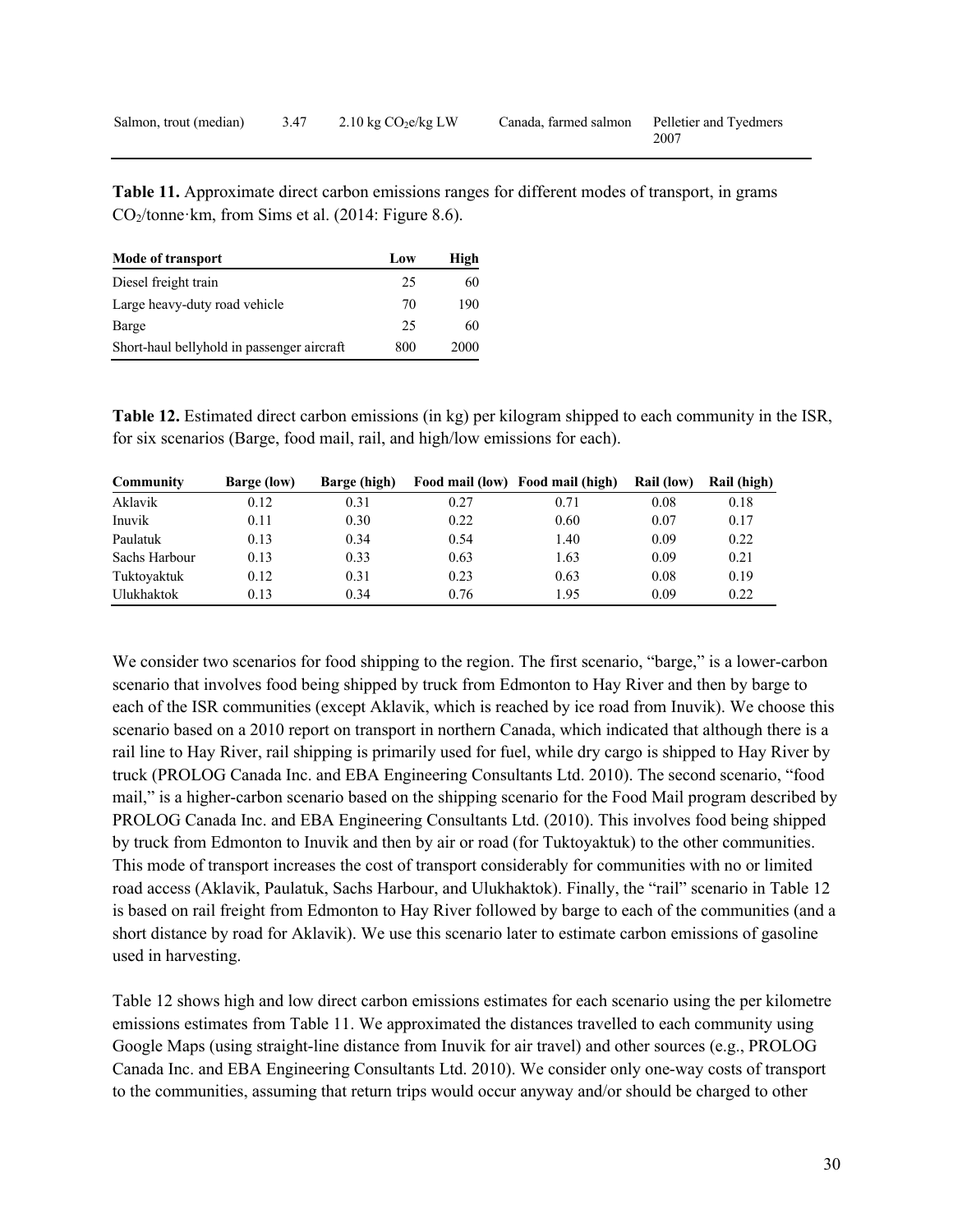activities. The approximate distances used to calculate these estimates are provided as a supplementary file (S4). The estimates range from a low of 0.11 kg  $CO_2/kg$  for the low range "barge" scenario estimate (to Inuvik) to as high as  $1.95 \text{ kg CO}_2/\text{kg}$  for the high range "food mail" estimate to Ulukhaktok.

To estimate the carbon emitted through the production and transport of retail food substitutes to the ISR, we then simply multiply the harvest estimates for each food type for each village by the carbon emission factors added to the community-specific transport emissions. The results are summarized in Table 13. The high-emissions "food mail" scenario is currently the shipping route for highly perishable goods to the ISR and thus these are the most relevant estimates. A more detailed breakdown of the results of each scenario for each community and by food group are provided in a supplementary file (S5).

Our analysis suggests that a quantity of food equivalent to the harvests reported in the 2018 IHS would produce over 1,000 tonnes of greenhouse gases per year, regardless of the mode of transport. The mean carbon emissions estimates for each transport scenario correspond to  $8.5-9.5$  kg CO<sub>2</sub>-equivalent emissions avoided per kilogram of country food, or between 378–420 kg CO<sub>2</sub>-equivalent per Inuvialuit beneficiary in the ISR (gross; we consider carbon inputs to the traditional economy in a subsequent section). For comparison, a one-way economy class flight from Vancouver to Toronto produces 370 kg of carbon emissions (https://www.carbonfootprint.com/calculator.aspx). Thus, the gross carbon savings of the reported harvest is equivalent to more than 1,400 return flights from Vancouver to Toronto. Once again, this is a low estimate which focuses only on the reported harvest; the true harvest could be more than twice the reported amount.

Our approach here has several limitations, many of which we have already highlighted. For instance, we have used general estimates of carbon emissions in transport rather than values specific to the vehicles, loads, and conditions involved in the transport of goods to the ISR. Our analysis also does not include the impacts of wholesale or retail trade sectors. The main change in emissions in this sector that would be associated with greater importation of meat products is the need for expanded frozen storage capacity and electricity to power it. We also do not account for the energy used in freezing meat transported to the ISR.

Finally, it should be noted that current emissions from shipping may also not be a good indicator of future emissions. For instance, low water levels on the Mackenzie River (see CBC 2014) may also compromise the river freight route and force an increased reliance on subsidized air freight or other, longer shipping routes for non-perishable foods that are currently delivered using the Mackenzie barge route. This means that the relative dollar and carbon savings from locally-harvested food may increase due to the impacts of climate change.

Table 13: Estimates of total CO<sub>2</sub>-equivalent emissions (in metric tons) generated by production and transport of an amount of retail food equivalent to the harvest reported in the 2018 IHS, with 95% confidence interval for error in harvest measurement.

| Scenario    | Estimate | Conf. Low | Conf. High |
|-------------|----------|-----------|------------|
| Barge - Low | 1047     | 1038      | 1055       |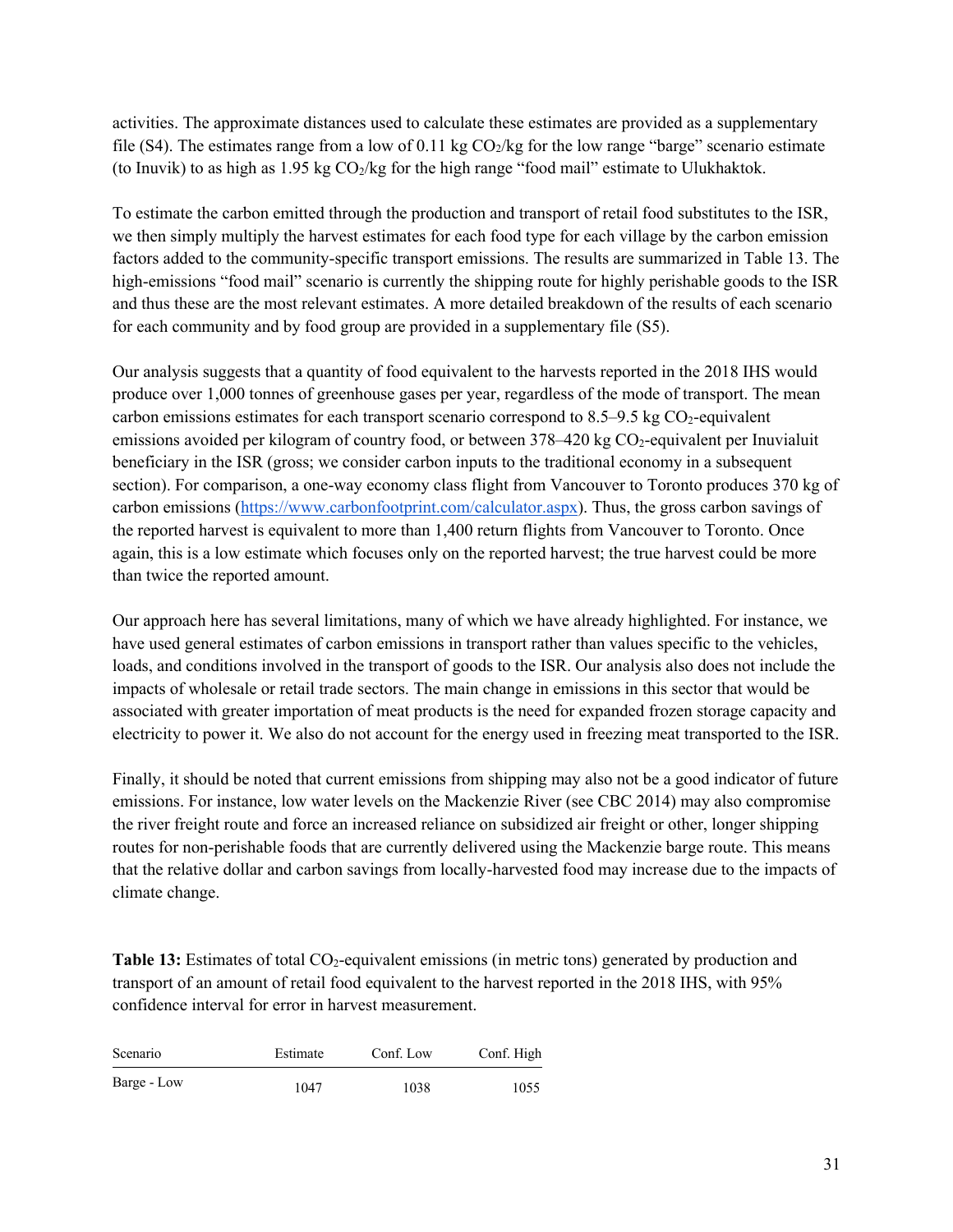| Barge - High    | 1071 | 1062 | 1079 |
|-----------------|------|------|------|
| Foodmail - Low  | 1082 | 1073 | 1090 |
| Foodmail - High | 1162 | 1153 | 1171 |

### *Estimate of production costs*

The final step in our measurement of the Inuvialuit Traditional Economy is to estimate non-labour inputs and their associated carbon emissions. Although there are numerous challenges to the estimation of inputs to the Traditional Economy, which we detail below, there are a few studies that have attempted to quantify inputs to traditional harvesting activities in the last two decades. We begin by summarizing their findings.

Chabot (2004), using interview data from 37 Inuit households in Nunavik, estimated that 15% of household budgets was spent on food production (on average \$5,646 spent and 1624 kg of food produced per household). However, Chabot provides little detail on the methods used to obtain these estimates. More recently, a study conducted in Paulatuk in 2012 estimated that households with full-time wage employment spent \$7,923 on harvesting equipment and supplies, while households with part-time or no employment spent \$5,163 (IRC 2012). These estimates were based on self-report data in a household survey and did not include large equipment purchases. Hoover et al. (2013) used a more sophisticated methodology to estimate the costs of beluga and narwhal harvests for Nunavut communities on the Hudson's Bay. They found that the average return of beluga harvests was actually negative (i.e., it cost more than replacement foods). However, in our view their approach greatly overestimates hunting costs because they assigned the entire costs of boats and guns to whale hunts, which ignores that these items are used for a wide range of harvesting activities.

In approaching the question of harvest inputs for the ISR on a regional level, we are faced with considerable data gaps. Data on inputs to the traditional economy are more difficult to collect than harvest reports, partly because they may be difficult to remember and partly because many items circulate through non-monetary exchange. For instance, replacement parts from old snow machines may be exchanged freely among hunters (Collings 2011), and Inuit seamstresses may sew winter clothing without cost to family members who share food with them. Costs are thus distributed across social networks: those who paid for supplies or equipment may not be in the same household as the hunter who uses them.

Second, contemporary harvesting relies on a vast array of equipment, supplies, and local infrastructure; including snowmobiles and boats, fish hooks and bullets, knives, rope, and ice-drills, camp stoves, jerry cans, CB radios, locally-sewn tents, cabins and workshops built by hunters, and rubber boots and parkas, to list only a small portion of the kit required for intensive harvesting. Some of these items may be used for years, even decades, and thus it is not only difficult to obtain data from harvesters on expenditures on this wide array of items, but also necessary to get an idea of the lifetime of these objects. Sales data for hunting-related items in local stores would be one way to get a glimpse of expenditures on hunting gear at the community-level. However, although we have access to some estimates of equipment costs from Inuvik, we do not have extensive data on sales of hunting equipment.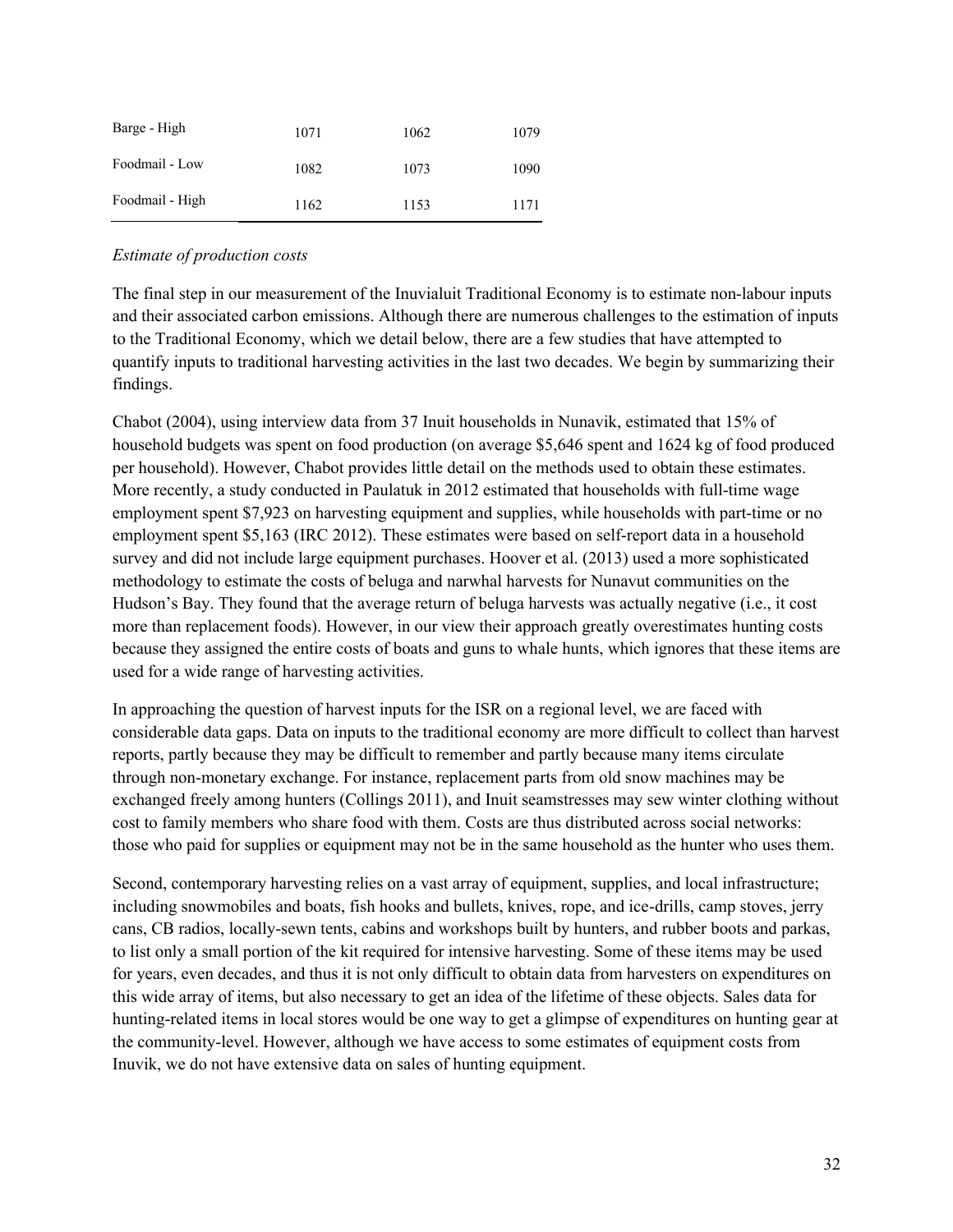Further, given the multiple kinds of value that land-based activities provide in Inuvialuit communities, the dollar and carbon cost of the equipment required for these activities should in principle not be allocated to harvest production alone. Many of these items should rather be considered essentials for full participation in local life and for wellbeing in ISR communities. Travelling to hunting and fishing camps, for instance, is one of few recreational activities available in small remote communities. Not having access to harvesting gear—which is already a problem for many Inuit (Natcher et al. 2016; Ready 2016; Ready and Collings 2021)—should not be construed as a "dollar or carbon savings" but is rather a serious problem for Inuit welfare that will incur other kinds of costs (e.g., for healthcare).

Consequently, in our view, not all of the costs and emissions associated with harvesting gear and equipment should be allocated to food production. A more appropriate approach might be to assign to food production only the increased costs/emissions resulting from intensive harvesting compared to a hypothetical counterfactual where harvest equipment was only used for "recreational" or "cultural" purposes. In reality, however, land-based activities cannot be divided into "recreational," "cultural" or "productive" categories (Collings et al. 1995); indeed, part of the contribution of land-based activities to Inuit cultural identity and mental health is because the activities are economically productive (Collings 2014). We do not know what level of harvest participation is needed to maintain the documented health and wellness benefits of land-based activities, other than to say that many Inuit already consider participation levels to be too low.

With all these empirical and theoretical difficulties in mind, it is clear why past studies (e.g., Usher 2002) have not attempted to quantify inputs to the ITE on a regional scale. Nevertheless, we think it is important to provide some impression of the scope of expenses incurred by harvesters, as these costs are already burdensome for many Inuvialuit households and carbon pricing policy will increase these costs. Given the data limitations, we focus on two major kinds of expenses that harvesters incur: gasoline used in harvesting trips and vehicle purchases. Gasoline and vehicle production are also the main sources of carbon-emissions in the traditional economy.

We begin with estimating the gasoline used in harvest production. To do this, we use data on 132 hunts from the Tooniktoyok (meaning "extreme determination") study conducted by Angus Naylor with 10 hunters in Ulukhaktok in 2013. We begin with some summary statistics from this dataset that describe the gasoline inputs and other trip costs (e.g., ammunition, food, oil, naphtha; exclusive of major equipment costs) for this set of hunts (Table 14). While this data is highly informative, it should be kept in mind that this is a relatively small sample of hunters and harvest trips, and consequently does not capture the entire range of harvest conditions encountered by Ulukhaktokmiut and may not be representative of broader- or longer-term trends. Nevertheless, it is the best available fine-grained data on harvesting in the ISR.

Table 14 presents the gasoline volume and total trip costs for the trips in the Tooniktoyok dataset, broken down by season (winter/summer, essentially referring to snow-covered versus snow-free season) and by mode of transport. Across all hunts, the median total cost of a trip was \$168.44. The median amount of gasoline consumed was 36.37 litres. This amount corresponds to \$67.34 at the price of approximately \$1.85/l at the time of the study. For hunts where data on both gasoline and total expenditures were available, an average of 49% of the cost of harvest trips (47% in winter and 52% in summer) was gasoline. Winter hunts are on average more expensive and use more fuel than summer hunts in the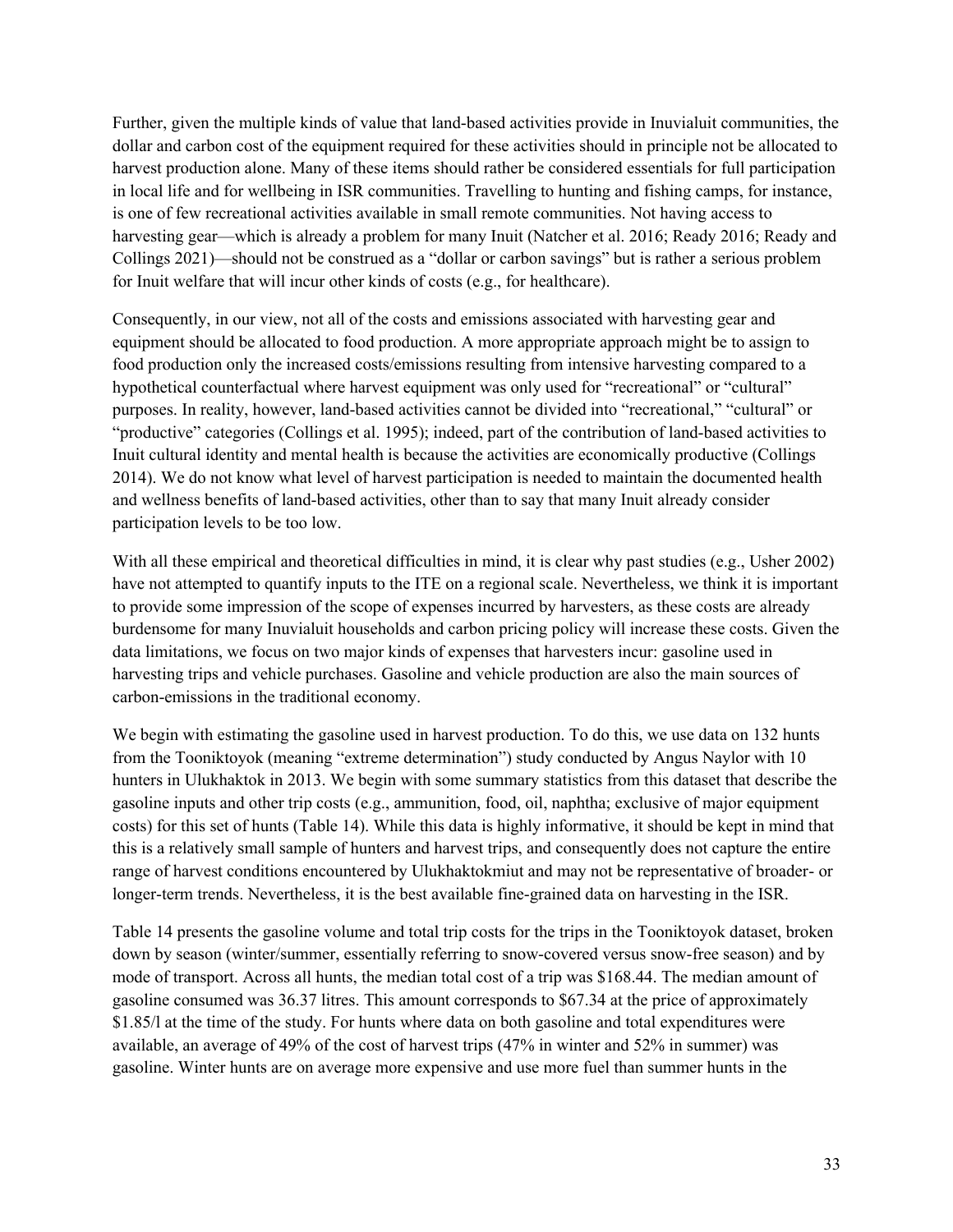dataset. ATV hunts use the least fuel per trip (probably because they tend to be used for shorter trips), while boat trips use the most.

An important aspect of the Tooniktoyok data is that it includes information on unsuccessful hunts. Roughly 20% of trips recorded in the Tooniktoyok dataset were unsuccessful (21% in winter and 17% in summer), though according to Naylor, it is that possible unsuccessful hunts were less likely to be reported in the data, so unsuccessful trips may actually be somewhat more frequent than suggested by the data. The information on unsuccessful trips is extremely important in estimating production costs, because the IHS data do not include information on unsuccessful harvest trips. Any attempt to calculate harvest costs strictly from the reported IHS data would miss the expenses incurred for unsuccessful trips.

|                     | Winter  | Summer | Snowmobile | <b>ATV</b> | <b>Boat</b> | <b>All hunts</b> |
|---------------------|---------|--------|------------|------------|-------------|------------------|
| Gasoline volume (l) |         |        |            |            |             |                  |
| Min                 | 2.27    | 1.45   | 2.27       | 1.45       | 7.96        | 1.45             |
| Median              | 43.64   | 19.09  | 36.37      | 22.73      | 45.46       | 36.37            |
| Mean                | 54.56   | 36.13  | 47.24      | 22.67      | 65.22       | 47.12            |
| Max                 | 227.30  | 250.03 | 227.3      | 68.19      | 190.94      | 250.03           |
| Sample size         | 71      | 48     | 78         | 22         | 18          | 119              |
| Total costs         |         |        |            |            |             |                  |
| Min                 | 6.31    | 3.37   | 6.31       | 3.37       | 41.05       | 3.37             |
| Median              | 248.66  | 112.09 | 275.00     | 65.65      | 144.17      | 168.44           |
| Mean                | 284.20  | 134.62 | 278.43     | 105.57     | 237.16      | 238.87           |
| Max                 | 1080.00 | 356.27 | 1080.00    | 356.27     | 776.68      | 1080.00          |
| Sample size         | 46      | 20     | 41         | 12         | 13          | 66               |

**Table 14:** Summary of harvest trip expenditures by harvesters in the Tooniktoyok study (Ulukhaktok, 2013).

Usher's edible weight estimates appear to have been used in the Tooniktoyok data, and so the edible weight data should be highly comparable to the data used in this report. However, a difficulty with the Tooniktoyok data is that while harvesters generally reported their individual hunting expenses, harvests were often reported for groups of harvesters (e.g., if one caribou was caught). Consequently, to avoid overestimating the returns from harvesting when using this data, we take the estimates for individual harvests where they were provided, and where they were not, if it was a snowmobile or boat trip, we divide the harvest by the number of participants on the trip. This is a highly conservative approach that is equivalent to assuming that each participant had their own machine (although two or more people can often ride on a snowmobile, and people may also ride in sleds behind machines). In contrast, for boats we include the total harvest, which assumes that only one boat (with multiple people in it) was involved in the reported catch.

After this adjustment, we ran a Bayesian regression model of the relationship between fuel consumption and edible weight returns in the Tooniktoyok data. The model includes parameters that estimate the probability of unsuccessful trips and the fuel consumption of those trips. We then used this model to estimate not only the fuel consumption represented by edible weight represented in the IHS data, but also the likely number of unobserved unsuccessful trips and their fuel consumption that are not represented in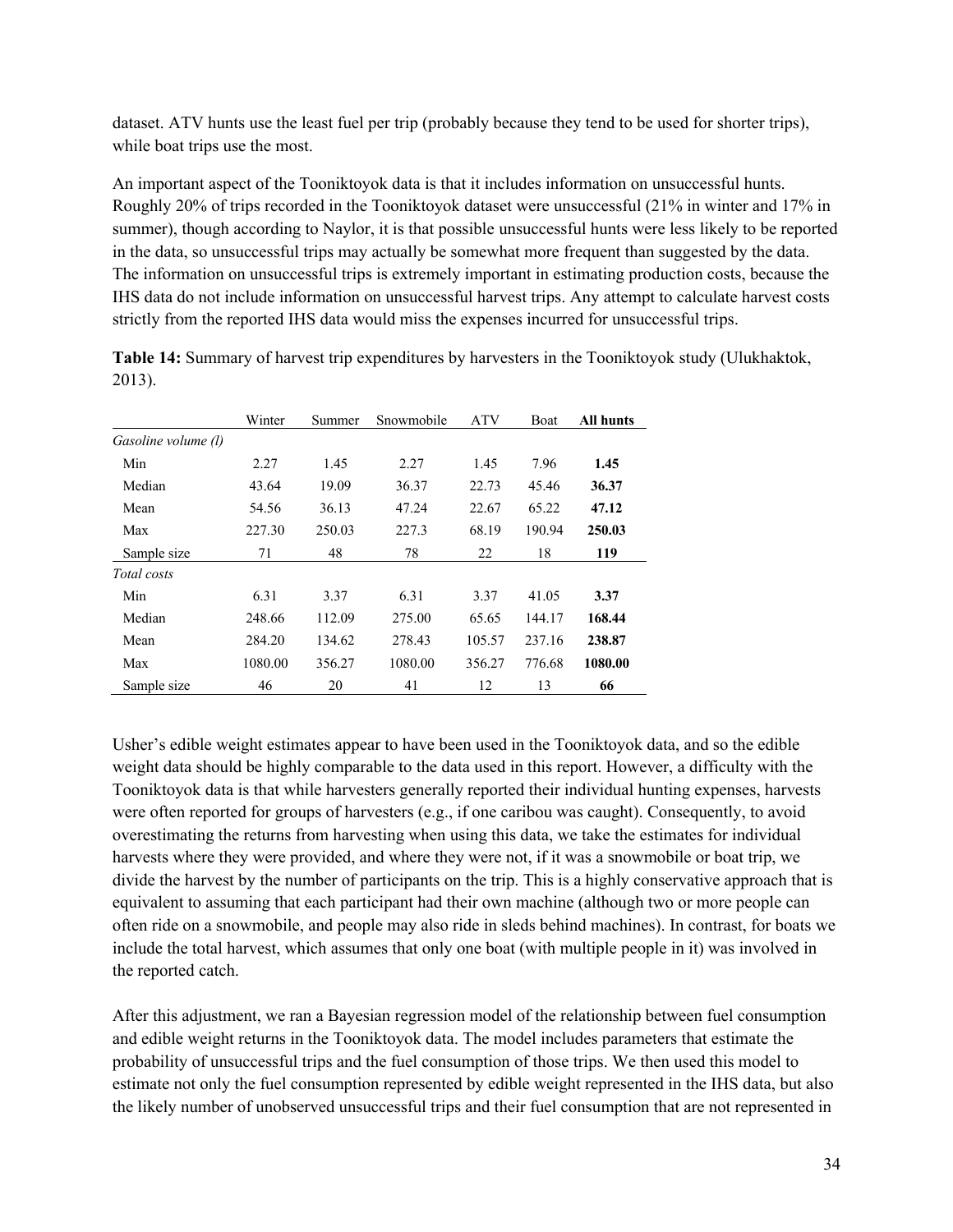the data. We note that we used the mean of the simulated harvests after deheaping and imputation as the edible weight inputs to our model, and thus the results below do not take the additional error from those procedures into account.

The key results of this model, including conversion of the estimates to costs and carbon emissions, are summarized in Table 15. In total, our model estimates that 127,844 litres of gasoline would have been used in the harvesting of the edible weights reported in the 2018 IHS. It further estimates an associated 819 unsuccessful trips, representing a total of 37,582 litres gasoline. Thus, our total fuel consumption estimate for the harvest reported in the 2018 IHS is 165,436 litres. This corresponds to an average of 51.6 litres per trip, or roughly 1.3 litres per edible kilogram harvested.

We have limited historical information on gas prices, so we used a cost of \$1.76 a litre as an approximation for the cost of fuel in 2018, based on the prices reported in a CBC news report which suggested relatively limited differences in fuel costs between communities at that time (CBC 2018). This translates to a total of \$292,132 in gasoline costs for the reported harvest, or roughly \$2.38 per kilogram. Obviously, these costs are well below the replacement cost of market foods (\$25.93/kg); even if gasoline represents only roughly 50% of the cost of harvesting trips, as suggested by the Tooniktoyok data.

In terms of carbon emissions, we again calculated high and low emissions scenarios for shipping of gasoline to the ISR via rail to Hay River followed by barge to each community. We converted kilograms to litres using a density of 0.749, and then added emissions per litre shipping to the carbon emissions produced from burning a litre of gasoline (using the EPA (2018) estimate of 2.319kg/l). We used the average of each of the shipping scenarios across the communities as a single estimate, as the rail shipping scenario generated limited differences in shipping emissions between communities. The results suggest that the carbon emissions associated with the harvest production reported in the IHS could range from 395 to 502 tonnes (corresponding to 3.2–4.1 kg carbon emissions per kilogram food produced). Our previous estimate for market food substitutes was 8.5–9.5 kg per kilogram food.

We next discuss the dollar and carbon cost of vehicles used in harvesting. To do this, we use data on the price of major equipment (snowmobiles, boats, and ATVs) obtained from the Inuvialuit Harvesters Assistance Program (IHAP) in Inuvik (Table 17). IHAP provides grants to harvesters to assist in the purchase of harvesting equipment. Based on the lowest estimates in these data, the cost of a snowmobile and sled, a small boat with outboard motor, rifle, and tent would total \$27,793. This of course does not include the cost of myriad smaller items such as camp stoves, sleeping bags and camping mattresses, ice drills, fish hooks, etc.

**Table 15.** Key results from Bayesian regression model of fuel consumed by edible weight harvested in the Tooniktoyok data, with fuel consumption predictions for the total harvest reported in the 2018 IHS.

|                               | Mean       | Std. dev. | $5.5\%$ Int. | 94.5% Int. |
|-------------------------------|------------|-----------|--------------|------------|
| Estimate unobserved fraction  | 0.25       | 0.04      | 0.19         | 0.32       |
| Total fuel observed hunts (1) | 127,843.77 | 15.581.07 | 105,835.81   | 154,932.60 |
| Unsuccessful trips            | 818.68     | 170.77    | 567.00       | 1,107.00   |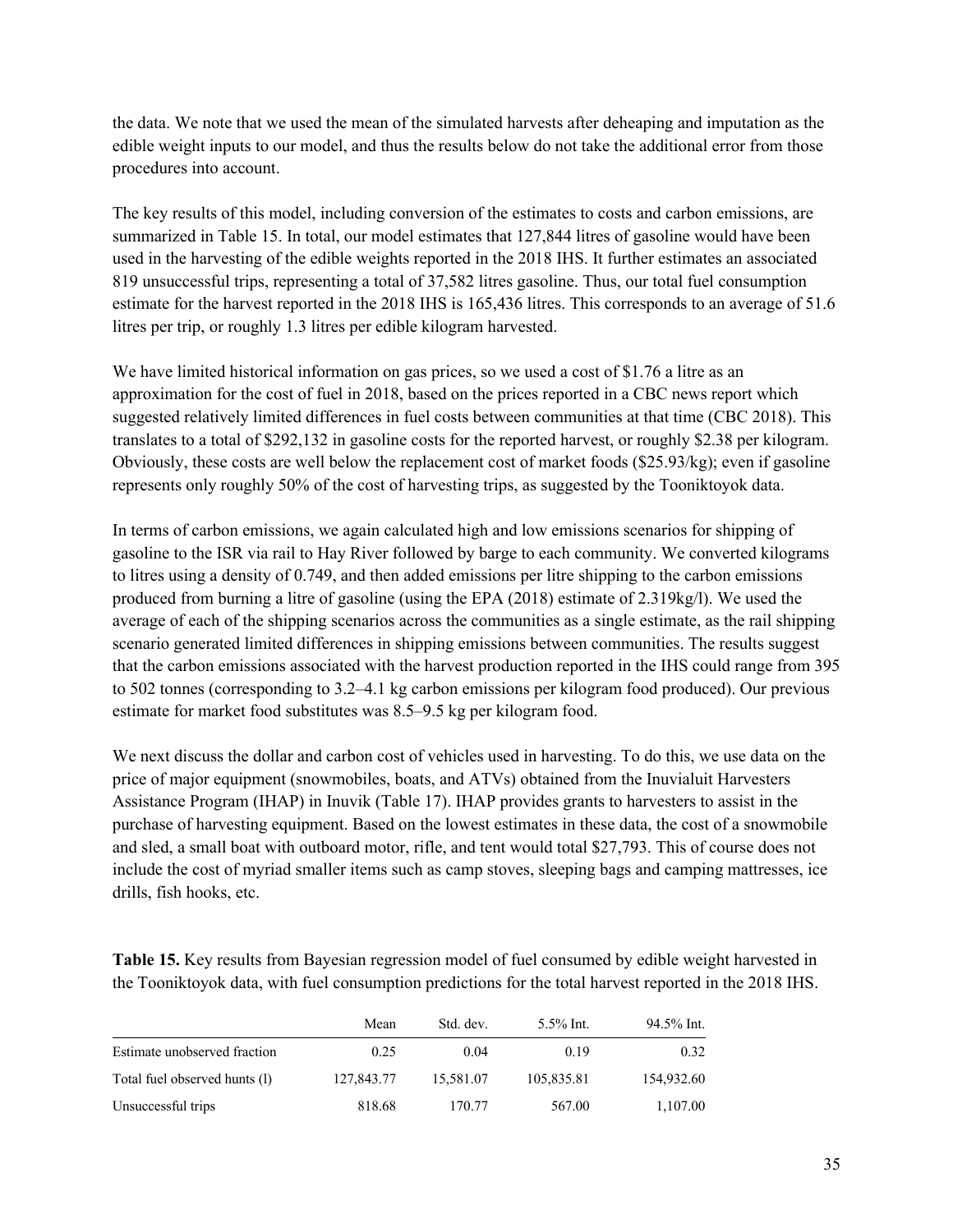| Total fuel unsuccessful trips (1) | 37,582.26  | 13,888.09 | 20,910.17  | 62,129.28  |
|-----------------------------------|------------|-----------|------------|------------|
| Total fuel estimate (1)           | 165,426.03 | 20,827.70 | 1365,43.03 | 201,030.96 |
| Fuel cost $(\$)$                  | 292,132.97 | 37,889.17 | 239,072.08 | 358,078.79 |
| Carbon emissions - low (tonnes)   | 395.32     | 51.27     | 323.52     | 484.56     |
| Carbon emissions - high (tonnes)  | 409.60     | 53.12     | 335.21     | 502.07     |

**Table 17.** IHAP price estimates for hunting gear, Inuvik 2021

| <b>Item</b>    | Price estimates (\$)    |
|----------------|-------------------------|
| Snowmobile     | $9,899.00 - 18,215.40$  |
| <b>ATV</b>     | $10,400.00 - 20,450.85$ |
| <b>Boat</b>    | $14,336.02 - 66,045.00$ |
| Outboard motor | $10,456.74 - 13,658.73$ |
| Rifle          | 1,479.44                |
| Sled           | $699.00 - 4,882.50$     |
| Stove          | $1,393.95 - 6,605.64$   |
| Generator      | $1,605.45 - 2,152.49$   |
| Tent           | $1,350.00 - 2,268.75$   |
| Chainsaw       | $524.99 - 893.54$       |

Approximate greenhouse gas emissions from the production of vehicles used in harvesting were calculated using the Economic Input-Output Life Cycle Assessment tool from Carnegie Mellon University (http://www.eiolca.net/). To use the tool, we converted the rough price ranges of snowmobiles and ATVs (\$10,000 – \$20,000) and boats (\$15,000 – \$66,000) to 2002 US dollars and ran these values through the "2002 purchaser" model, which allows an estimation of the costs of production of an item of a given purchase price in a certain sector to the point of purchase. This generated estimates of 3.22–14.0 tonnes of carbon emissions per boat (using the "Boat building" model) and 2.30–4.53 tonnes of carbon emissions for snowmobiles and ATVs (for which we used the model for "All other transportation manufacturing"). The low estimates are probably most appropriate for our case, particularly for boats. We do not adjust for additional shipping-related emissions here, as non-air freight shipping would contribute a negligible amount relative to the scale of the vehicle production emissions.

Unfortunately, in converting these per-vehicle estimates to yearly costs and emissions amounts, we are faced with a serious lack of data on two fronts: first, regarding the number of vehicles in use (or per harvester) in the ISR and second, on the average lifetime of these vehicles. Wenzel (1991) estimated an average 2.7 year lifespan for snowmobiles and 6.9 for boats in Clyde River, Nunavut in 1985. However, we think these estimates are too low, and suggest that 5 years for snowmobiles and 10 years for boats (and ATVs) may be more appropriate today. In Wenzel's data, there was roughly one snowmobile for every two adult males in Clyde River and one boat for every three.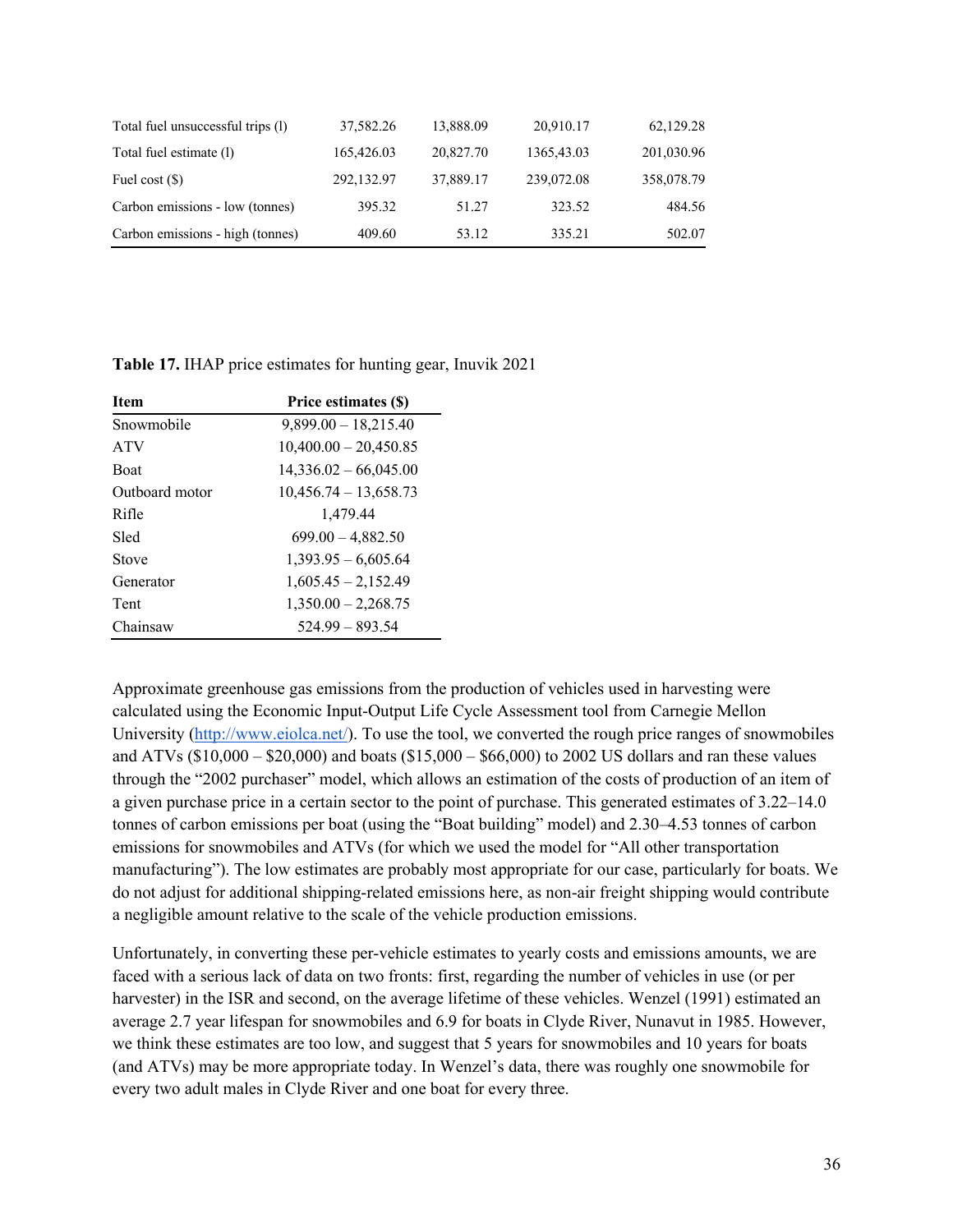If we take the approximate ownership rates from Wenzel and apply them to the 1039 HTC members in the ISR in 2018, this would total 520 snowmobiles and 346 boats. We think one in three is also a reasonable starting estimate for ATV ownership. At the replacement rates above, this would translate to roughly 139 new snowmobiles/ATVs and 35 boats required in the ISR region each year, corresponding to a total of roughly \$1.92 million in major equipment purchases per year, and related emissions of 432 tonnes  $CO_2$ -equivalent for low-end equipment.

Given the costs and carbon emissions of gasoline inputs previously calculated, this would lead to a total of approximately \$2.21 million spent on vehicles and gasoline, still well below the retail substitution costs of \$3.18 million. In terms of carbon emissions, if we include the entire cost of vehicle production estimated above, the total yearly emissions could be in the range of  $827–924$  tonnes  $CO<sub>2</sub>$ -equivalent, close to but still lower than the total estimates of market food substitutes (1082–1171 tonnes for food mail). However, since the "true" harvests are undoubtedly higher than our estimates, the proportion of carbon emissions represented by vehicle production may actually be considerably lower, meaning a relatively higher carbon savings. Again, our estimates of vehicle ownership rates and lifespans should at best be considered informed "guesstimates." However, it should be remembered that even if the carbon emissions of traditional and market foods were equal, the traditional economy provides many other kinds of social and economic value that are not generated by imported food. Nevertheless, it seems clear that increasing the longevity and fuel efficiency of vehicles could be an extremely effective way to reduce both the cost of and carbon emissions associated with harvesting activities, and could further increase their cost and carbon-efficiency relative to imported market foods.

### **How will carbon pricing impact the traditional economy?**

In this section, we discuss how an increase in the cost of harvesting due to carbon pricing might impact the Inuvialuit Traditional Economy.

### *Impact of fossil fuel prices on harvesting activities*

There are several ways that the relationship between fossil fuel prices and harvesting activities could potentially be examined. The most straightforward approach would be to directly examine the relationship between harvest levels (or better, gas purchases for harvest purposes) in Inuvialuit communities and gas prices. In the absence of local historical data on gas prices, a national index of gas prices might be a sufficient proxy, as gas prices have undergone considerable fluctuations in recent years that would presumably be reflected in gas prices in the Inuvialuit region. In the absence of data on gas usage, a correlation between sales of food at local stores and gas prices might be sought for. The relationship between past gasoline prices and harvest levels could then be used to generate projections based on future costs of fossil fuels. Importantly, however, given the complexity of the system it is not clear if all important confounds could be identified and controlled for, meaning that such models may not reveal the effect of interest. For instance, unmeasured year-to-year variation in animal abundance might prompt different gas usage patterns, or there could be time-lags between changes in fuel prices and changes in store food purchasing due to consumption of country food kept in storage.

It should be further noted that the assumption that the observed relationship between fossil fuel consumption and harvesting in past years will hold in the future may be tenuous. According to Usher and colleagues (2003: 188): "Measuring the sensitivity of subsistence-based economies to change is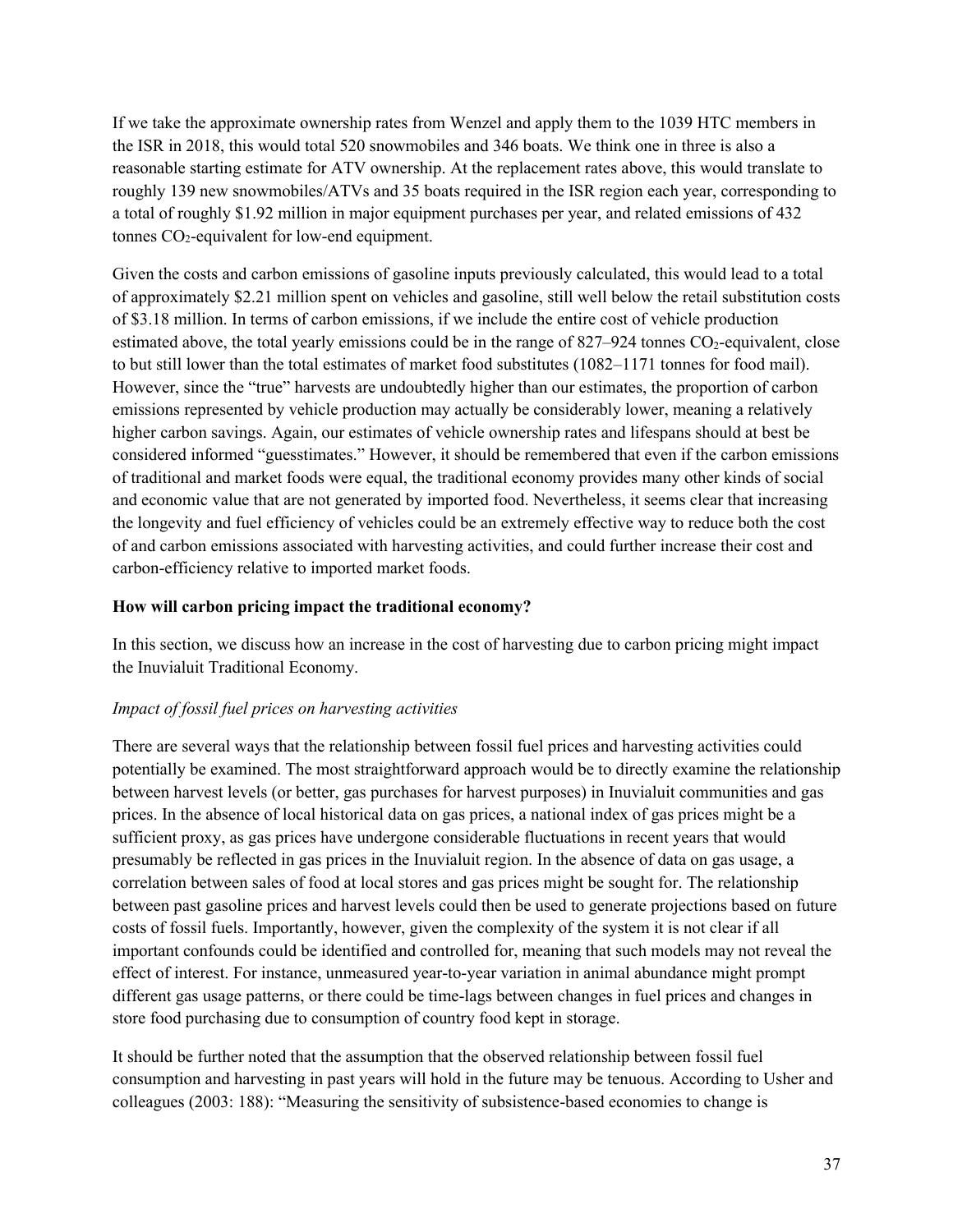problematic, however, precisely because subsistence is a flexible and resilient system. Its participants can and do adapt to change, whether adverse or beneficial." Traditional economies are complex, dynamic systems, and relationships between parts of the system (e.g., harvest and gas consumption) may change through time—indeed, they clearly have done so over the past century.

Beyond these theoretical limitations, the data necessary to tackle such an analysis is not readily available. Initially, we hoped to conduct a preliminary attempt to validate the type of approach described above using the 1988–1997 IHS data. However, due to technical issues this data was not available in time for the preparation of this report. More systematic collection of data on fuel purchases for harvesting and local fuel prices could potentially help address this problem in the future.

In the absence of the necessary data for a quantitative model, we instead summarize the results of qualitative research on the role of gasoline prices in Inuit harvesting, which has suggested that current price levels are already a substantial barrier to harvesting (Usher et al. 2003; Lambden et al. 2006; Ready 2016; Ready and Collings 2020, see also CBC 2018). Natcher et al. (2016) found that for Inuit hunters in Nunavik, costs were the primary barrier to harvesting activities, and in Nunatsiavut, costs were the second most commonly cited barrier, after poor health. Ready (2016) found that more than 50% of households in Kangiqsujuaq felt that the cost of harvesting equipment and supplies were a barrier to harvesting as much as they wished, and Ready and Collings (2021) reported that the cost of living was an issue that Kangiqsujuarmiut considered among the biggest problems in their community. Many harvesters in the latter study specifically mentioned the cost of hunting as a problem. In a survey on food affordability that included the Inuvialuit region, Lambden et al. (2006) found that, depending on their age group, 37.7–46% of Inuit women reported that hunting was unaffordable, and 30.1–40.2% reported that fishing was unaffordable. These findings indicate that many Inuit are already reducing their engagement—or are entirely prevented from engaging—in harvesting due its cost. Clearly, the ability of Inuvialuit to absorb future increases in the cost of harvesting is limited. Further increases in the cost of harvest may force more Inuvialuit out of participation in harvesting and others to reduce their harvesting activities, resulting in greater dependence on imported market foods which, as described here.

Finally, it should be acknowledged that given recent global market fluctuations, the current price of gasoline (including carbon taxes) does not exceed previous price extremes in the region (e.g., CBC 2020). For example, current gasoline prices in Ulukhaktok are \$1.78 a litre (Government of the Northwest Territories 2020), but during the Tooniktoyok study in 2013—a period of exceptionally high oil prices the price per litre of gasoline in the community was \$1.85. If oil prices remain at the current low levels, levels of taxation on gasoline planned to 2022 (Table 18) could remain within previously experienced price levels. However, as described above, the "status quo" in the cost of harvesting should not be considered acceptable, as harvesting activities are already unaffordable for many Inuvialuit. And, recovery in the market and/or further increases in tax levels beyond 2022 (which the federal government is currently planning) could easily push gas prices beyond historic highs. This point serves to highlight that the effect of carbon pricing on Inuvialuit will also depend on global market prices. Policy intended to protect the traditional economy should bear in mind not only the levels of carbon tax, but the potential impact of the combined effect of market prices and taxation.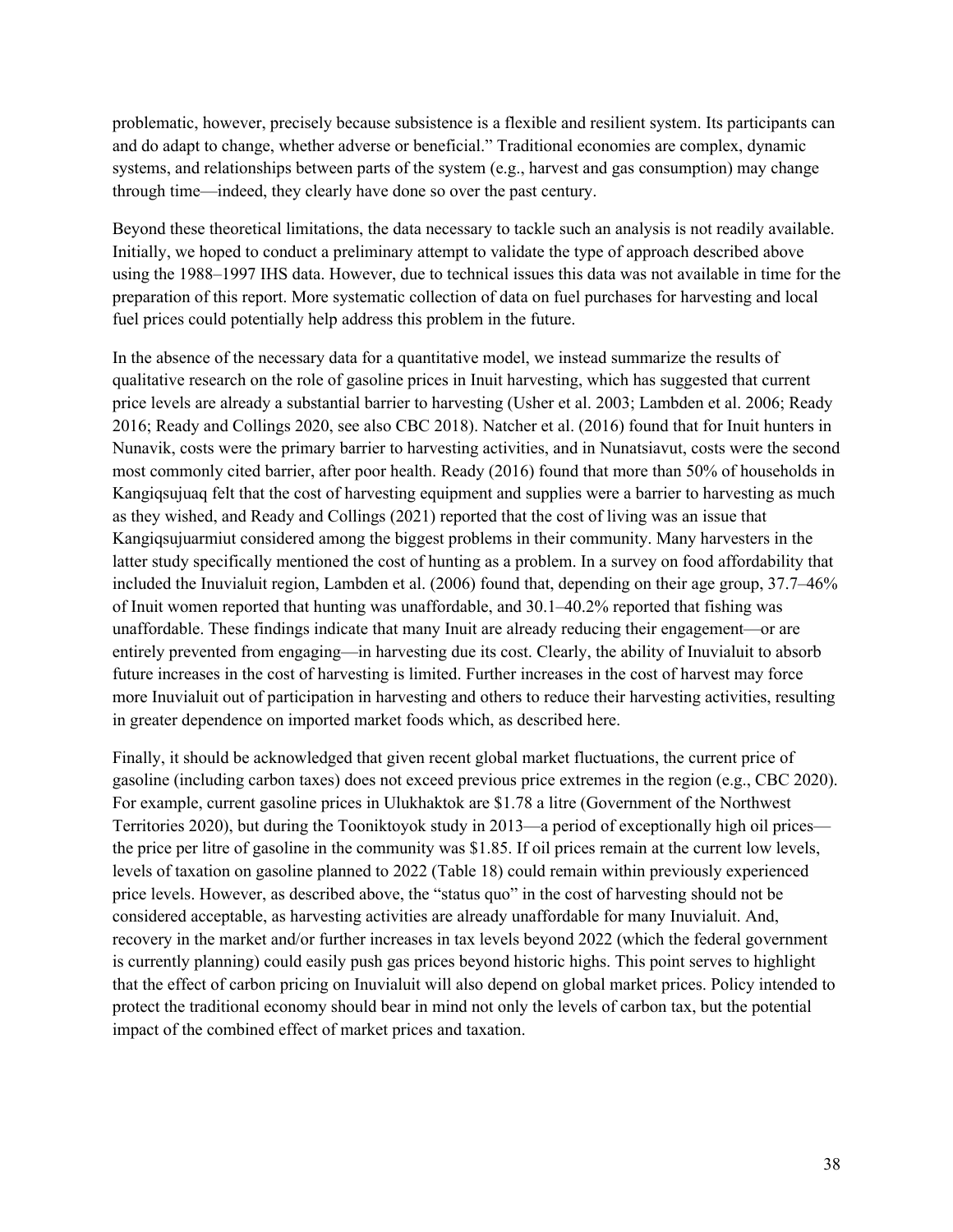|                         | Jul-19 | <b>Jul-20</b> | Jul-21 | $Jul-22$ |
|-------------------------|--------|---------------|--------|----------|
| Gasoline                | 4.7    | 7.0           | 9.4    | 11.7     |
| Diesel and heating fuel | 5.5    | 8.2           | 10.9   | 13.7     |
| Propane                 | 3.1    | 4.6           | 6.2    | 7.7      |
| Natural gas             | 3.8    | 5.8           | 7.7    | 9.6      |
| Naphtha                 | 5.1    | 7.7           | 10.2.  | 12.8     |

**Table 18.** Proposed NWT Carbon Tax Rates, by Fuel Type (cents/litre) (Government of the Northwest Territories 2018).

### *Other costs to Inuvialuit welfare*

Our analysis has focused on the economic value of food produced in the Inuvialuit Traditional Economy, to the exclusion of other important economic contributions which are extremely difficult to quantify. Here, based on our earlier literature review, we briefly summarize several other kinds of costs that decreases in harvesting might incur for Inuvialuit, without attempting to quantify them.

The first is lowered diet quality, which could result in reductions in Inuvialuit health and increases in the need for health services. Although our analysis has focused on the substitution value of comparable meat products, the reality is that many Inuvialuit would not be able to afford these meat products and would likely rely more on less nutrient-dense foods instead (Kenny et al. 2018b). Thus, any reduction in the availability of traditional foods is likely to have serious consequences for Inuit nutrition, which may lead to an even more dramatic need for improved subsidies for imported healthy foods and increased health costs relating to problems such as cardiovascular disease, diabetes, and tooth decay.

Reduced harvesting and less time spent engaging in "on-the-land" activities may also lead to poorer mental health and lowered life satisfaction among Inuvialuit. If participation in the ITE were significantly decreased, investments in on-the-land healing and other wellness programs would have to be substantially increased or Inuvialuit would have to increase their reliance on less effective and less culturally appropriate social services.

Decreased harvesting could reduce the transmission of knowledge (hunting, on-the-land skills, food prep, textiles, tools, etc) to future generations (Pearce et al. 2010). Loss of this knowledge would result in greater economic dependence of Inuvialuit on global markets and likely on the Canadian government for subsidies and support. Similarly, weakening of social networks that are produced and maintained through sharing and other activities in the traditional economy may also disrupt local social capital, eroding Inuvialuit sense of community identity, and reduce trust within communities. This could reduce the capacity of communities to respond to other new and ongoing stressors (e.g., climate change).

The Inuvialuit Traditional Economy is also not just an economic system, but a social and cultural system. For Inuvialuit, hunting and fishing are not simply a kind of "job," but rather a way of life. The persistence of the ITE through the radical changes of the past century reflects the high value that Inuvialuit place on this way of life. As argued by Brown and Burch (1992: 224), changes that impact access to wildlife resources are likely to have negative (and difficult to predict) cultural impacts for Indigenous subsistence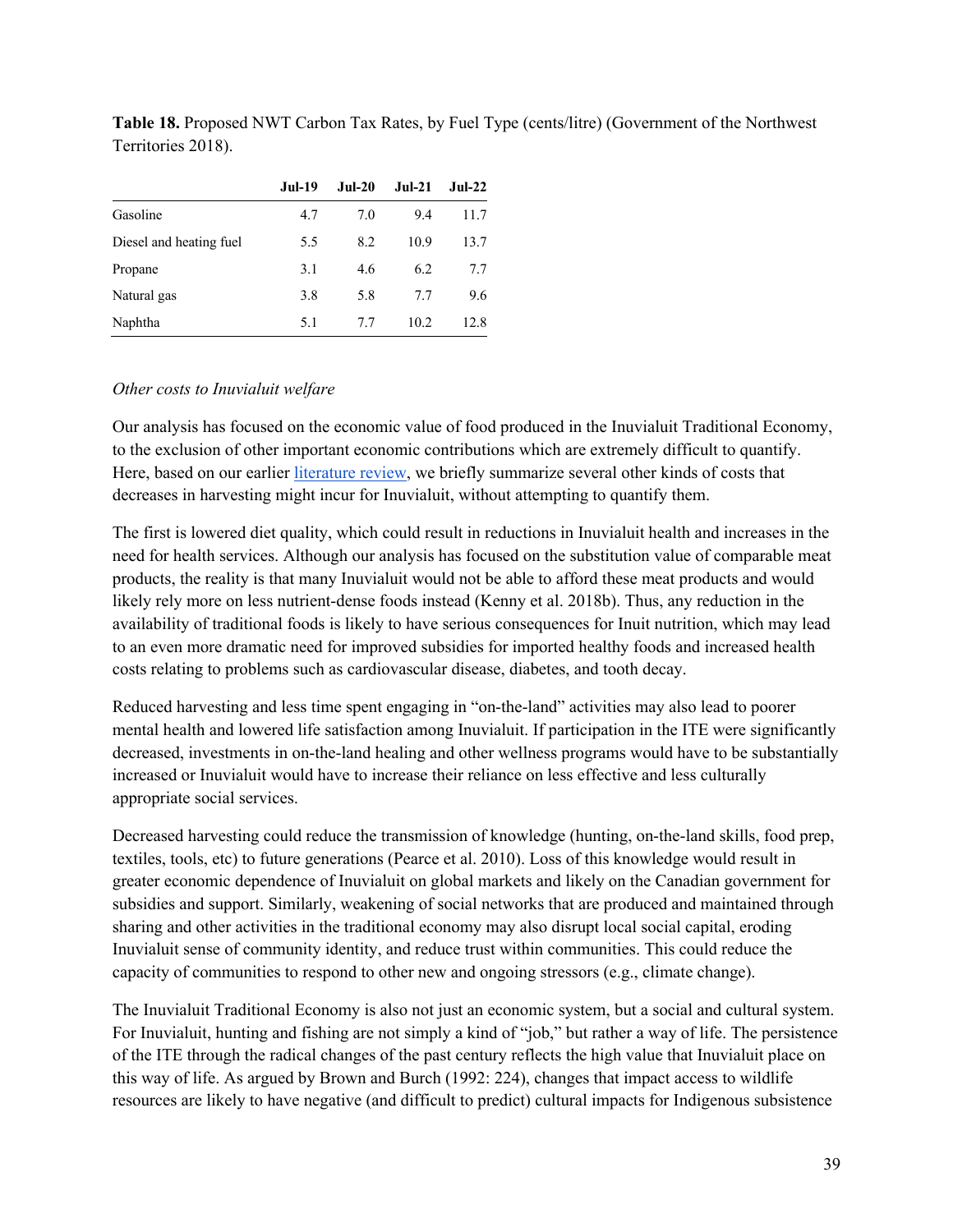hunters, for whom these resources "are not only inputs to physical well-being, but also symbols around which cultural identity and cohesion revolve." Economic valuation of the loss of this cultural heritage is both impossible and culturally inappropriate (Brown and Burch 1992).

Finally, the ITE has an existence value even to non-Inuvialuit (Brown and Burch 1992). Inuvialuit culture, which includes the traditional economy, is perceived as interesting and valuable to people around the world. Inuit art, which is often inspired by and even uses raw materials from hunting and trapping, has played an extremely important role in how Canadian culture is represented internationally (Stuart Pupchek 2009). The vitality and persistence of the Inuvialuit Traditional Economy is thus also linked to Canada's international reputation, as well as to the tourism and creative sectors.

In summary, by worsening the quality of life, mental health and cultural continuity of Inuvialuit families, harm to the traditional economy could substantially increase the costs Canada pays to replace these locally-provided goods and services.

## **A safer path to greenhouse gas reduction in the ISR**

## *Summary of findings*

The Inuvialuit Traditional Economy is an economic system based on the harvesting, sharing, and use of wildlife. It has persisted in the ISR despite the disruptive impact of settlement and integration into the cash economy over the last century. The traditional economy distributes resources and coordinates action through a system of exchange, reciprocity, familial bonds and accrued social capital. It improves Inuvialuit food security and nutrition and provides access to resources for those less engaged with the cash economy. Participation in the Traditional Economy builds networks of trust and social capital, and is a foundation for Inuit cultural identity and wellbeing.

Bringing food, energy, skilled labour and goods to the remote Arctic is expensive. This puts the region at a major competitive disadvantage in the global economy, an issue which is reflected in the limited economic opportunities and high rates of poverty in the Inuvialuit region. Our analysis indicates that 122,677 kg of food were represented in the 2018 Inuvialuit Harvest Study data. The retail substitution cost of this amount of meat in the ISR is over 3.18 million dollars. If commercially farmed meats shipped by food mail were substituted for this quantity of food, they would produce approximately 1082–1171 tonnes of  $CO<sub>2</sub>$ -equivalent emissions. The total amount of food produced in the ISR in 2018 is likely considerably higher than our estimates, however, possibly more than twice as much. Gasoline consumed in the production of local harvests results in carbon emissions that are less than half of those of an equivalent amount of market foods. Due to a lack of data, we could not calculate a precise estimate for the carbon emissions related to the production of vehicles used in harvesting. Nevertheless, it is clear that the ITE dramatically reduces the need for food to be inefficiently transported from southern markets.

Our ability to analyze inputs to the traditional economy, and its sensitivity to fossil fuel prices, is limited due to a lack of data. However, the Inuvialuit Traditional Economy is heavily dependent on gasoline, a dependence that cannot be easily eliminated with currently available technology. Inuvialuit already experience an extremely high cost of living and high rates of poverty compared to other Canadians; and research with Inuit throughout Canada has already established that costs are already a major barrier to participation in harvesting. By increasing the cost of traditional HFT, carbon pricing potentially threatens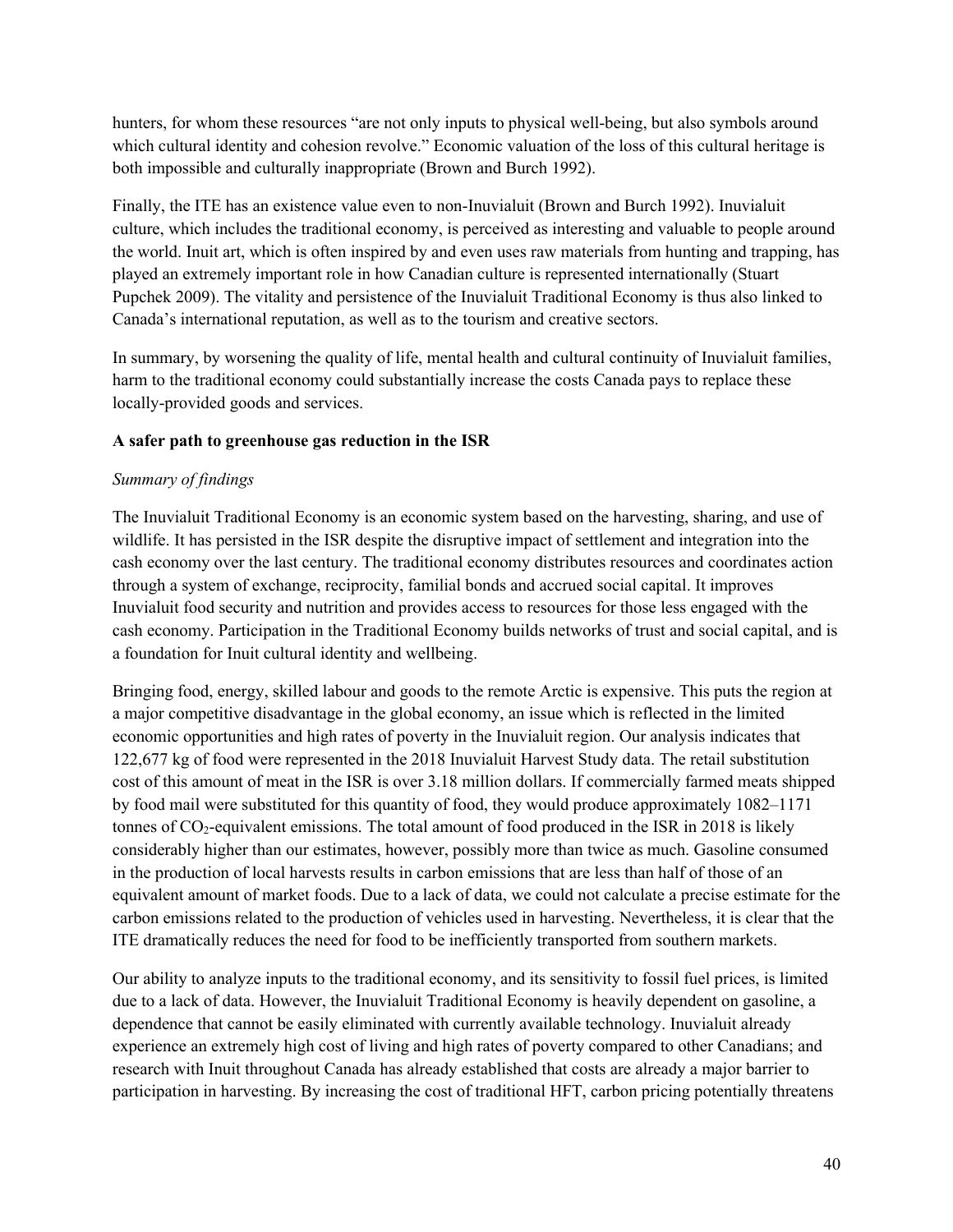harvest production in the ISR and the numerous kinds of value it produces. Substantial increases to the cost of participating in harvesting could erode the social capital produced by the Traditional Economy, preclude the documented health benefits of time spent on the land for many Inuvialuit, and interrupt the transmission of HFT skills to future generations. Consequently, carbon pricing needs to be implemented carefully in the ISR.

### *Limitations of this study*

The major limitation of this study is the absence of fine-grained data on many aspects of the Traditional Economy, particularly regarding inputs including labour, fossil fuels, purchases of vehicles, and other imported supplies. There are considerable limitations to the Inuvialuit Harvest Study data, including potential biases in the sample of harvesters and missing data for some months, which led us to focus on obtaining a minimum estimate for the regional harvest, due to the uncertainty that would be inherent in any attempt to extrapolate from the IHS data. Though we have done our best with the available data, the results of this study should be treated with caution, and in no way should be considered highly precise estimates. In particular, past research has emphasized high levels of variation in harvest from year-to-year (due to factors as varied as road closures, winds, research vessels scaring beluga, and unexpected movements of the caribou herd), and so a one-year estimate should not necessarily be considered "typical."

Our analysis also does not account for future changes in the environment (e.g., due to climate change) that may impact HFT activities. If weather conditions or animal distributions change, hunters will need to adapt. Doing so requires them to gather information and learn about new conditions, and may increase the distances travelled and therefore increase fuel needs. Ongoing technological improvements (e.g., in electricity generation in communities and in the suitability of electric vehicles for use in the Arctic) may also change the emissions involved in various activities (e.g., shipping) in the near future.

Finally, we have also not attempted to quantify many of the more indirect or intangible ways that the Inuvialuit Traditional Economy produces value and reduces other kinds of costs, for instance, in promoting mental health. It is essential to re-emphasize that calculating the value of the tangible products of the Traditional Economy (i.e., food), as we have done, absolutely fails to capture the meaning and value of these activities for Inuvialuit.

### *Recommendations*

Our analysis suggests that the traditional economy produces considerable monetary and non-monetary economic value for Inuvialuit. In particular, the country food produced in the ISR totals millions of dollars in value and avoids the carbon-intensive production and transport of a large amount of commercial foods to this remote region. We emphasize that our analyses should be considered preliminary due to issues relating to data availability, data quality, and an as-yet insufficiently developed theoretical and empirical understanding of how traditional economies reorganize and respond dynamically to change. Nevertheless, it is clear that proceeding with steep and rapid carbon price increases could potentially have severe negative consequences for the economic, social, cultural, mental and physical health of Inuvialuit.

A safer path to greenhouse gas reduction in the ISR—for Canada, the GNWT, and the Inuvialuit—will involve deliberately measuring and studying the traditional economy and planning a path to gradually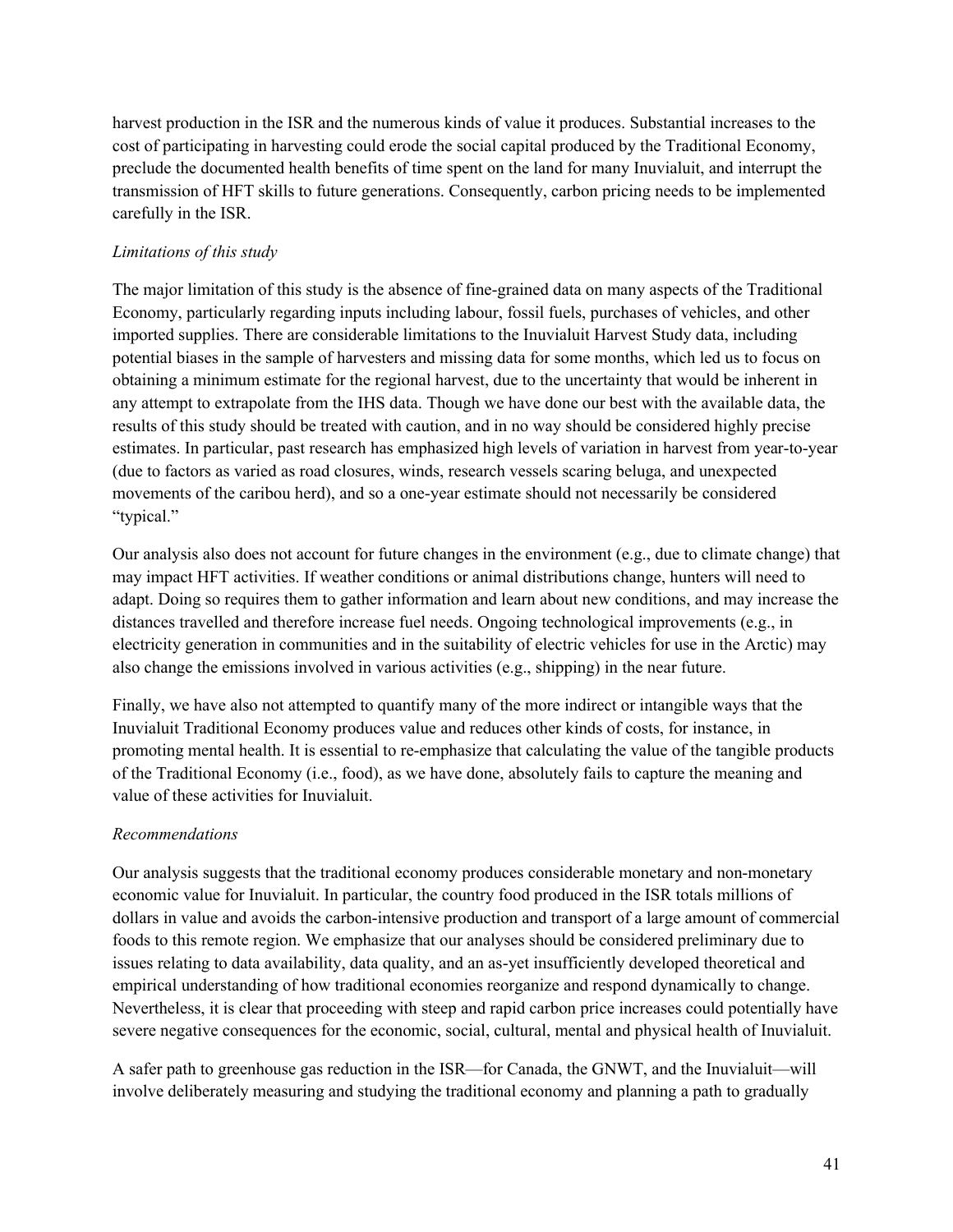reduce its gasoline dependence. A first step involves collection of more baseline data. Better incentives for participation in the Inuvialuit Harvest Survey and attempts to assess measurement error in the survey would be helpful in this regard. The sampling strategy of the Inuvialuit Harvest Survey could likely be improved in ways that would both enhance the representativity of the survey and minimize respondent burden (e.g., sampling a smaller number of harvesters more consistently). Data on inputs to the Traditional Economy, including labour, money, and supplies (particularly vehicles) are also needed. While this data collection and study process takes place, we suggest that GNWT and Canada should fully offset the effects of carbon pricing for traditional HFT in the ISR. As carbon price increases are later implemented, monitoring studies should be undertaken to examine their effects on the traditional economy so that negative impacts can be observed—and mitigated—before they become severe. This means that carbon pricing may need to be implemented more slowly in the ISR than in other parts of Canada.

In the longer term, measures to reduce carbon emissions and gasoline dependence in the ISR need to recognize the unique reality of the region. For instance, given currently available technology, green energy sources cannot replace fossil fuel-derived power for vehicles in the ISR. These constraints are a result of the unique geography, climate, and history of the ISR, and mean that reliance on fossil fuels remains a necessity for Inuvialuit. Instead of being penalized for this reliance, harvesters should be incentivized to adopt equipment and behaviors that decrease their reliance on them. Given the high carbon emissions involved in vehicle production, improving the longevity of HFT vehicles may be one of the most effective ways to reduce carbon emissions relating to food-consumption and production in the ISR. Decreasing the fuel consumption of HFT vehicles is another realistic avenue for reducing carbon emissions without damaging the traditional economy. For instance, fuel-efficient four-stroke snowmobiles might be subsidized relative to less-efficient two-stroke machines.

We further highlight two features of the Inuvialuit Economy that are particularly important to account for in the implementation of carbon pricing policy in the ISR. First is the high year-to-year variability in subsistence harvests. Rigid policies based on historical data that impose limits on fossil fuels used for subsistence may constrain hunters from responding adaptively to changes in their environment—for instance, harvesters may need to travel more in certain years to collect information about a changed environment. In our view, maintaining the ability of harvesters to react flexibility and dynamically to their local environment is an important component of protecting harvest production and reducing dependence on imported foods.

The second feature is the unevenness of harvest production across households, combined with the redistribution of foods through sharing. Providing offset payments to households without accounting for differences in harvest production may force high-producing households to absorb disproportionate costs and consequently limit their ability to harvest and share food to other households. Policies should take care to support the needs of different kinds of harvesters in recognition of the fact that harvesting provides benefits that are distributed beyond the household.

#### **Acknowledgements**

The authors would like to thank Peter Collings for helpful insight into harvesting activities in Ulukhaktok, Angus Naylor for providing data on hunting returns in Ulukhaktok, and Tiff-Annie Kenny for access to the food costing data. Maciej Chudek provided considerable assistance with finding and accessing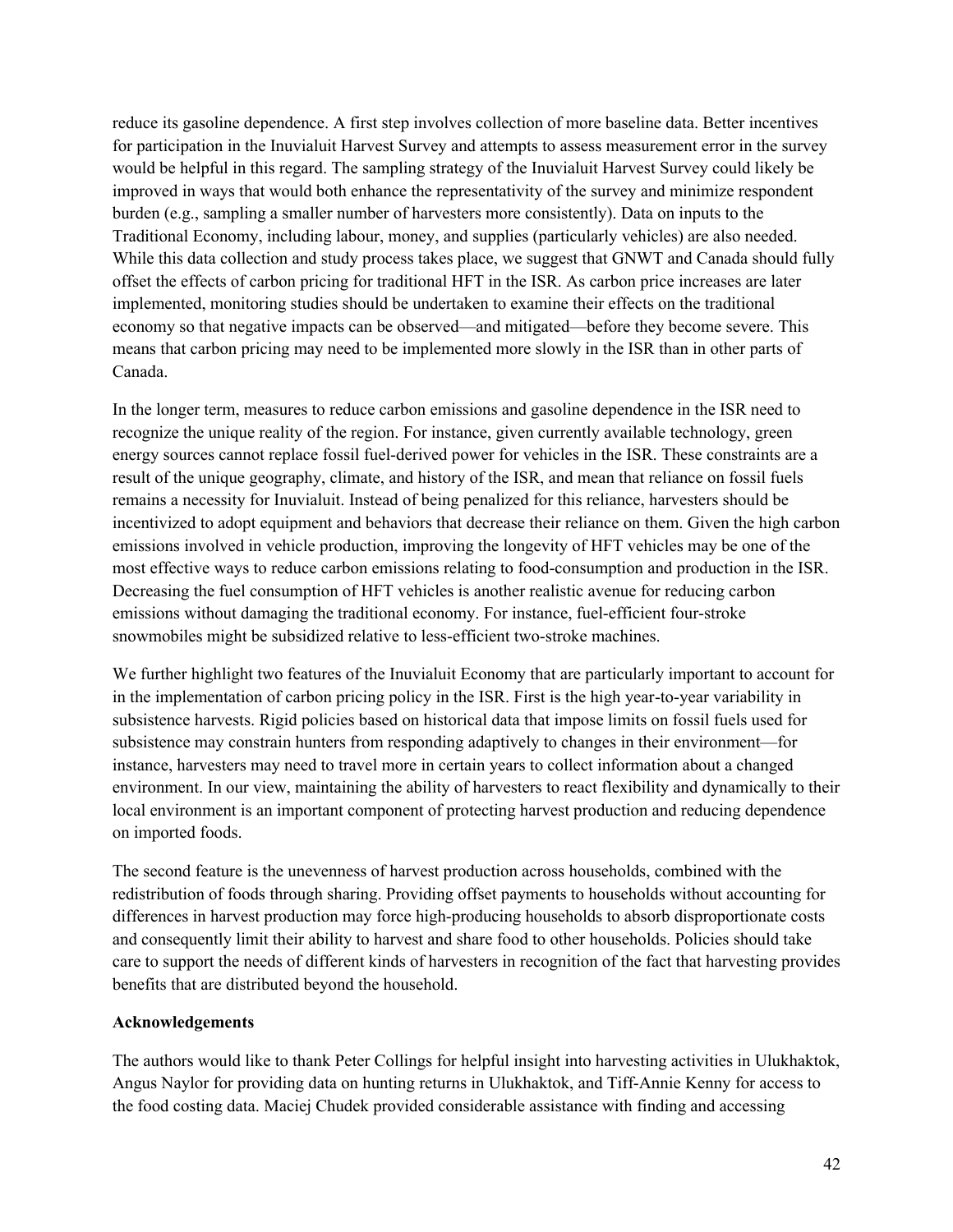necessary data, and provided some preliminary text that was used in the report. Jeffrey Andrews, Bret Beheim, and Cody Ross provided advice on statistical analysis.

### **Glossary**

GNWT: Government of the Northwest Territories

- HFT: Hunting, fishing and trapping
- HTC: Hunters' and trappers' committee
- IFA: Inuvialuit Final Agreement
- IHS: Inuvialuit Harvest Study. Not to be confused with the 2007–2008 Inuit Health Study, often referred to as IHS in the literature, but which we refer to using the full title.
- Inuit Nunangat: Inuit homelands in Canada, comprising the Inuvialuit Settlement Region, Nunavut, Nunavik, and Nunatsiavut
- IRC: Inuvialuit Regional Council
- ISR: Inuvialuit Settlement Region
- ITE: Inuvialuit Traditional Economy

### **List of supplementary files**

- S1. Edible weight data (comma-separated value file)
- S2. Harvest estimates by community (comma-separated value file)
- S3. Edible weight estimates by community (comma-separated value file)
- S4. Transport emissions to ISR communities (comma-separated value file)
- S5. Estimated carbon emissions for different transport scenarios (comma-separated value file)

### **References**

- Affleck, W., Chachamovich, E., Chawky, N., Beauchamp, G., Turecki, G., and Séguin, M. (2020). Suicide amongst the Inuit of Nunavut: An exploration of life trajectories. *International Journal of Environmental Research and Public Health*, 17(6):1812.
- Allen, J., Mohatt, G. V., Fok, C. C. T., Henry, D., and Burkett, R. (2014). A protective factors model for alcohol abuse and suicide prevention among Alaska Native youth. *American Journal of Community Psychology*, 54(1):125–139.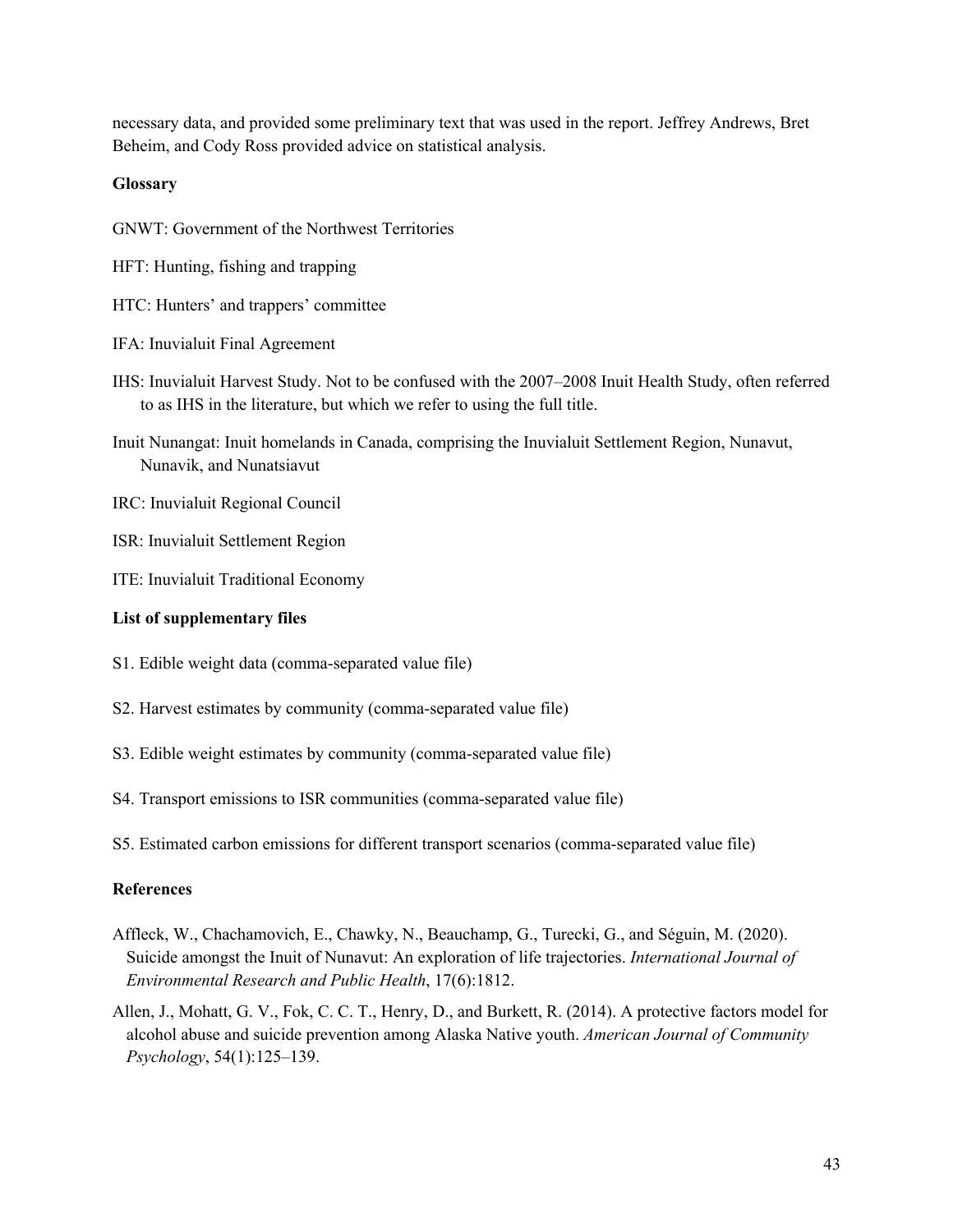- Arbess, S. E. (1966). Social change and the Eskimo co-operative at George River, Quebec. Northern Coordination and Research Centre Report 66-1, Department of Northern Affairs and National Resources.
- Ashley, B. (2000). Edible weights of wildlife species used for country food in the Northwest Territories and Nunavut. Wildlife and Fisheries Division. Department of Resources, Wildlife and Economic Development, Government of the Northwest Territories.
- Ayunerak, P., Alstrom, D., Moses, C., Charlie, J., and Rasmus, S. M. (2014). Yup'ik culture and context in Southwest Alaska: Community member perspectives of tradition, social change, and prevention. *American Journal of Community Psychology*, 54(1-2):91–99.
- Baggio, J. A., BurnSilver, S. B., Arenas, A., Magdanz, J. S., Kofinas, G. P., and De Domenico, M. (2016). Multiplex social ecological network analysis reveals how social changes affect community robustness more than resource depletion. *Proceedings of the National Academy of Sciences*, 113(48):13708–13713.
- Balikci, A. (1964). Development of basic socio-economic units in two Eskimo communities.
- Berkes, F. and Jolly, D. (2001). Adapting to climate change: Social-ecological resilience in a Canadian western Arctic community. *Conservation Ecology*, 5(2):18.
- Bickel, G., Nord, M., Price, C., Hamilton, W., and Cook, J. (2000). Guide to measuring household food security, revised 2000. Technical report.
- Boas, F. (1884–1885). The Central Eskimo. In *Sixth Annual Report of the Bureau of Ethnology*, pages 401–669. Bureau of American Ethnology, Washington.
- Bodenhorn, B. (2000). It's good to know who your relatives are but we were taught to share with everybody: Shares and sharing among Iñupiaq households. In Wenzel, G. W., Hovelsrud-Broda, G., and Kishigami, N., editors, *The social economy of sharing: Resource allocation and modern huntergatherers*, pages 27–60. Senri Ethnological Series No. 53. National Museum of Ethnology, Osaka.
- Boulanger-Lapointe, N., Gérin-Lajoie, J., Collier, L. S., Desrosiers, S., Spiech, C., Henry, G. H., Hermanutz, L., Lévesque, E., and Cuerrier, A. (2019). Berry plants and berry picking in Inuit Nunangat: Traditions in a changing socio-ecological landscape. *Human Ecology*, 47(1):81–93.
- Brown, C. L., Braem, N. M., Kostick, M. L., Trainor, A., Slayton, L. J., Runfola, D. M., Mikow, E. H., Ikuta, H., McDevitt, C. R., Park, J., and Simon, J. J. (2016). Harvests and uses of wild resources in 4 Interior Alaska communities and 3 Arctic Alaska communities, 2014. Technical Paper No. 426, Division of Subsistence, Alaska Department of Fish and Game.
- Brown, T. C. and Burch Jr, E. S. (1992). Estimating the economic value of subsistence harvest of wildlife in Alaska. In *Valuing wildlife resources in Alaska*, pages 203–254. Westview Press, Prospect Heights.
- Bruce, S., Riediger, N., and Lix, L. (2014). Chronic disease and chronic disease risk factors among First Nations, Inuit and Métis populations of northern Canada. *Chronic Diseases and Injuries in Canada*, 34(4):210–2017.
- BurnSilver, S., Magdanz, J., Stotts, R., Berman, M., and Kofinas, G. (2016). Are mixed economies persistent or transitional? Evidence using social networks from Arctic Alaska. *American Anthropologist*, 118(1):121–129.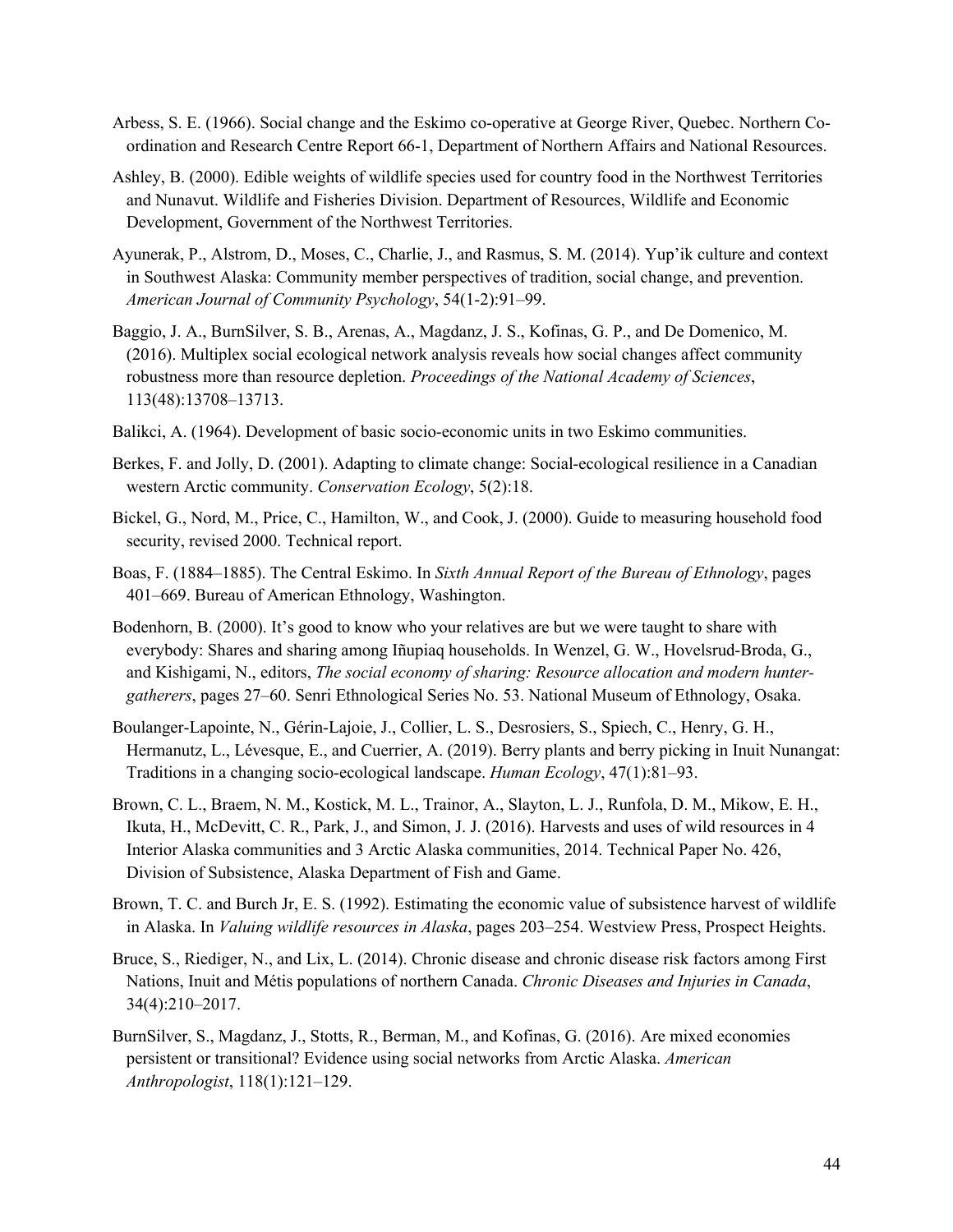- Button, D. (2008). The role of trade technologies in adult learning: A study of selected Inuvialuit ancestors at Cape Krusenstern, NWT (Nunavut), Canada 1935-1947. Ed.D. dissertation, University of Calgary.
- CBC [Canadian Broadcasting Corporation]. (2014). Low water levels cause delays for Mackenzie River barges. September 4, 2014.
- CBC. (2018). 'We need the fuel': N.W.T. communities struggle with high fuel prices. December 17, 2018.
- CBC. (2020). Gas prices to decrease for some N.W.T. communities starting July 1. June 30, 2020.
- Chabot, M. (2004). Consumption and standards of living of the Quebec Inuit: Cultural permanence and discontinuities. *Canadian Review of Sociology/Revue canadienne de sociologie*, 41(2):147–170.
- Chachamovich, E., Kirmayer, L. J., Haggarty, J. M., Cargo, M., McCormick, R., and Turecki, G. (2015). Suicide among Inuit: Results from a large, epidemiologically representative follow-back study in Nunavut. *The Canadian Journal of Psychiatry*, 60(6):268–275.
- Chateau-Degat, M.-L., Dewailly, É., Louchini, R., Counil, É., Noël, M., Ferland, A., Lucas, M., Ékoé, J.- M., Ladouceur, R., Déry, S., et al. (2010). Cardiovascular burden and related risk factors among Nunavik (Quebec) Inuit: Insights from baseline findings in the Circumpolar Inuit Health in Transition cohort study. *Canadian Journal of Cardiology*, 26(6):e190–e196.
- Clune, S., Crossin, E., and Verghese, K. (2017). Systematic review of greenhouse gas emissions for different fresh food categories. *Journal of Cleaner Production*, 140:766–783.
- Collings, P. (1997). Subsistence hunting and wildlife management in the Central Canadian Arctic. *Arctic Anthropology*, 34:41–56.
- Collings, P. (2011). Economic strategies, community, and food networks in Ulukhaktok, Northwest Territories. *Arctic*, 64:207–219.
- Collings, P. (2014). *Becoming Inummarik: Men's lives in an Inuit community*. McGill-Queen's University Press, Montreal.
- Collings, P., Marten, M. G., Pearce, T., and Young, A. G. (2016). Country food sharing networks, household structure, and implications for understanding food insecurity in Arctic Canada. *Ecology of food and nutrition*, 55(1):30–49.
- Condon, R. G. (1994). East meets West: Fort Collinson, the fur trade and the economic acculturation of the northern Copper Inuit. *Études/Inuit/Studies*, 18(1–2):109–135.
- Condon, R. G. (1996). *The northern Copper Inuit: A history*. University of Oklahoma Press, Norman.
- Condon, R. G., Collings, P., and Wenzel, G. (1995). The best part of life: Subsistence hunting, ethnicity, and economic adaptation among young adult Inuit males. *Arctic*, 48:31–46.
- Council of Canadian Academies (2014). *Aboriginal food security in northern Canada: An assessment of the state of knowledge*. Expert Panel on the State of Knowledge of Food Security in Northern Canada, Canadian Council of Academies, Ottawa.
- Dahl, J. (2000). *Saqqaq: An Inuit hunting community in the modern world*. University of Toronto Press, Toronto.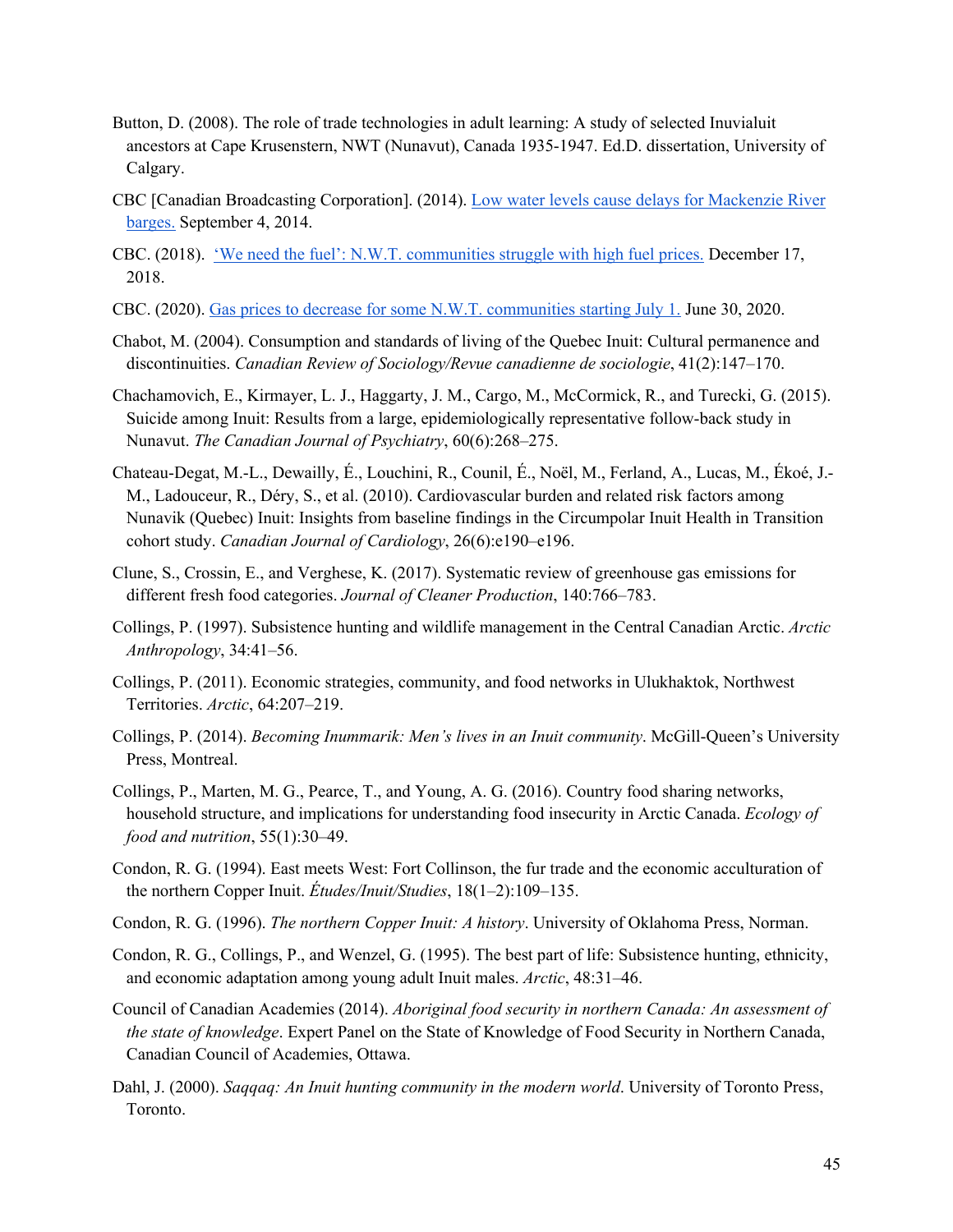- Damas, D. (1972). Central Eskimo systems of food sharing. *Ethnology*, 11:220–240.
- Damas, D. (2002). *Arctic migrants/Arctic villagers: The Transformation of Inuit Settlement in the Central Arctic*. McGill-Queenâ€<sup>™</sup>s University Press, Montréal & Kingston.
- Department of Finance Canada (2021). Climate Action Incentive Payment Amounts for 2021. Technical report.
- Desjardins, R. L., Worth, D. E., Vergé, X. P., Maxime, D., Dyer, J., and Cerkowniak, D. (2012). Carbon footprint of beef cattle. *Sustainability*, 4(12):3279–3301.
- Dombrowski, K., Channell, E., Khan, B., Moses, J., and Misshula, E. (2013). Out on the land: Income, subsistence activities, and food sharing networks in Nain, Labrador. *Journal of Anthropology*, 2013:1– 11.
- Duhaime, G. (1983). Le sédentarisation au Nouveau-Québec Inuit. *Inuit Studies*, 7(2):25–52.
- Duhaime, G., Chabot, M., and Gaudreault, M. (2002). Food consumption patterns and socioeconomic factors among the Inuit of Nunavik. *Ecology of Food and Nutrition*, 41(2):91–118.
- Egeland, G. M., Johnson-Down, L., Cao, Z. R., Sheikh, N., and Weiler, H. (2011). Food insecurity and nutrition transition combine to affect nutrient intakes in Canadian Arctic communities. *The Journal of Nutrition*, 141(9):1746–1753.
- Environment and Climate Change Canada (2017). Technical Paper on the Federal Carbon Pricing Backstop.
- Environment and Climate Change Canada (2020). National Inventory Report 1990–2018: Greenhouse Gas Sources and Sinks in Canada.
- EPA [Environmental Protection Agency]. (2018). Emission Factors for Greenhouse Gas Inventories.
- Ford, J. D., Smit, B., Wandel, J., Allurut, M., Shappa, K., Ittusarjuat, H., and Qrunnut, K. (2008). Climate change in the Arctic: Current and future vulnerability in two Inuit communities in Canada. *The Geographical Journal*, 174:45–62.
- Fraser, S. L., Geoffroy, D., Chachamovich, E., and Kirmayer, L. J. (2015). Changing rates of suicide ideation and attempts among Inuit youth: A gender-based analysis of risk and protective factors. *Suicide and Life-Threatening Behavior*, 45(2):141–156.
- Galloway, T. (2017). Canada's northern food subsidy Nutrition North Canada: A comprehensive program evaluation. *International Journal of Circumpolar Health*, 76(1):1279451.
- Gombay, N. (2005). The commoditization of country foods in Nunavik: A comparative assessment of its development, applications, and significance. *Arctic*, 58:115–128.
- Gombay, N. (2010). *Making a living: Place, food, and economy in an Inuit community*. Purich Publishing, Saskatoon.
- Government of Alberta (2017). Per capita consumption of meats in Canada and United States.

Government of Alberta (2019). Edmonton Nutritious Food Basket Prices.

Government of Canada (2016). Pan-Canadian Approach to Pricing Carbon Pollution.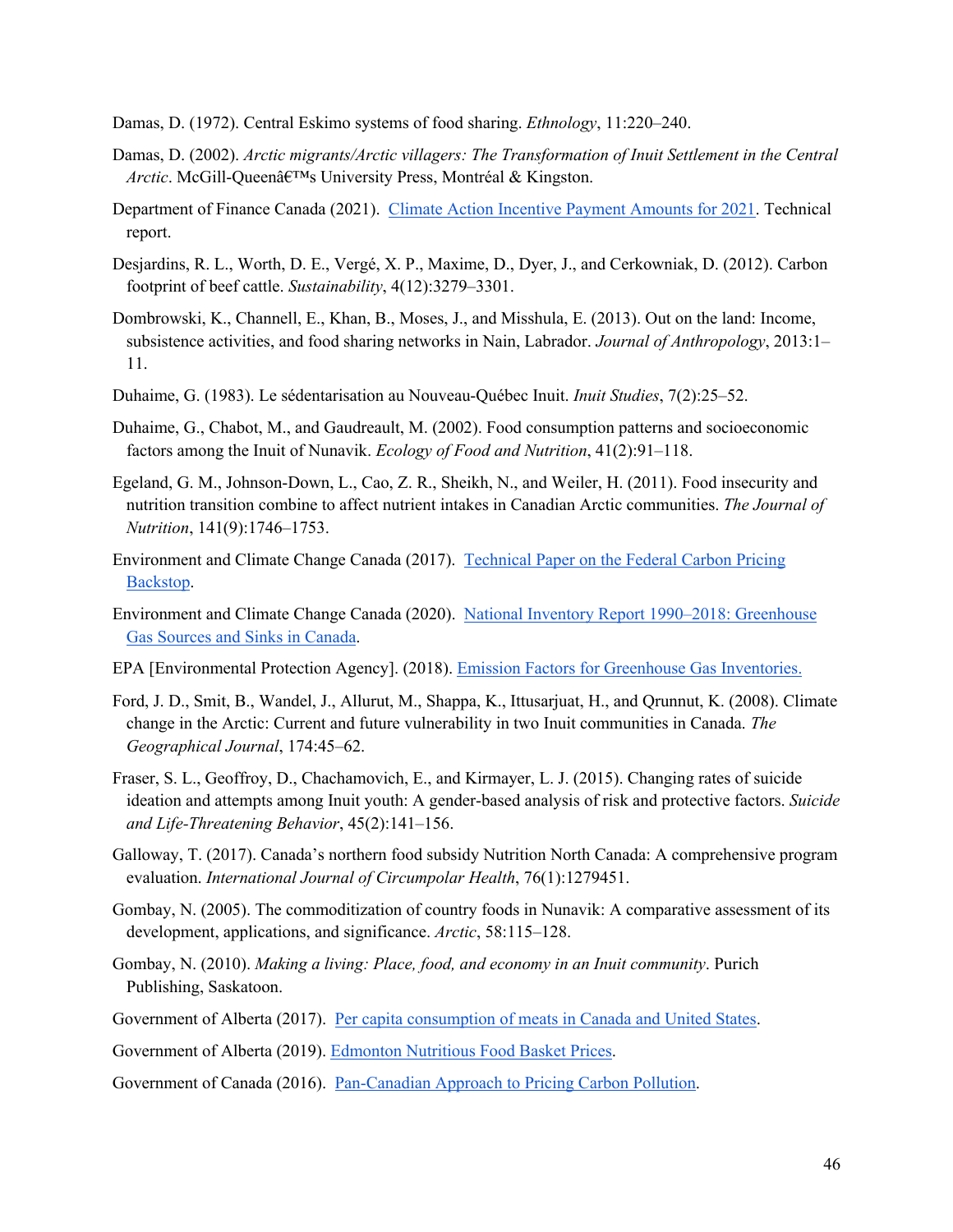Government of Canada (2019). Cost of the Revised Northern Food Basket in 2018–2019. Nutrition North Canada.

Government of Canada (2020a). Eligible communities. Nutrition North Canada.

Government of Canada (2020b). Pricing Carbon Pollution.

Government of the Northwest Territories (2018). Implementing the NWT carbon tax.

- Government of the Northwest Territories (2020). Fuel Prices: Effective July 1, 2020.
- Graburn, N. H. H. (1969). *Eskimos without igloos. Social and economic development in Sugluk*. Little, Brown and Company, Boston.
- Gurven, M., Jaeggi, A. V., von Rueden, C., Hooper, P. L., and Kaplan, H. (2015). Does market integration buffer risk, erode traditional sharing practices and increase inequality? A test among Bolivian forager-farmers. *Human Ecology*, 43:515–530.
- Harder, M. T. and Wenzel, G. W. (2012). Inuit subsistence, social economy and food security in Clyde River, Nunavut. *Arctic*, 65:305–318.
- Hervé, C. (2015). *Le pouvoir vient d'ailleurs: Leadership et coopération chez les Inuits du Nunavik*. Presses de l'Université Laval, Québec.
- Hicks, J. (2007). The social determinants of elevated rates of suicide among Inuit youth. *Indigenous Affairs*, 4:30–37.
- Hoover, C., Bailey, M., Higdon, J., Ferguson, S. H., and Sumaila, R. (2013). Estimating the economic value of narwhal and beluga hunts in Hudson Bay, Nunavut. *Arctic*, 66:1–16.
- Hoover, C., Ostertag, S., Hornby, C., Parker, C., Hansen-Craik, K., Loseto, L., and Pearce, T. (2016). The continued importance of hunting for future Inuit food security. *Solutions*, 7(4):40–51.
- Hopping, B., Erber, E., Mead, E., Sheehy, T., Roache, C., and Sharma, S. (2010). Socioeconomic indicators and frequency of traditional food, junk food, and fruit and vegetable consumption amongst Inuit adults in the Canadian Arctic. *Journal of Human Nutrition and Dietetics*, 23:51–58.
- Huet, C., Rosol, R., and Egeland, G. M. (2012). The prevalence of food insecurity is high and the diet quality poor in Inuit communities. *The Journal of Nutrition*, 142(3):541–547.
- IHS [Inuvialuit Harvest Study] (2003). Inuvialuit Harvest Study. Data and methods report 1988–1997. Technical report, The Joint Secretariat - Inuvialuit Settlement Region, Inuvik.
- IHS [Inuvialuit Harvest Study] (2019). Inuvialuit Harvest Study 2018 Partner Report. Inuvialuit Settlement Region Community-Based Monitoring Program, The Inuvialuit Regional Corporation, Joint Secretariat and The Inuvialuit Game Council.
- Indian and Northern Affairs Canada (1984). *The Western Arctic claim: The Inuvialuit Final Agreement*. Minister of Indian Affairs and Northern Development, Ottawa.
- Inuit Tapiriit Kanatami (2014). Social determinants of Inuit health in Canada.

Inuit Tapiriit Kanatami (2016). National Inuit Suicide Prevention Strategy.

IRC (2012). The economic life of Inuvialuit households in Paulatuk.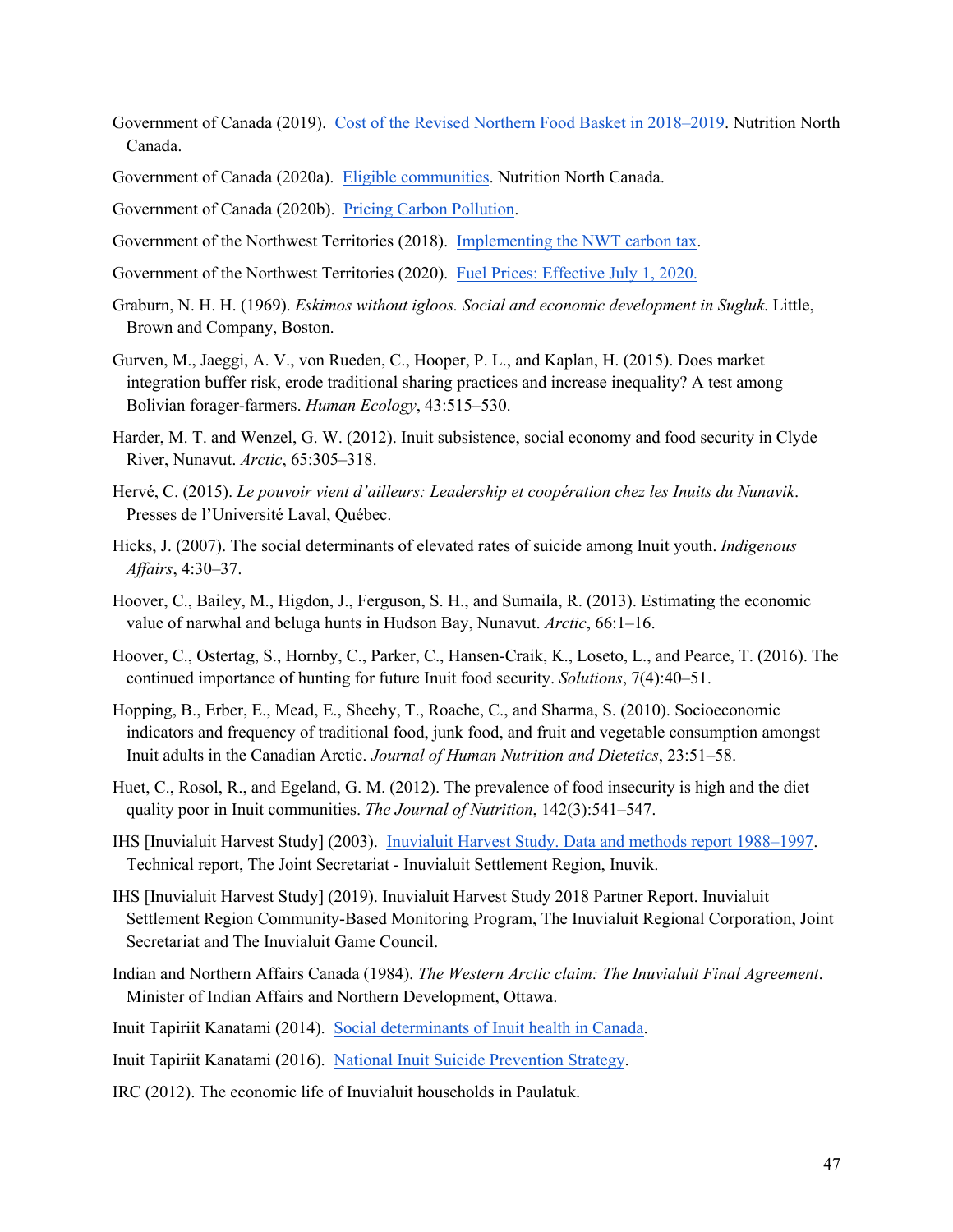- Jenness, D. (1922). The life of the Copper Eskimo. Report of the Canadian Arctic Expedition, 1913– 1918, vol. 12.
- Kasper, C. and Borgerhoff Mulder, M. (2015). Who helps and why?: Cooperative networks in Mpimbwe. *Current Anthropology*, 56:701–732.
- Kenny, T.-A., Fillion, M., MacLean, J., Wesche, S. D., and Chan, H. M. (2018a). Calories are cheap, nutrients are expensive—the challenge of healthy living in Arctic communities. *Food Policy*, 80:39–54.
- Kenny, T.-A., Hu, X. F., Kuhnlein, H. V., Wesche, S. D., and Chan, H. M. (2018b). Dietary sources of energy and nutrients in the contemporary diet of Inuit adults: Results from the 2007–08 Inuit Health Survey. *Public Health Nutrition*, 21(7):1319–1331.
- Kenny, T.-A., Willcock, M., Maillot, M., Wesche, S. D., and Chan, L. (n.d.). Is it possible to meet national nutrient recommendations with a mixed diet of traditional and market foods in Arctic Canada? Unpublished manuscript.
- Kielland, N. and Simeone, T. (2014). Current issues in mental health in Canada: The mental health of First Nations and Inuit communities. Library of Parliament, Ottawa, Canada.
- Kirmayer, L. J., Fletcher, C., and Watt, R. (2009). Locating the ecocentric self: Inuit concepts of mental health and illness. In Kirmayer, L. J. and Valaskakis, G. G., editors, *Healing traditions: The mental health of Aboriginal peoples in Canada*, pages 289–314. UBC Press, Vancouver, Canada.
- Kirmayer, L. J., Malus, M., and Boothroyd, L. J. (1996). Suicide attempts among Inuit youth: A community survey of prevalence and risk factors. *Acta Psychiatrica Scandinavica*, 94(1):8–17.
- Kral, M. J. (2019). *The return of the sun: Suicide and reclamation among Inuit of Arctic Canada*. Oxford University Press, Oxford.
- Kral, M. J., Idlout, L., Minore, J. B., Dyck, R. J., and Kirmayer, L. J. (2014). Unikkaartuit: Meanings and experiences of suicide among Inuit in Nunavut, Canada. *International Journal of Indigenous Health*, 10(1):55–68.
- Kuhnlein, H., Chan, H., Leggee, D., and Barthet, V. (2002). Macronutrient, mineral and fatty acid composition of Canadian Arctic traditional food. *Journal of Food Composition and Analysis*, 15(5):545–566.
- Kuhnlein, H. V. and Receveur, O. (2007). Local cultural animal food contributes high levels of nutrients for Arctic Canadian Indigenous adults and children. *The Journal of Nutrition*, 137(4):1110–1114.
- Kuhnlein, H. V., Receveur, O., Soueida, R., and Egeland, G. M. (2004). Arctic Indigenous peoples experience the nutrition transition with changing dietary patterns and obesity. *The Journal of Nutrition*, 134(6):1447–1453.
- Lambden, J., Receveur, O., Marshall, J., and Kuhnlein, H. (2006). Traditional and market food access in Arctic Canada is affected by economic factors. *International Journal of Circumpolar Health*, 65:331– 340.
- Langdon, S. J. (1995). Increments, ranges, and thresholds: Human population responses to climate change in northern Alaska. In Peterson, D. L. and Johnson, D. R., editors, *Human ecology and climate change: People and resources in the far North*, pages 139–154. Taylor & Francis., Washington, D.C.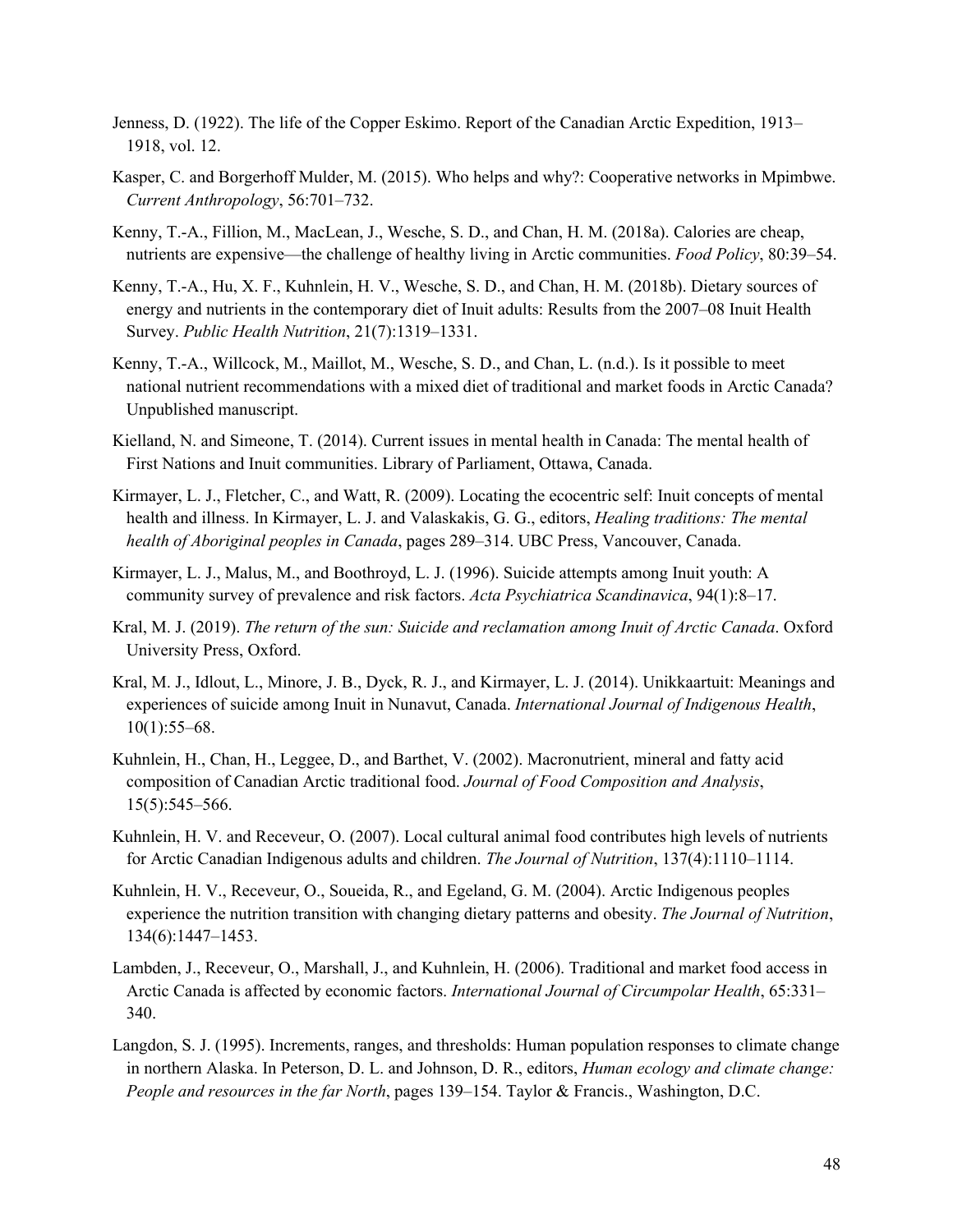- Lawn, J. and Harvey, D. (2004). Nutrition and food security in Kanjiqsujuaq, Nunavik. Baseline survey for the food mail pilot project. Ottawa.
- Leduc, T. B. (2006). Inuit economic adaptations for a changing global climate. *Ecological Economics*, 60:27–35.
- Legesse, G., Beauchemin, K., Ominski, K., McGeough, E., Kroebel, R., MacDonald, D., Little, S., and McAllister, T. (2016). Greenhouse gas emissions of Canadian beef production in 1981 as compared with 2011. *Animal Production Science*, 56(3):153–168.
- Lin, N. (2001). Building a network theory of social capital. In Lin, N., Cook, K. S., and Burt, R. S., editors, *Social capital: Theory and research*, pages 3–30. Aldine de Gruyter, New York.
- Mackenzie, S., Leinonen, I., Ferguson, N., and Kyriazakis, I. (2015). Accounting for uncertainty in the quantification of the environmental impacts of Canadian pig farming systems. *Journal of Animal Science*, 93(6):3130–3143.
- Mason, O. K. (1998). The contest between the Ipiutak, Old Bering Sea, and Birnirk polities and the origin of whaling during the first millennium AD along Bering Strait. *Journal of Anthropological Archaeology*, 17(3):240–325.
- Mason, O. K. (2016a). The Old Bering Sea florescence about Bering Strait. *The Oxford handbook of the prehistoric Arctic*, page 417.
- Mason, O. K. (2016b). Thule origins in the Old Bering Sea culture: The interrelationship of Punuk and Birnirk cultures. *The Oxford handbook of the prehistoric Arctic*, pages 489–512.
- Mason, O. K. and Rasic, J. T. (2019). Walrusing, whaling and the origins of the Old Bering Sea culture. *World Archaeology*, 51(3):454–483.
- Morris, M. and Crooks, C. (2015). Structural and cultural factors in suicide prevention: The contrast between mainstream and Inuit approaches to understanding and preventing suicide. *Journal of Social Work Practice*, 29(3):321–338.
- Mussells, C. (2018). "Better than beef or chicken." Household characteristics and country food system resilience in Paulatuk, NT. Master's Thesis, University of Ottawa.
- Nagy, M. (2004). "We did not want the muskok to increase": Inuvialuit knowledge about muskox and caribou population on Banks Island, Canada. In *Cultivating Arctic landscapes*, pages 93–109. Berghahn Press, New York.
- Natcher, D., Shirley, S., Rodon, T., and Southcott, C. (2016). Constraints to wildlife harvesting among Aboriginal communities in Alaska and Canada. *Food Security*, 8(6):1153–1167.
- Natcher, D. C. (2015). Social capital and the vulnerability of Aboriginal food systems in Canada. *Human Organization*, 74(3):230–242.
- Nymann Rud, J., Hørmann, M., Hammervold, V., Ásmundsson, R., Georgiev, I., Dyer, G., Brøndum Andersen, S., Jessen, J. E., Kvorning, P., and Reimer Brødsted, M. (2018). Energy in the West Nordics and the Arctic. TemaNord 2018:539. Nordic Council of Ministers.
- Pandey, D., Agrawal, M., and Pandey, J. S. (2011). Carbon footprint: Current methods of estimation. *Environmental monitoring and assessment*, 178(1):135–160.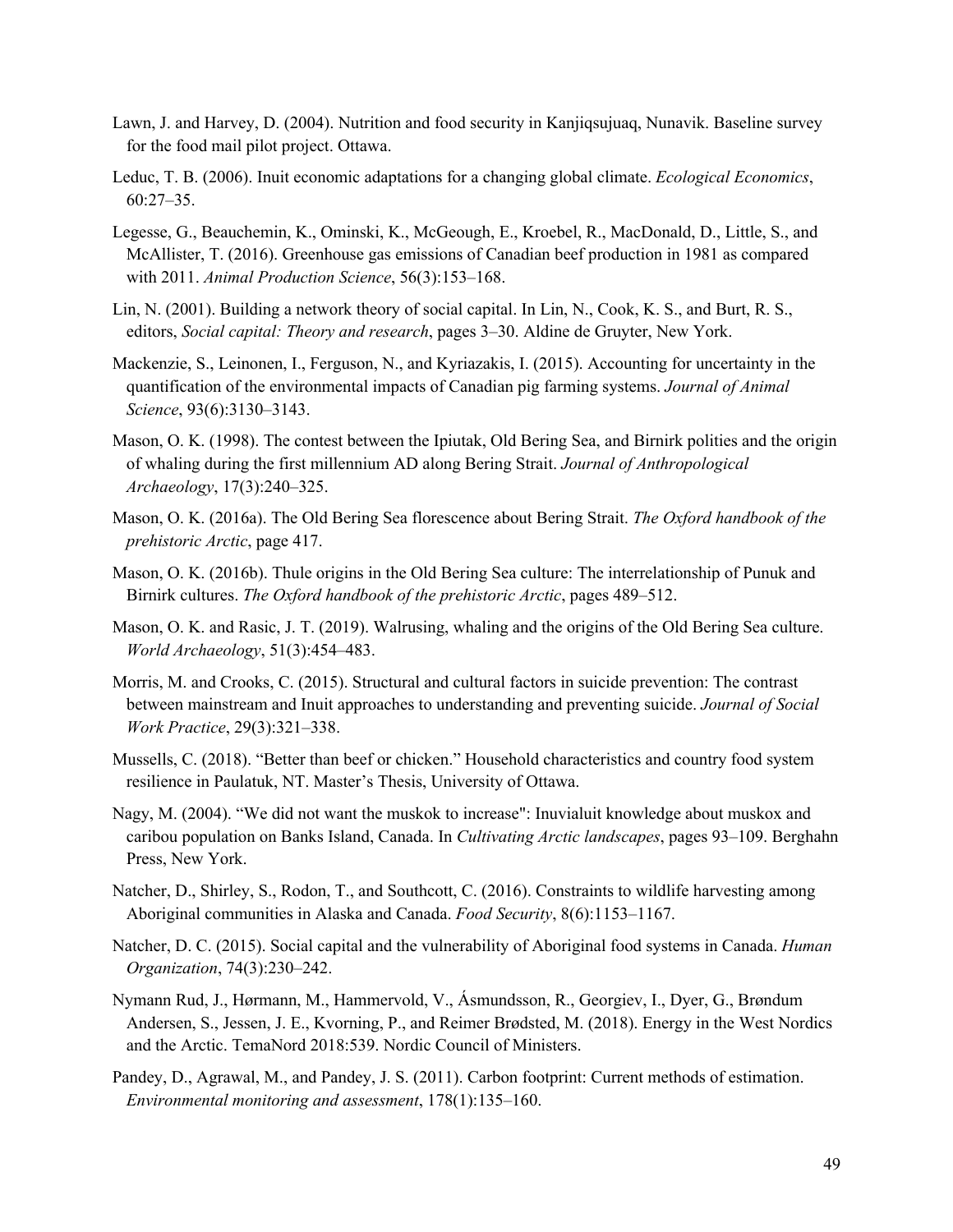- Pearce, T., Smit, B., Duerden, F., Ford, J. D., Goose, A., and Kataoyak, F. (2010). Inuit vulnerability and adaptive capacity to climate change in Ulukhaktok, Northwest Territories, Canada. *Polar Record*, 46:157–177.
- Pelletier, N. and Tyedmers, P. (2007). Feeding farmed salmon: Is organic better? *Aquaculture*, 272(1– 4):399–416.
- Philip, J., Ford, T., Henry, D., Rasmus, S., and Allen, J. (2016). Relationship of social network to protective factors in suicide and alcohol use disorder intervention for rural Yup'ik Alaska Native youth. *Psychosocial Intervention*, 25(1):45–54.
- Poppel, B. and Kruse, J. (2009). The importance of a mixed cash-and harvest herding based economy to living in the Arctic—an analysis on the Survey of Living Conditions in the Arctic (SLiCA). In Møller, V. and Hrushka, D., editors, *Quality of life and the millennium challenge*, pages 27–42. Springer.
- PROLOG Canada Inc., in association with EBA Engineering Consultants Ltd. (2010). The Northern Transportation Systems Assessment. Phase 1 Report: Northern Transportation Demand Assessment. Submitted to Transport Canada.
- Qikiqtani Inuit Association (2013). *Qikiqtani Truth Commission final report: Achieving saimaqatigiingniq*. Inhabit Media, Iqaluit.
- Raghavan, M., DeGiorgio, M., Albrechtsen, A., Moltke, I., Skoglund, P., Korneliussen, T. S., Grønnow, B., Appelt, M., Gulløv, H. C., Friesen, T. M., et al. (2014). The genetic prehistory of the New World Arctic. *Science*, 345(6200).
- Rasing, W. (2017). *Too Many People. Contact, Disorder—Change in an Inuit Society–1822-2015*. Nunavut Arctic College Media, Iqaluit.
- Ready, E. (2015). Ensuring country food access for a food secure future in Nunavik. In *Québec policy on the Arctic: Challenges and perspectives*, Arctic and International Relations Series, Issue 1, pages 50– 54. Canadian Studies Center and Henry M. Jackson School of International Studies, University of Washington, Seattle.
- Ready, E. (2016). Challenges in the assessment of Inuit food security. *Arctic*, 69:266–280.
- Ready, E. (2018a). Sharing-based social capital associated with harvest production and wealth in the Canadian Arctic. *PLoS ONE*, 13(3):e1093759.
- Ready, E. (2018b). Who, being loved, is poor?: Poverty, marriage, and changing family structures in the Canadian Arctic. *Human Organization*, 77(2):122–134.
- Ready, E. and Collings, P. (2018). Rethinking "big problems" in Arctic health. *Anthropology News Online*, 59.
- Ready, E. and Collings, P. (2021). "All the problems in the community are multifaceted and related to each other": Inuit concerns in an era of climate change. *American Journal of Human Biology*, page e23516.
- Ready, E. and Power, E. (2018). Why wage-earners hunt: Food sharing, social structure, and influence in an Arctic mixed economy. *Current Anthropology*, 59(1):74–97.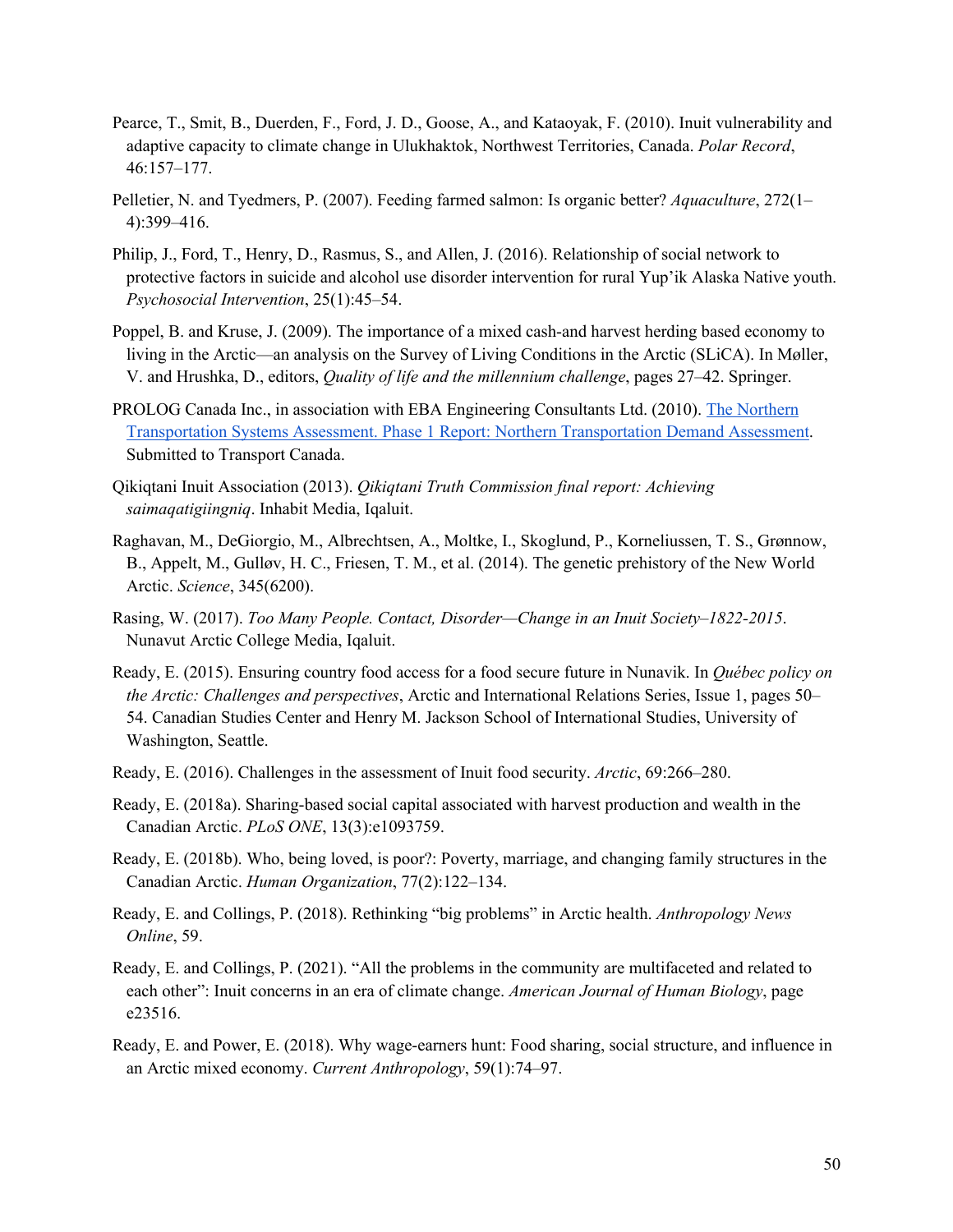- Rosol, R., Huet, C., Wood, M., Lennie, C., Osborne, G., and Egeland, G. M. (2011). Prevalence of affirmative responses to questions of food insecurity: International Polar Year Inuit Health Survey, 2007–2008. *International Journal of Circumpolar Health*, 70(5):488–497.
- Saladin d'Anglure, B. (1967). *L'organisation sociale traditionnelle des esquimaux de Kangirsujuaaq*. Centre d'Études Nordiques, Québec.
- Saudny, H., Leggee, D., and Egeland, G. (2012). Design and methods of the adult Inuit health survey 2007–2008. *International Journal of Circumpolar Health*, 71(1): 19752.
- Sawyer, D. and Stiebert, S. (2019). Impacts of pricing carbon and rebating on households in the Inuvialuit Settlement Region. EnviroEconomics Inc.
- Searles, E. (2002). Food and the making of modern Inuit identities. *Food & Foodways*, 10:55–78.
- Sharma, S. (2010). Assessing diet and lifestyle in the Canadian Arctic Inuit and Inuvialuit to inform a nutrition and physical activity intervention programme. *Journal of Human Nutrition and Dietetics*, 23:5–17.
- Sheehy, T., Kolahdooz, F., Roache, C., and Sharma, S. (2015). Traditional food consumption is associated with better diet quality and adequacy among Inuit adults in Nunavut, Canada. *International Journal of Food Sciences and Nutrition*, 66(4):445–451.
- Sims R., Schaeffer, R., Creutzig, F., Cruz-Núñez, X., D'Agosto, M., Dimitriu, D., Figueroa Meza, M.J., Fulton, L. Kobayashi, S. , Lah, O., McKinnon, A., Newman, P., Ouyang, M., Schauer, J.J., Sperling, D. and Tiwari, G. (2014). Transport. In: *Climate Change 2014: Mitigation of Climate Change. Contribution of Working Group III to the Fifth Assessment Report of the Intergovernmental Panel on Climate Change*. Cambridge University Press, Cambridge, United Kingdom and New York, NY, USA.
- Sorensen, M. V., Snodgrass, J. J., Leonard, W. R., McDade, T. W., Tarskaya, L. A., Ivanov, K. I., Krivoshapkin, V. G., and Alekseev, V. P. (2009). Lifestyle incongruity, stress and immune function in Indigenous Siberians: The health impacts of rapid social and economic change. *American Journal of Physical Anthropology*, 138(1):62–69.
- Statistics Canada (2020). Household food insecurity, 2017/2018. Catalogue no.82-625-X.
- Statistics Canada (2021). Consumer Price Index Data Visualization Tool. Price trends: 1914 to today.
- Stefansson, V. (1913). On Eskimo work, 1908–1912. In *Report of the Geological Survey Branch of the Department of Mines for the Calendar Year 1912*, pages 488–496. Department of Mines, Geological Survey, Ottawa.
- Stevenson, M. G. (1997). *Inuit, whalers, and cultural persistence: Structure in Cumberland Sound and Central Inuit social organization*. Oxford University Press, Oxford.
- Stuart Pupchek, L. (2001). True north: Inuit art and the Canadian imagination. *American Review of Canadian Studies*, 31(1-2):191–208.
- Sund, V. (2009). Environmental assessment of Northeast Arctic cod caught by long-lines and Alaska pollock caught by pelagic trawls. SIK Report No. 799, University of Gothenburg.
- Usher, P. J. (1965). Economic basis and resource use of the Coppermine-Holman region, N.W.T.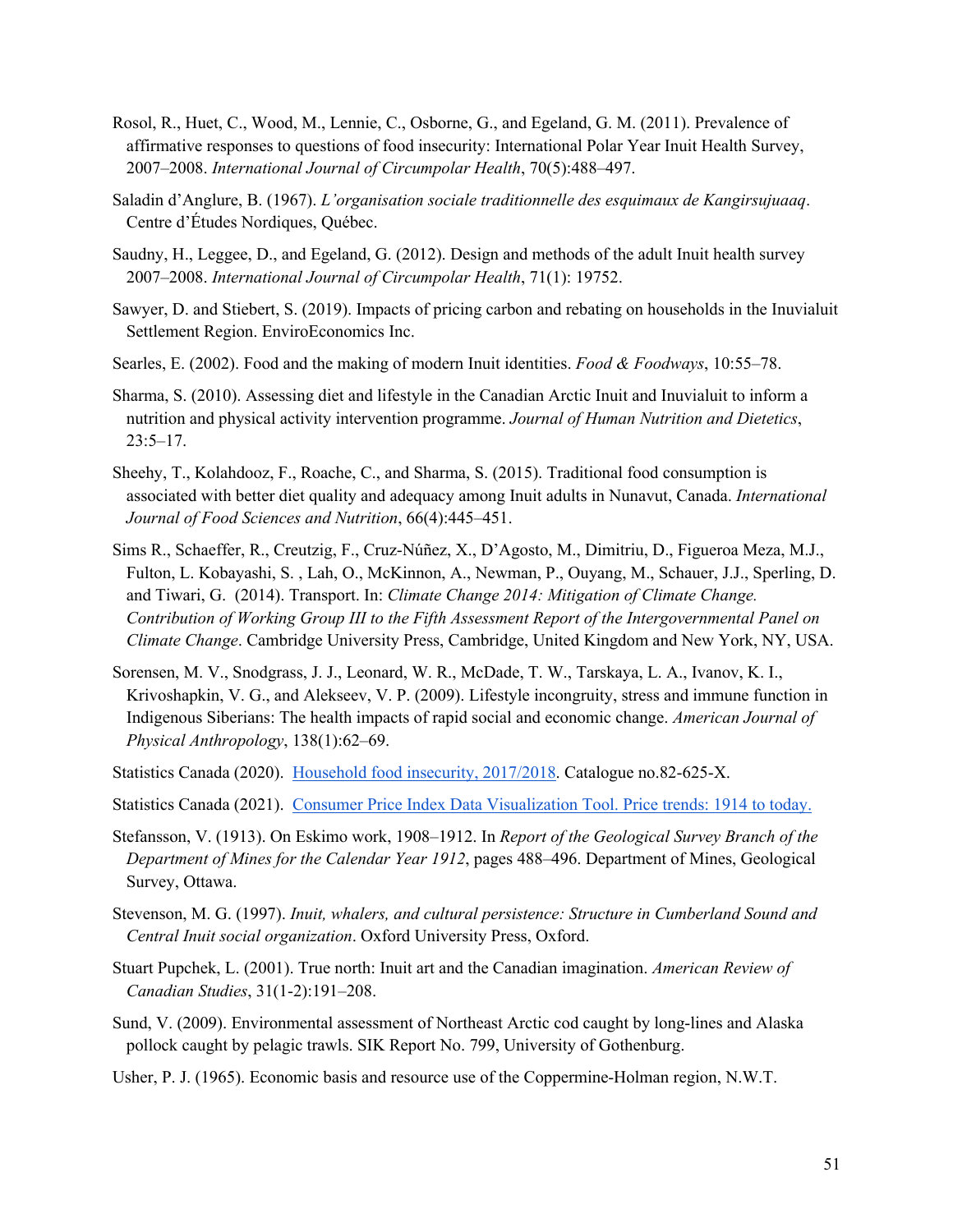- Usher, P. J. (1971). The Bankslanders: Economy and ecology of a frontier trapping community. PhD dissertation, University of British Columbia.
- Usher, P. J. (1976). Evaluating country food in the northern native economy. *Arctic*, 29:105–120.
- Usher, P. J. (1987). Indigenous management systems and the conservation of wildlife in the Canadian North. *Alternatives*, 14:3–9.
- Usher, P. J. (2000). Standard edible weights of harvested species in the Inuvialuit Settlement Region. Report to the Northern Contaminants Program. Department of Indian Affairs and Northern Development.
- Usher, P. J. (2002). Inuvialuit use of the Beaufort Sea and its resources, 1960-2000. *Arctic*, 55, S1:18–28.
- Usher, P. J., Duhaime, G., and Searles, E. (2003). The household as an economic unit in Arctic Aboriginal communities, and its measurement by means of a comprehensive survey. *Social Indicators Research*, 61(2):175–202.
- Vallee, F. G. (1968). Differentiation among Eskimo in some Canadian Arctic settlements. In Valentine, V. F. and Vallee, F. G., editors, *Eskimo of the Canadian Arctic*, pages 109–126. The Canadian Publishers, Toronto.
- Vaske, J. J. and Beaman, J. (2006). Lessons learned in detecting and correcting response heaping: Conceptual, methodological, and empirical observations. *Human Dimensions of Wildlife*, 11(4):285– 296.
- Vergé, X., Dyer, J., Desjardins, R., and Worth, D. (2008). Greenhouse gas emissions from the Canadian beef industry. *Agricultural Systems*, 98(2):126–134.
- Vergé, X., Dyer, J., Desjardins, R., and Worth, D. (2009a). Greenhouse gas emissions from the Canadian pork industry. *Livestock Science*, 121(1):92–101.
- Vergé, X., Dyer, J., Desjardins, R., and Worth, D. (2009b). Long-term trends in greenhouse gas emissions from the Canadian poultry industry. *Journal of Applied Poultry Research*, 18(2):210–222.
- Vergé, X., Maxime, D., Desjardins, R., and VanderZaag, A. (2016). Allocation factors and issues in agricultural carbon footprint: A case study of the Canadian pork industry. *Journal of Cleaner Production*, 113:587–595.
- Vergé, X., VanderZaag, A., Desjardins, R., and McConkey, B. (2018). Synergistic effects of complementary production systems help reduce livestock environmental burdens. *Journal of Cleaner Production*, 200:858–865.
- Wein, E. E. and Freeman, M. M. (1992). Inuvialuit food use and food preferences in Aklavik, Northwest Territories, Canada. *Arctic Medical Research*, 51(4):159–172.
- Wenzel, G. W. (1981). *Clyde Inuit adaptation and ecology: The organization of subsistence*. Canadian Ethnology Service Paper No. 77. National Museums of Canada, Ottawa.
- Wenzel, G. W. (1989). Sealing at Clyde River, N.W.T.: A discussion of Inuit economy. *Inuit Studies*, 13(1):3–22.
- Wenzel, G. W. (1991). *Animal rights, human rights: Ecology, economy and ideology in the the Canadian Arctic*. Bellhaven Press, London.